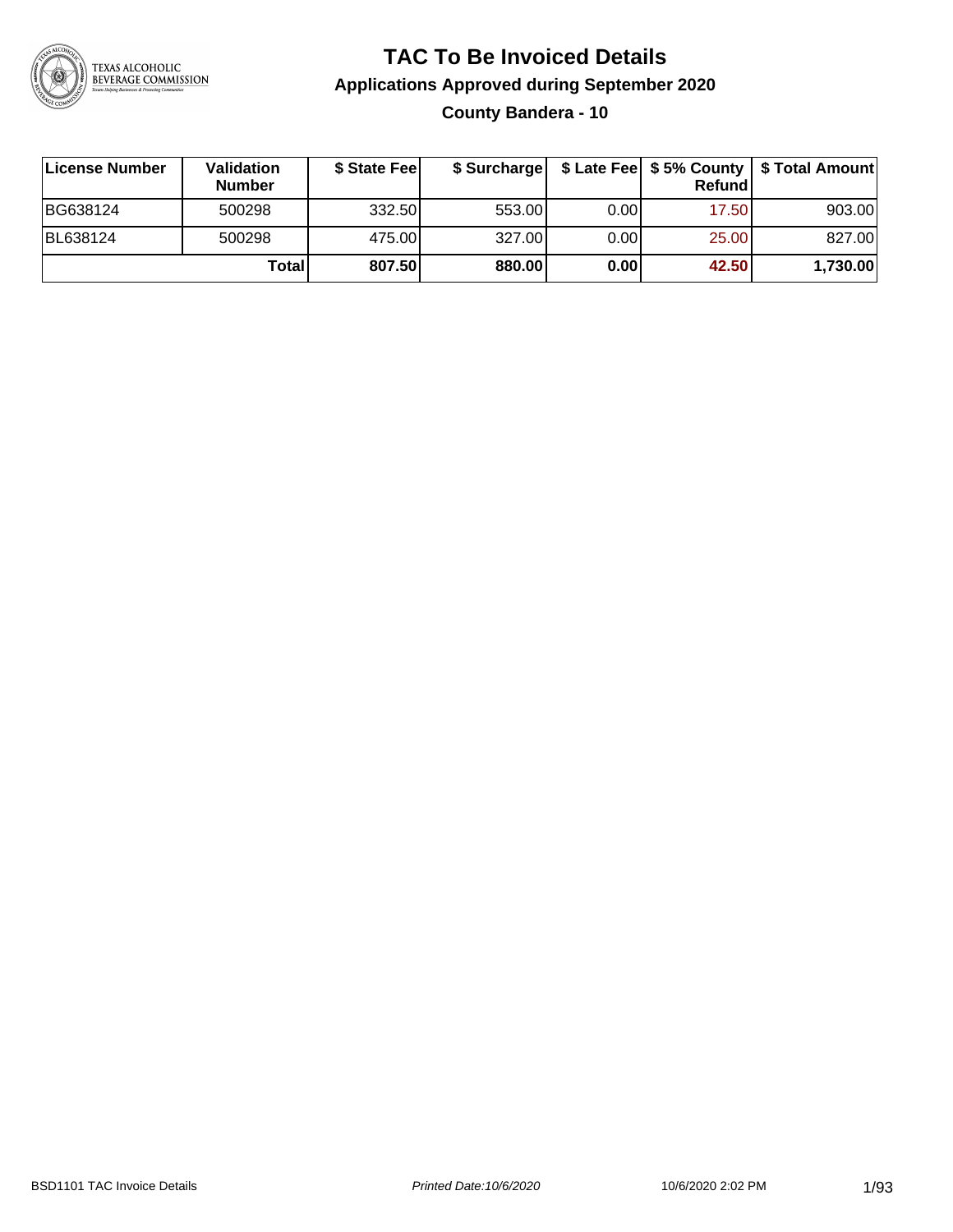

### **TAC To Be Invoiced Details Applications Approved during September 2020 County Bastrop - 11**

| License Number | <b>Validation</b><br><b>Number</b> | \$ State Fee | \$ Surcharge |      | \$ Late Fee   \$5% County  <br>Refund | \$ Total Amount |
|----------------|------------------------------------|--------------|--------------|------|---------------------------------------|-----------------|
| BQ1096812      | 8585                               | 114.00       | 553.00       | 0.00 | 6.00                                  | 673.00          |
| BQ1096397      | 8900                               | 114.00       | 553.00       | 0.00 | 6.00                                  | 673.00          |
| BG521070       | 515747                             | 332.50       | 553.00       | 0.00 | 17.50                                 | 903.00          |
|                | Totall                             | 560.50       | 1,659.00     | 0.00 | 29.50                                 | 2,249.00        |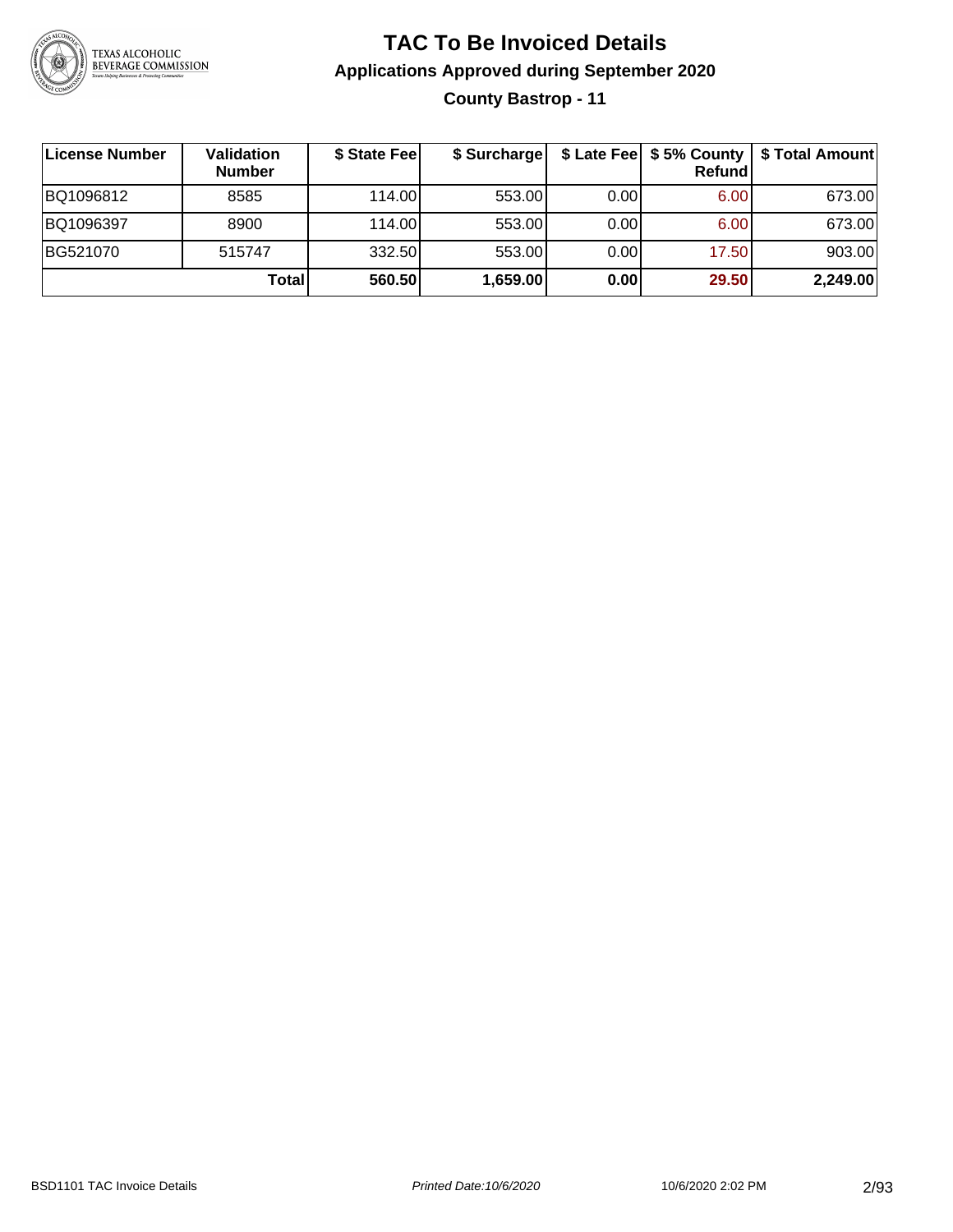

### **TAC To Be Invoiced Details Applications Approved during September 2020 County Bell - 14**

| <b>License Number</b> | <b>Validation</b><br><b>Number</b> | \$ State Fee | \$ Surcharge | \$ Late Fee | \$5% County<br>Refundl | \$ Total Amount |
|-----------------------|------------------------------------|--------------|--------------|-------------|------------------------|-----------------|
| BG1097580             | 8514                               | 332.50       | 553.00       | 0.00        | 17.50                  | 903.00          |
| BG1097581             | 8730                               | 332.50       | 553.00       | 0.00        | 17.50                  | 903.00          |
| BQ665411              | 125223                             | 114.00       | 553.00       | 0.00        | 6.00                   | 673.00          |
| BQ1025628             | 126953                             | 114.00       | 553.00       | 0.00        | 6.00                   | 673.00          |
| BQ757030              | 130933                             | 114.00       | 553.00       | 0.00        | 6.00                   | 673.00          |
| BE756855              | 517070                             | 285.00       | 553.00       | 0.00        | 15.00                  | 853.00          |
|                       | Total                              | 1,292.00     | 3,318.00     | 0.00        | 68.00                  | 4,678.00        |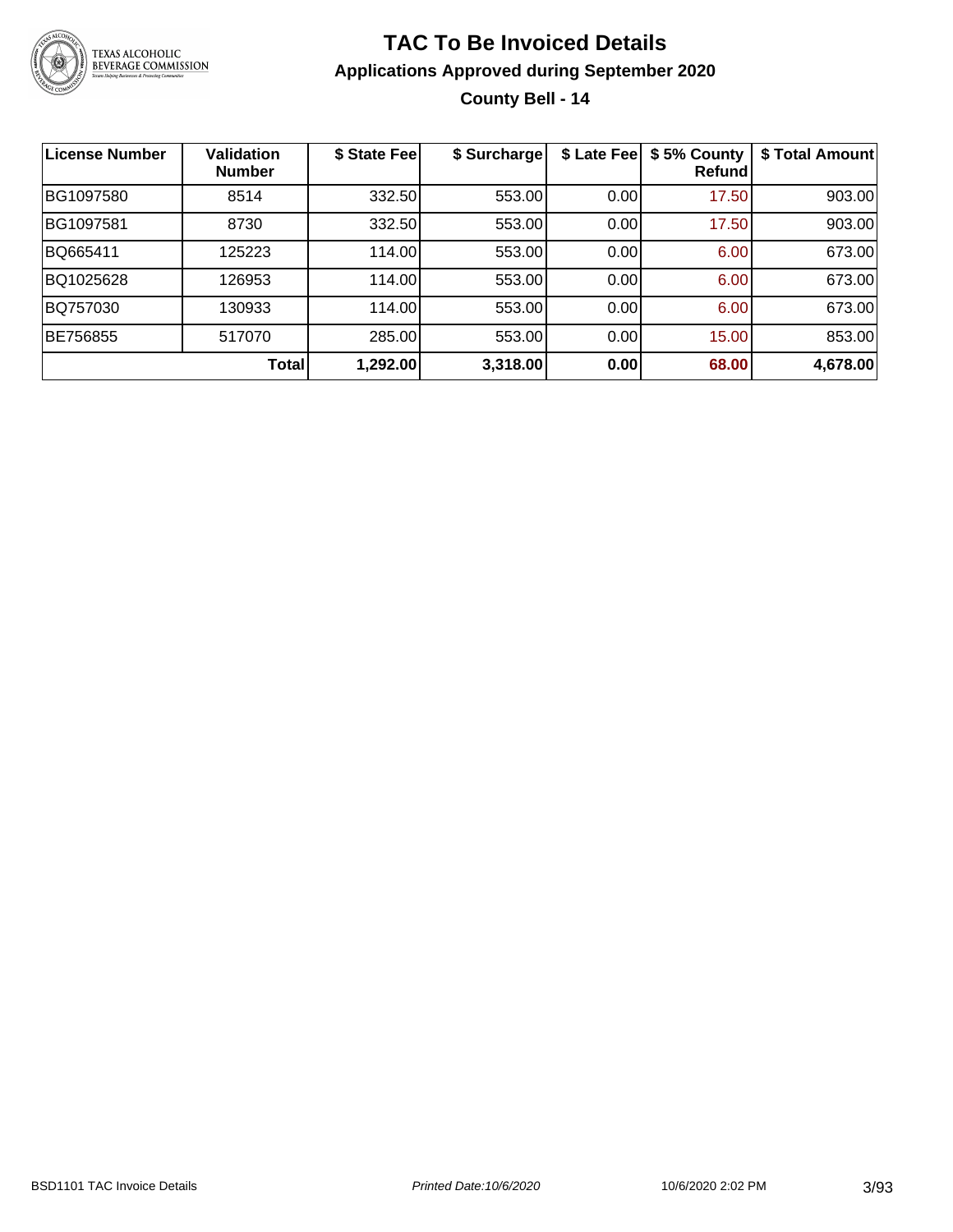

### TEXAS ALCOHOLIC<br>BEVERAGE COMMISSION

#### **TAC To Be Invoiced Details Applications Approved during September 2020 County Bexar - 15**

| <b>License Number</b> | Validation<br><b>Number</b> | \$ State Fee | \$ Surcharge |        | \$ Late Fee   \$5% County<br>Refund | \$ Total Amount |
|-----------------------|-----------------------------|--------------|--------------|--------|-------------------------------------|-----------------|
| BQ1096680             | 24                          | 114.00       | 553.00       | 0.00   | 6.00                                | 673.00          |
| BG1097081             | 195                         | 1,900.00     | 553.00       | 0.00   | 100.00                              | 2,553.00        |
| BG1097445             | 354                         | 1,900.00     | 553.00       | 0.00   | 100.00                              | 2,553.00        |
| BQ1097896             | 438                         | 114.00       | 553.00       | 0.00   | 6.00                                | 673.00          |
| BG1097305             | 815                         | 1,900.00     | 553.00       | 0.00   | 100.00                              | 2,553.00        |
| BQ1097785             | 827                         | 114.00       | 553.00       | 0.00   | 6.00                                | 673.00          |
| BQ1097481             | 828                         | 114.00       | 553.00       | 0.00   | 6.00                                | 673.00          |
| BF1097558             | 867                         | 114.00       | 553.00       | 0.00   | 6.00                                | 673.00          |
| BG1097598             | 951                         | 1,900.00     | 553.00       | 0.00   | 100.00                              | 2,553.00        |
| BQ1096816             | 8410                        | 114.00       | 553.00       | 0.00   | 6.00                                | 673.00          |
| BF1096159             | 8491                        | 114.00       | 553.00       | 0.00   | 6.00                                | 673.00          |
| BG1096461             | 8604                        | 1,900.00     | 553.00       | 0.00   | 100.00                              | 2,553.00        |
| BQ1096959             | 8653                        | 114.00       | 553.00       | 0.00   | 6.00                                | 673.00          |
| BF1096239             | 8688                        | 114.00       | 553.00       | 0.00   | 6.00                                | 673.00          |
| BQ1096807             | 8958                        | 114.00       | 553.00       | 0.00   | 6.00                                | 673.00          |
| BG934874              | 115874                      | 1,425.00     | 553.00       | 100.00 | 75.00                               | 2,153.00        |
| BG949927              | 125864                      | 1,425.00     | 553.00       | 0.00   | 75.00                               | 2,053.00        |
| BQ1030349             | 130763                      | 114.00       | 553.00       | 0.00   | 6.00                                | 673.00          |
| BF415547              | 407970                      | 114.00       | 553.00       | 0.00   | 6.00                                | 673.00          |
| BF415531              | 407971                      | 114.00       | 553.00       | 0.00   | 6.00                                | 673.00          |
| BG696431              | 515281                      | 1,425.00     | 553.00       | 0.00   | 75.00                               | 2,053.00        |
| BG1010986             | 516808                      | 1,425.00     | 553.00       | 0.00   | 75.00                               | 2,053.00        |
|                       | <b>Total</b>                | 16,682.00    | 12,166.00    | 100.00 | 878.00                              | 29,826.00       |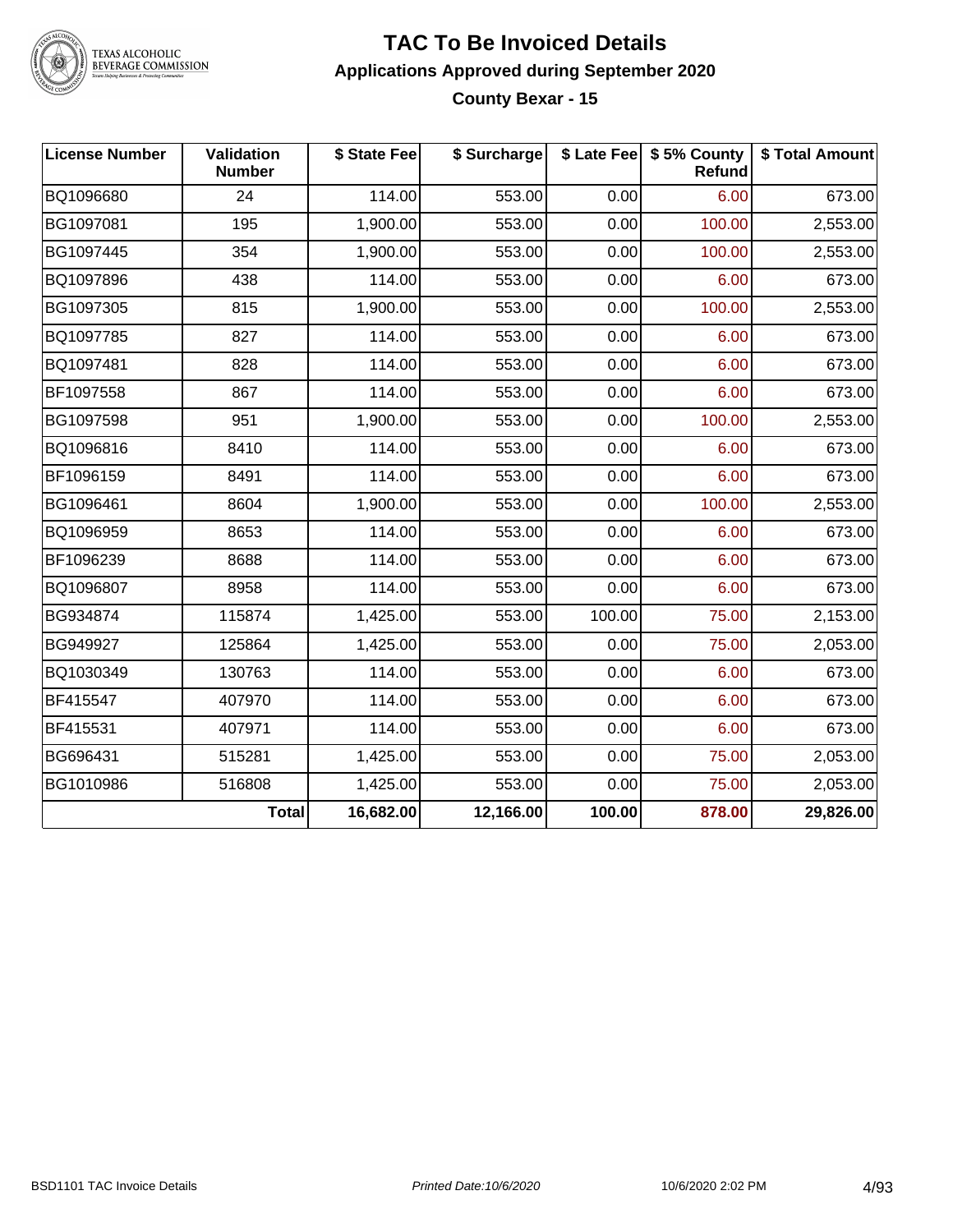

**County Blanco - 16**

| License Number | Validation<br><b>Number</b> | \$ State Feel |        |      | Refundl | \$ Surcharge   \$ Late Fee   \$5% County   \$ Total Amount |
|----------------|-----------------------------|---------------|--------|------|---------|------------------------------------------------------------|
| BG1097794      | 7560                        | 332.50        | 553.00 | 0.00 | 17.50   | 903.00                                                     |
|                | Totall                      | 332.50        | 553.00 | 0.00 | 17.50   | 903.00                                                     |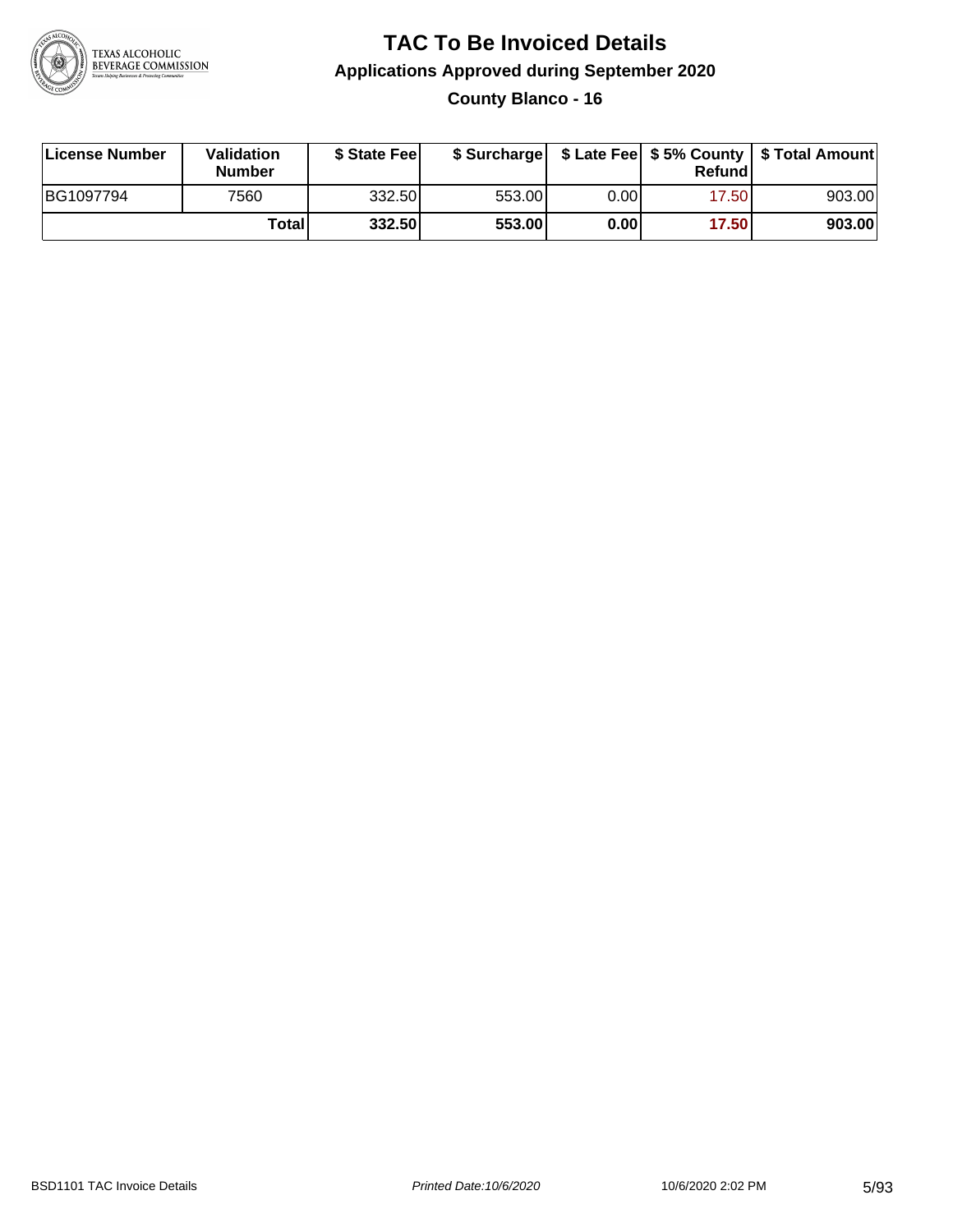

### **TAC To Be Invoiced Details Applications Approved during September 2020 County Brazoria - 20**

| <b>License Number</b> | <b>Validation</b><br><b>Number</b> | \$ State Fee | \$ Surcharge |        | \$ Late Fee   \$5% County<br><b>Refund</b> | \$ Total Amount |
|-----------------------|------------------------------------|--------------|--------------|--------|--------------------------------------------|-----------------|
| BE1097621             | 938                                | 285.00       | 553.00       | 0.00   | 15.00                                      | 853.00          |
| BG1096961             | 8315                               | 332.50       | 553.00       | 0.00   | 17.50                                      | 903.00          |
| BQ1097586             | 8591                               | 114.00       | 553.00       | 0.00   | 6.00                                       | 673.00          |
| BQ1096942             | 9036                               | 114.00       | 553.00       | 0.00   | 6.00                                       | 673.00          |
| BQ668595              | 517037                             | 114.00       | 553.00       | 100.00 | 6.00                                       | 773.00          |
|                       | <b>Total</b>                       | 959.50       | 2,765.00     | 100.00 | 50.50                                      | 3,875.00        |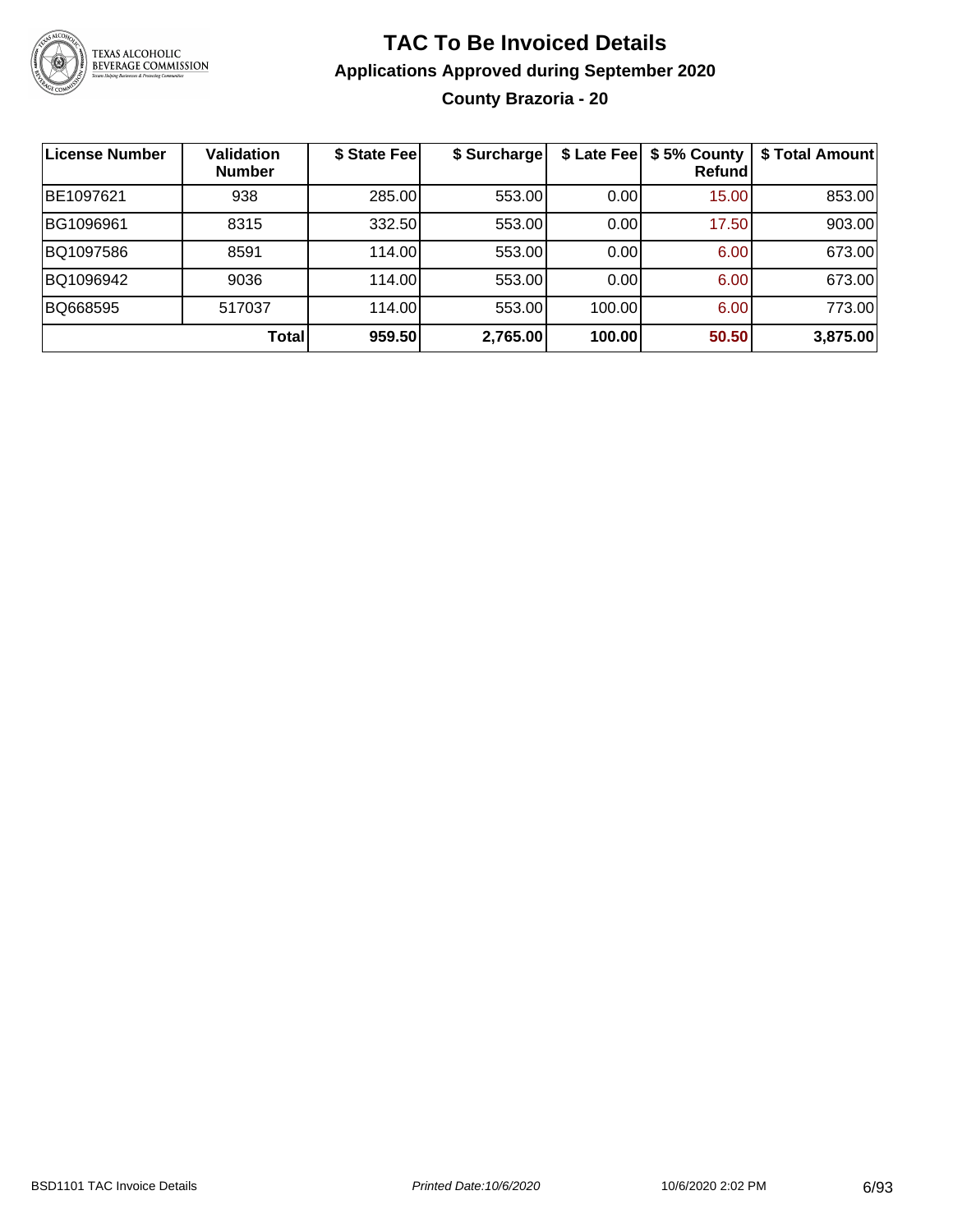

**County Brazos - 21**

| License Number | <b>Validation</b><br>Number | \$ State Fee | \$ Surcharge |       | Refundl | \$ Late Fee   \$5% County   \$ Total Amount |
|----------------|-----------------------------|--------------|--------------|-------|---------|---------------------------------------------|
| BQ1097198      | 516233                      | 114.00L      | 553.00       | 0.001 | 6.00    | 673.00                                      |
|                | Totall                      | 114.00       | 553.00       | 0.00  | 6.00    | 673.00                                      |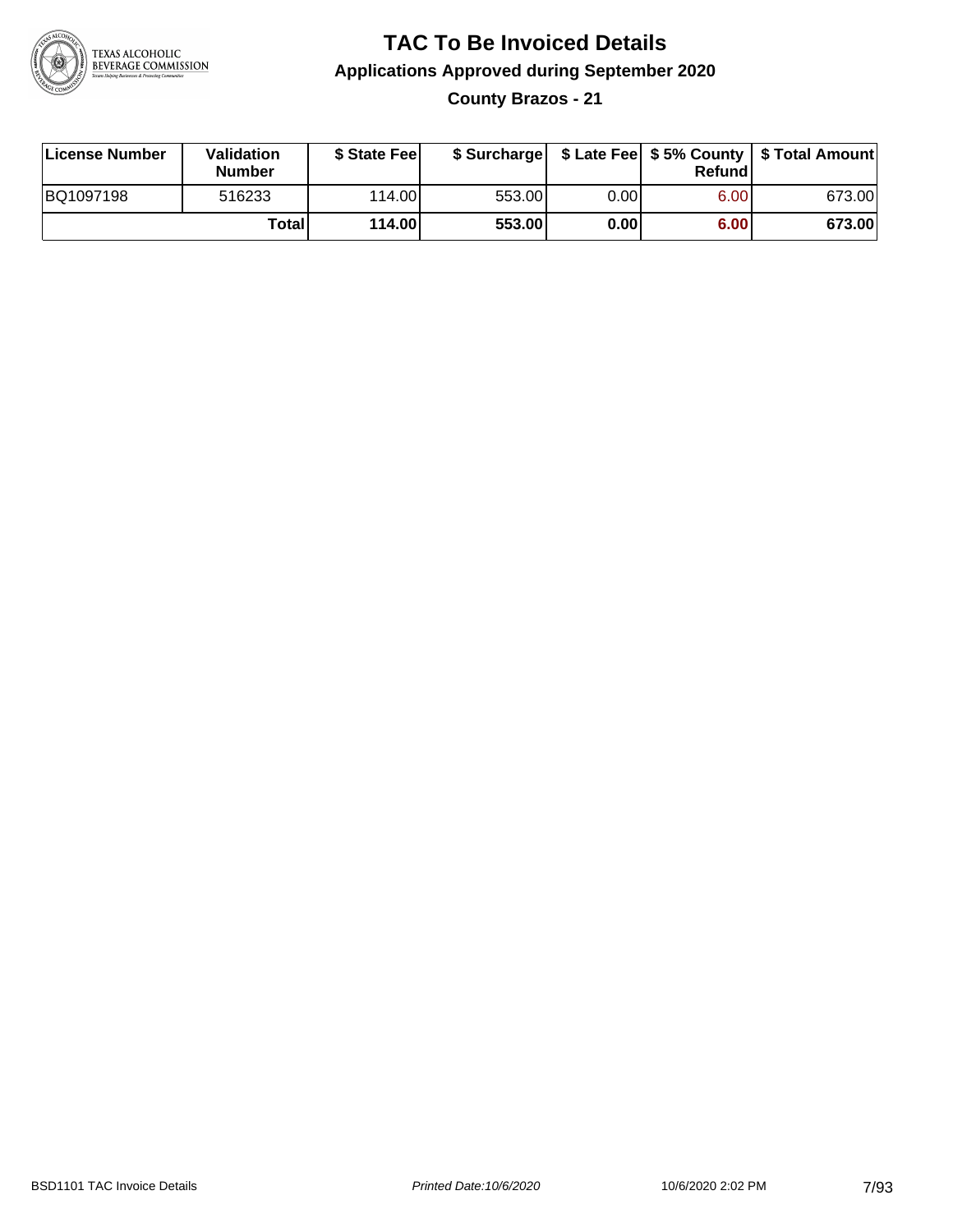

**County Brewster - 22**

| License Number | Validation<br><b>Number</b> | \$ State Fee |        |       | Refundl | \$ Surcharge   \$ Late Fee   \$5% County   \$ Total Amount |
|----------------|-----------------------------|--------------|--------|-------|---------|------------------------------------------------------------|
| BG1097144      | 7664                        | 332.50       | 553.00 | 0.00I | 17.50   | 903.00                                                     |
|                | Totall                      | 332.50       | 553.00 | 0.00  | 17.50   | 903.00                                                     |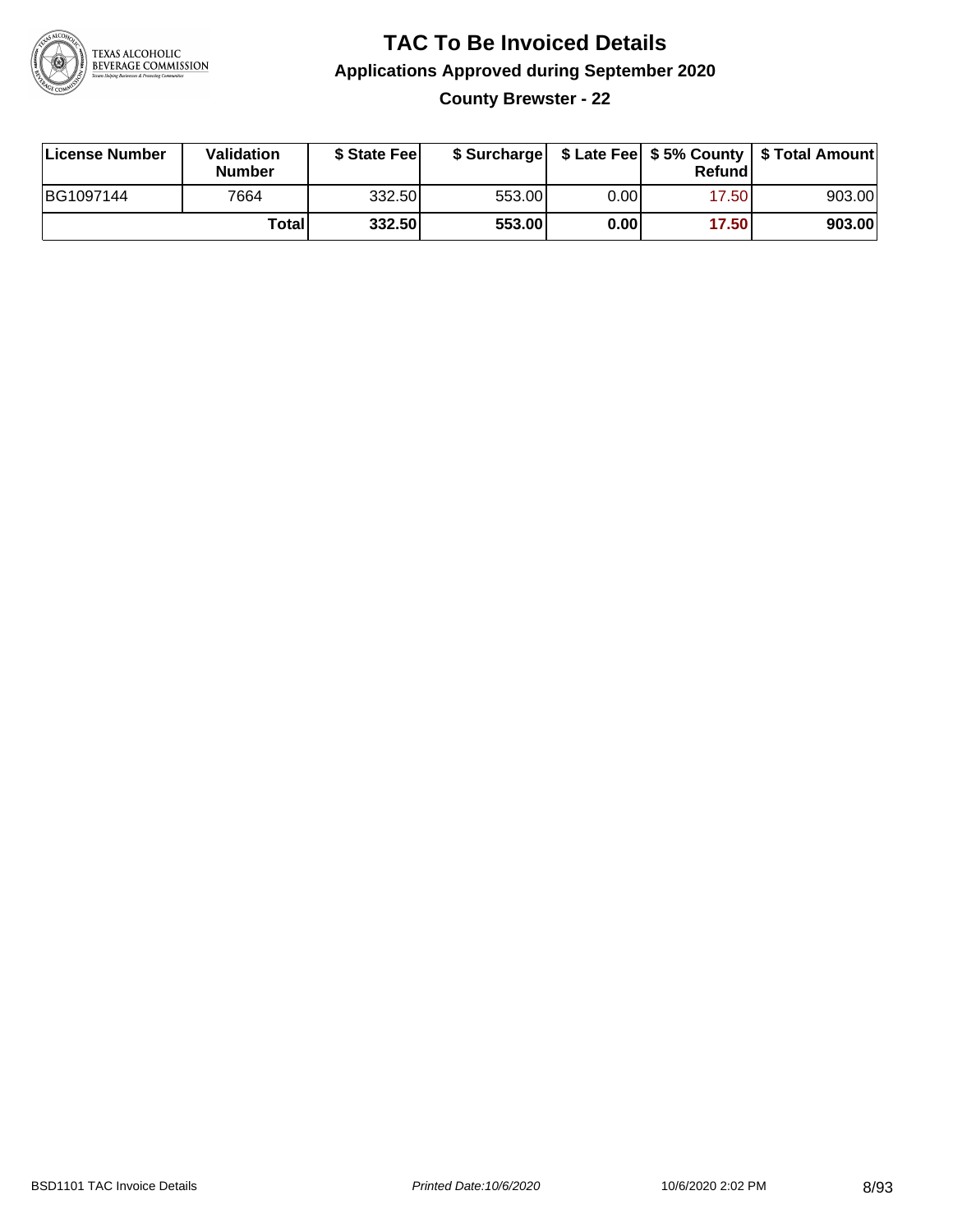

**County Brown - 25**

| License Number | <b>Validation</b><br><b>Number</b> | \$ State Fee |        |      | Refundl | \$ Surcharge   \$ Late Fee   \$5% County   \$ Total Amount |
|----------------|------------------------------------|--------------|--------|------|---------|------------------------------------------------------------|
| BQ758186       | 516062                             | 114.00L      | 553.00 | 0.00 | 6.00    | 673.00                                                     |
|                | Totall                             | 114.00       | 553.00 | 0.00 | 6.00    | 673.00                                                     |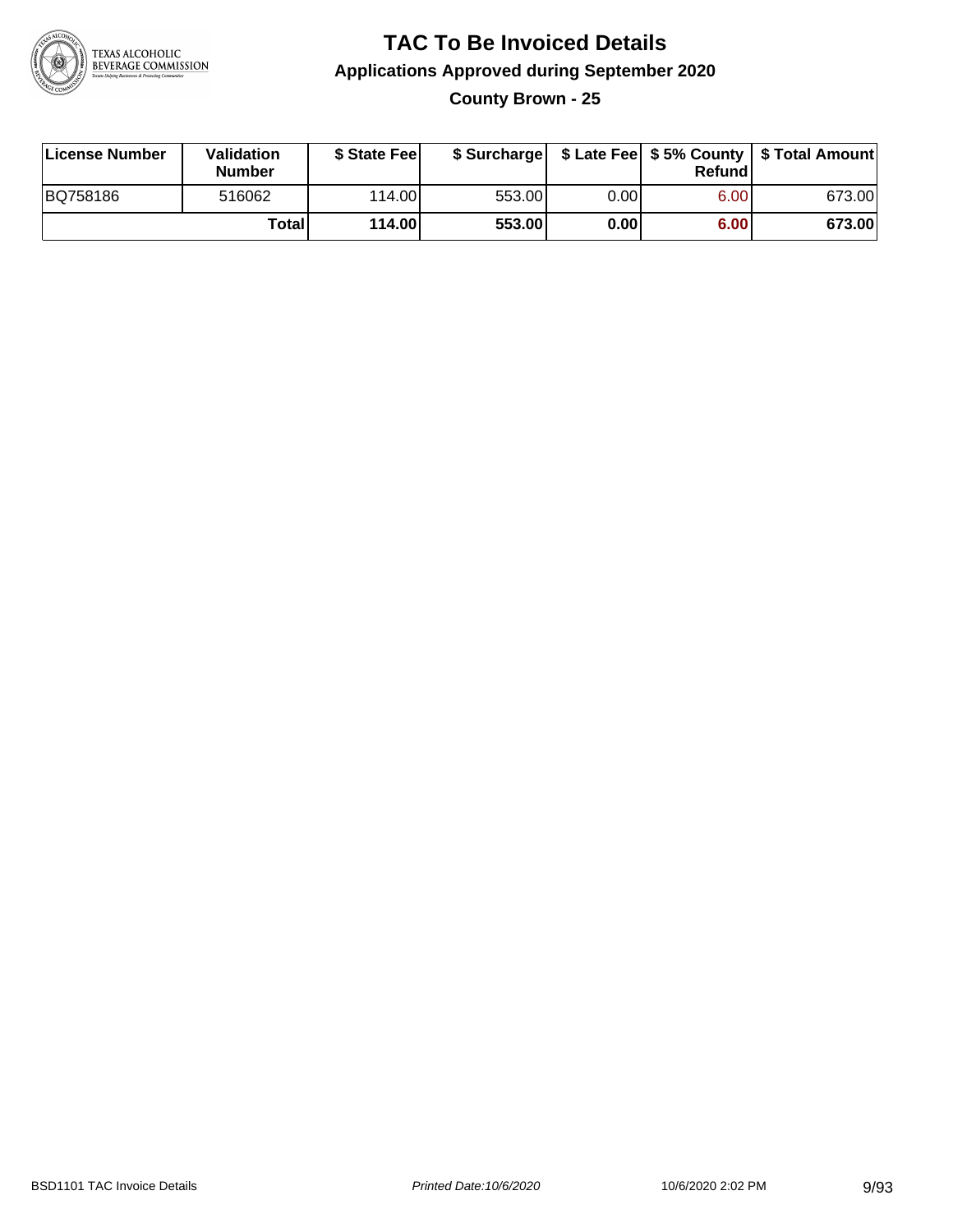

### **TAC To Be Invoiced Details Applications Approved during September 2020 County Burnet - 27**

| License Number | Validation<br><b>Number</b> | \$ State Fee | \$ Surcharge |      | Refund | \$ Late Fee   \$5% County   \$ Total Amount |
|----------------|-----------------------------|--------------|--------------|------|--------|---------------------------------------------|
| BQ1097409      | 26                          | 114.00L      | 553.00       | 0.00 | 6.00   | 673.00                                      |
| BF1096616      | 7608                        | 114.00L      | 553.00       | 0.00 | 6.00   | 673.00                                      |
|                | Total                       | 228.00       | 1,106.00     | 0.00 | 12.00  | 1,346.00                                    |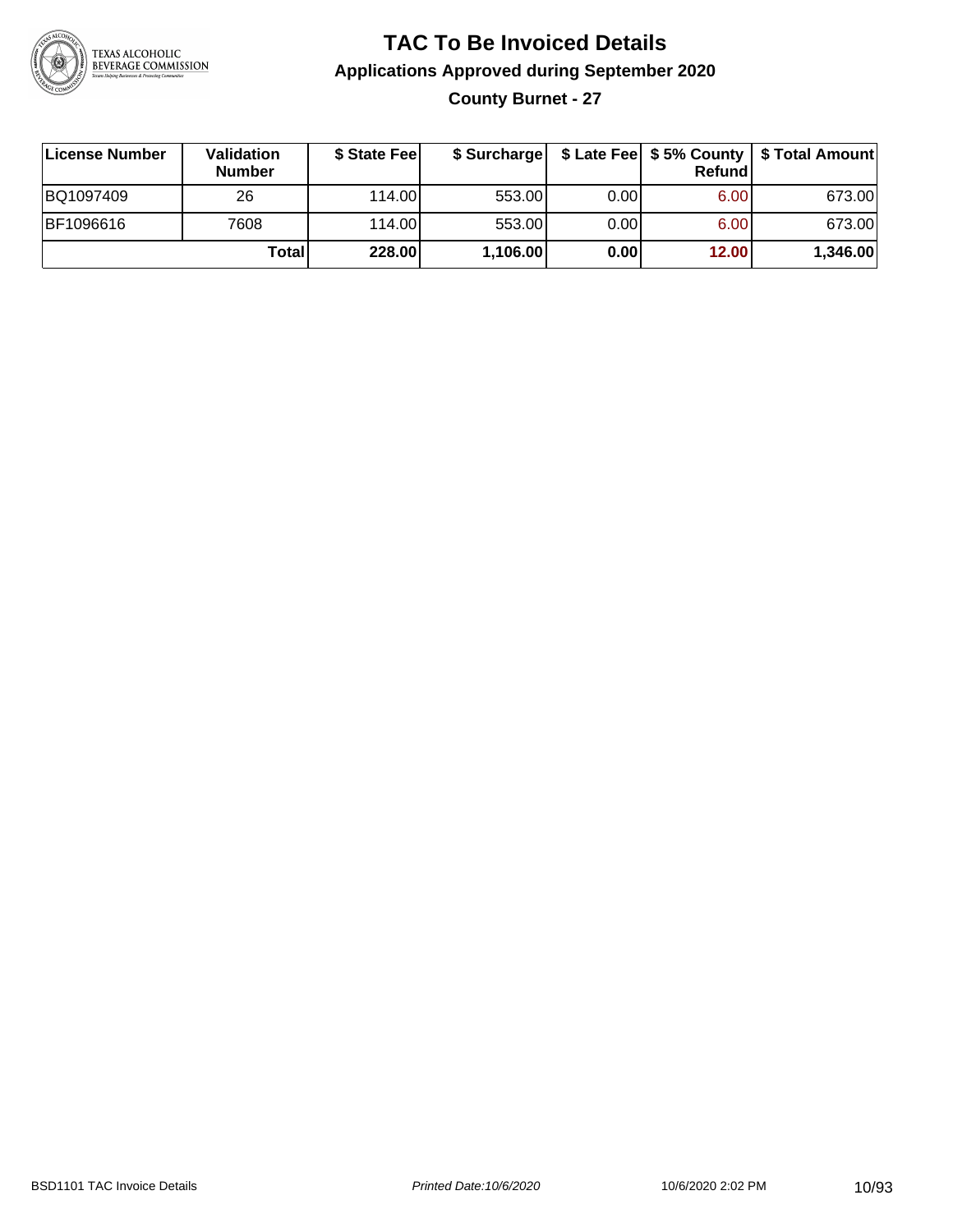

### **TAC To Be Invoiced Details Applications Approved during September 2020 County Caldwell - 28**

| License Number | Validation<br><b>Number</b> | \$ State Fee |        |      | Refund | \$ Surcharge   \$ Late Fee   \$5% County   \$ Total Amount |
|----------------|-----------------------------|--------------|--------|------|--------|------------------------------------------------------------|
| BG960104       | 898                         | 332.50       | 553.00 | 0.00 | 17.50  | 903.00                                                     |
|                | Totall                      | 332.50       | 553.00 | 0.00 | 17.50  | 903.00                                                     |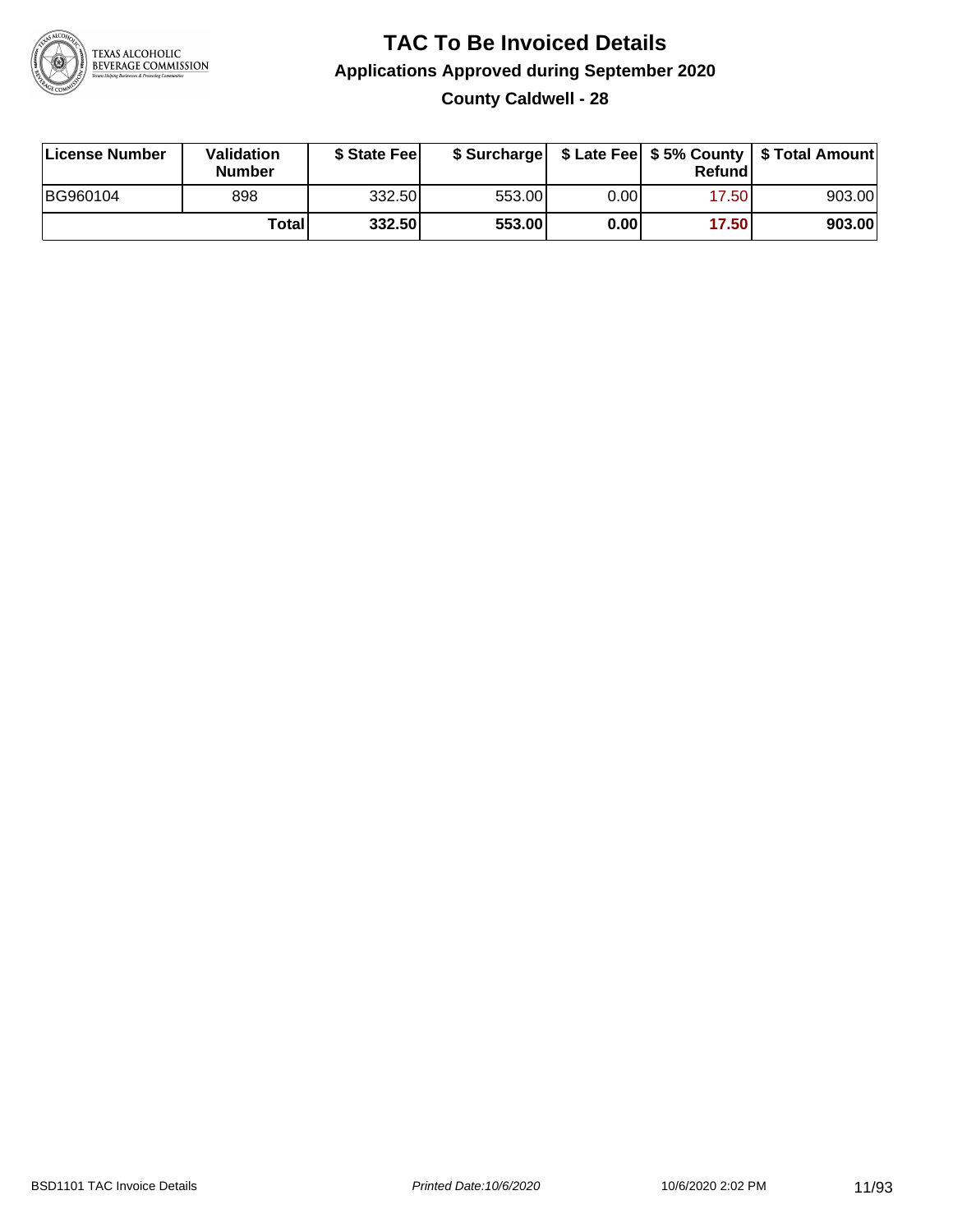

### TEXAS ALCOHOLIC<br>BEVERAGE COMMISSION

#### **TAC To Be Invoiced Details Applications Approved during September 2020 County Cameron - 31**

| <b>License Number</b> | <b>Validation</b><br><b>Number</b> | \$ State Fee | \$ Surcharge | \$ Late Fee | \$5% County<br>Refundl | \$ Total Amount |
|-----------------------|------------------------------------|--------------|--------------|-------------|------------------------|-----------------|
| BQ1097143             | 580                                | 114.00       | 553.00       | 0.00        | 6.00                   | 673.00          |
| BQ1097273             | 639                                | 114.00       | 553.00       | 0.00        | 6.00                   | 673.00          |
| BG1097579             | 1004                               | 332.50       | 553.00       | 0.00        | 17.50                  | 903.00          |
| BQ1096253             | 8418                               | 114.00       | 553.00       | 0.00        | 6.00                   | 673.00          |
| BF1096611             | 8695                               | 114.00       | 553.00       | 0.00        | 6.00                   | 673.00          |
| BG1096612             | 8896                               | 332.50       | 553.00       | 0.00        | 17.50                  | 903.00          |
| BQ1096560             | 8932                               | 114.00       | 553.00       | 0.00        | 6.00                   | 673.00          |
| BQ1030467             | 130811                             | 114.00       | 553.00       | 0.00        | 6.00                   | 673.00          |
| BQ1031540             | 130811                             | 114.00       | 553.00       | 0.00        | 6.00                   | 673.00          |
| BG274006              | 512809                             | 332.50       | 553.00       | 100.00      | 17.50                  | 1,003.00        |
| BF816244              | 515472                             | 114.00       | 553.00       | 0.00        | 6.00                   | 673.00          |
| BF816246              | 515473                             | 114.00       | 553.00       | 0.00        | 6.00                   | 673.00          |
|                       | Total                              | 2,023.50     | 6,636.00     | 100.00      | 106.50                 | 8,866.00        |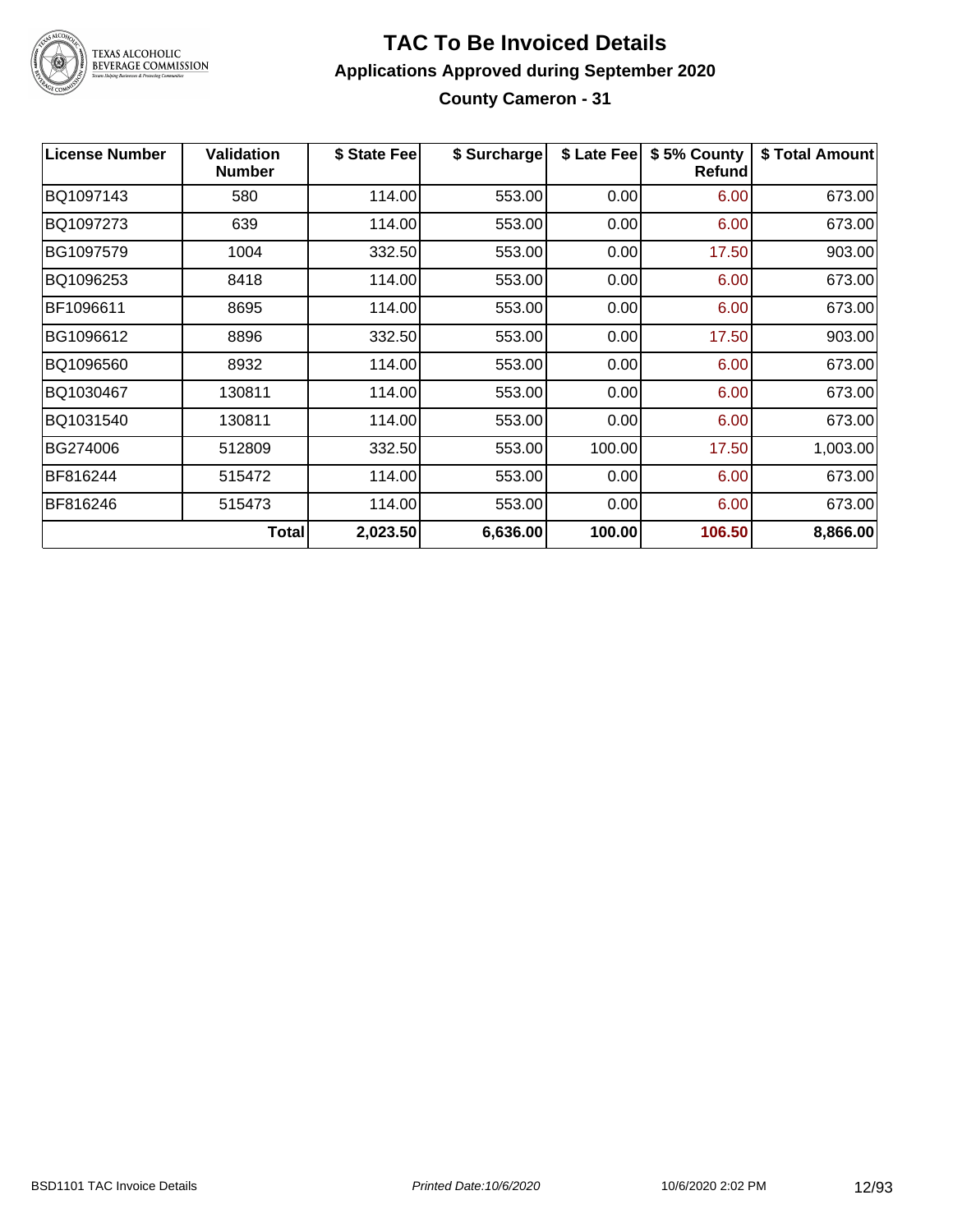

**County Carson - 33**

| License Number | Validation<br><b>Number</b> | \$ State Feel   | \$ Surcharge |      | Refundl |        |
|----------------|-----------------------------|-----------------|--------------|------|---------|--------|
| BQ1096903      | 167                         | 114.00 <b>1</b> | 553.00       | 0.00 | 6.00    | 673.00 |
|                | Totall                      | 114.00          | 553.00       | 0.00 | 6.00    | 673.00 |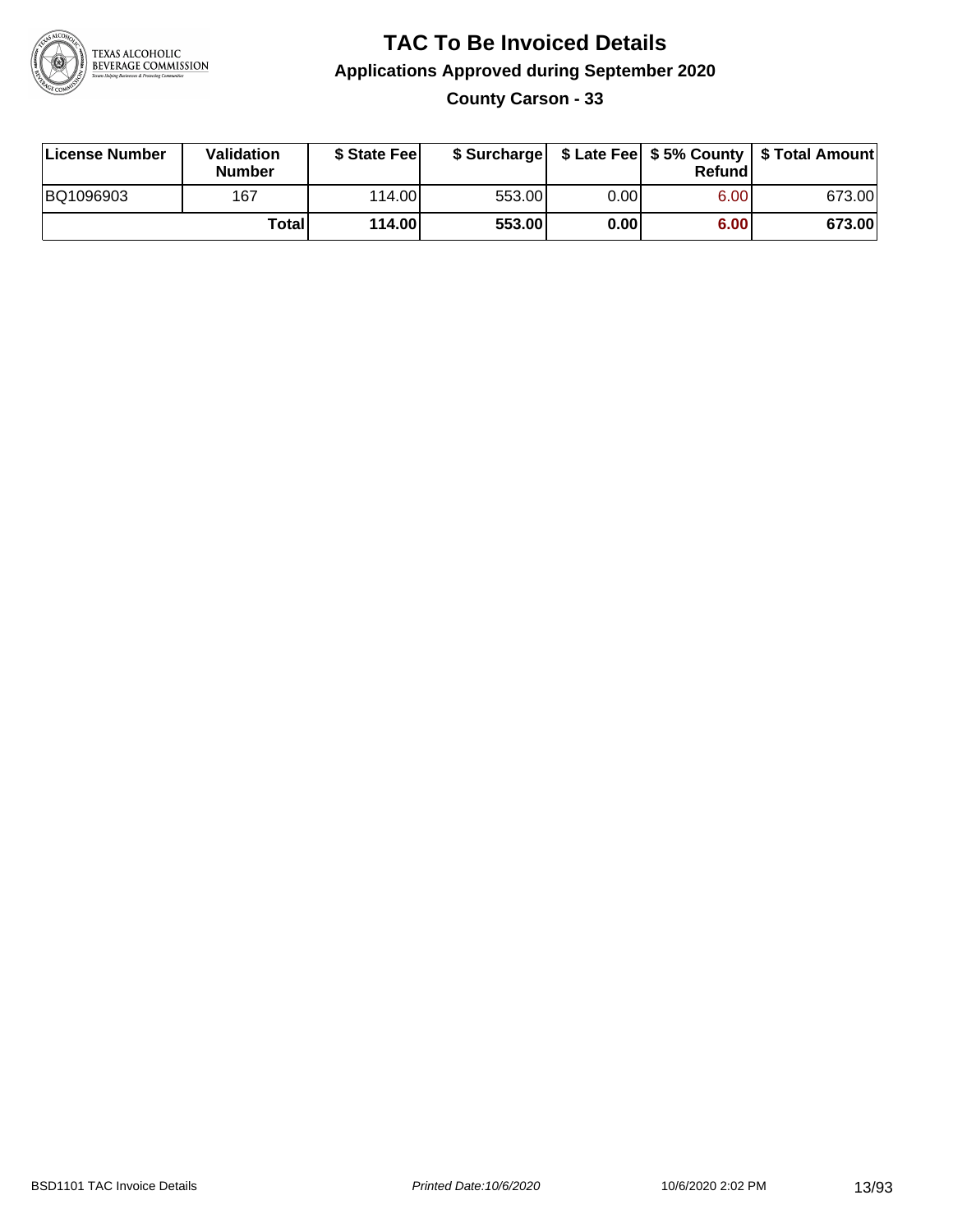

**County Cass - 34**

| License Number | Validation<br><b>Number</b> | \$ State Feel |        |      | Refundl | \$ Surcharge   \$ Late Fee   \$5% County   \$ Total Amount |
|----------------|-----------------------------|---------------|--------|------|---------|------------------------------------------------------------|
| BQ885396       | 516055                      | 114.00L       | 553.00 | 0.00 | 6.00    | 673.00                                                     |
|                | Totall                      | 114.00        | 553.00 | 0.00 | 6.00    | 673.00                                                     |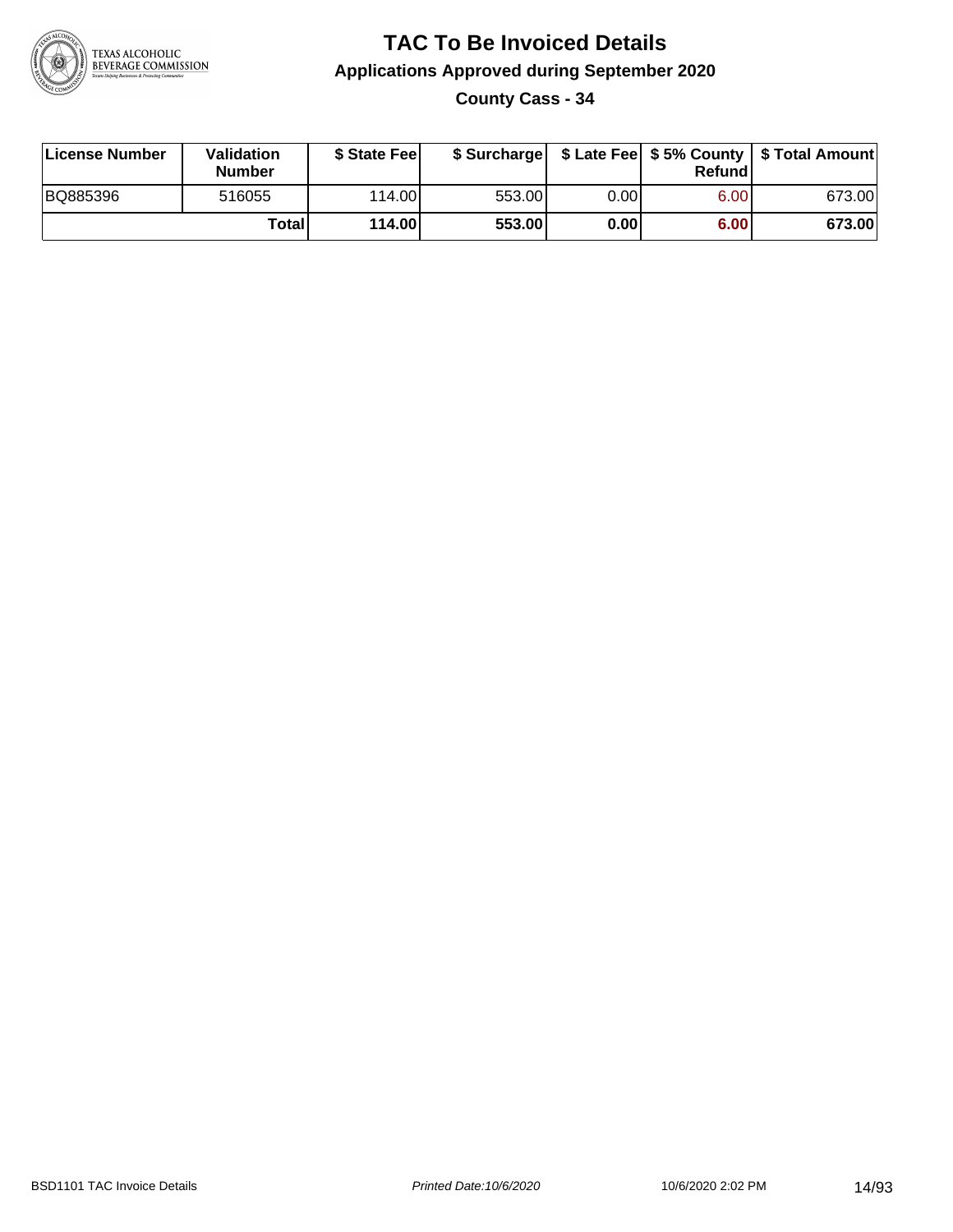

### **TAC To Be Invoiced Details Applications Approved during September 2020 County Chambers - 36**

| License Number  | Validation<br><b>Number</b> | \$ State Feel |        |      | Refund | \$ Surcharge   \$ Late Fee   \$5% County   \$ Total Amount |
|-----------------|-----------------------------|---------------|--------|------|--------|------------------------------------------------------------|
| <b>BF953586</b> | 515506                      | 114.00L       | 553.00 | 0.00 | 6.00   | 673.00                                                     |
|                 | Totall                      | 114.00        | 553.00 | 0.00 | 6.00   | 673.00                                                     |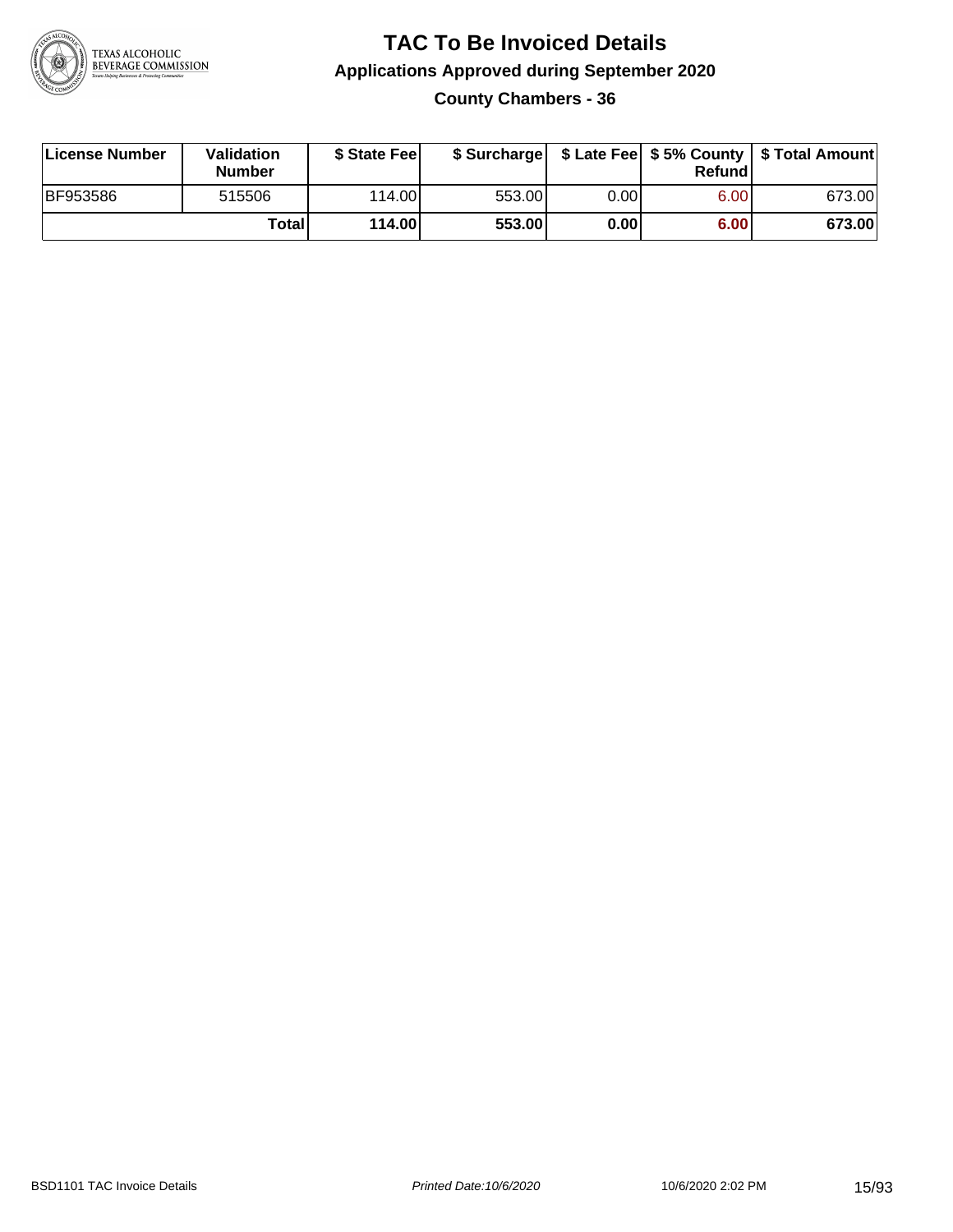

**County Coleman - 42**

| License Number | <b>Validation</b><br><b>Number</b> | \$ State Fee |        |       | Refundl | \$ Surcharge   \$ Late Fee   \$5% County   \$ Total Amount |
|----------------|------------------------------------|--------------|--------|-------|---------|------------------------------------------------------------|
| BQ1097800      | 597                                | 114.00       | 553.00 | 0.001 | 6.00    | 673.00                                                     |
|                | Totall                             | 114.00       | 553.00 | 0.00  | 6.00    | 673.00                                                     |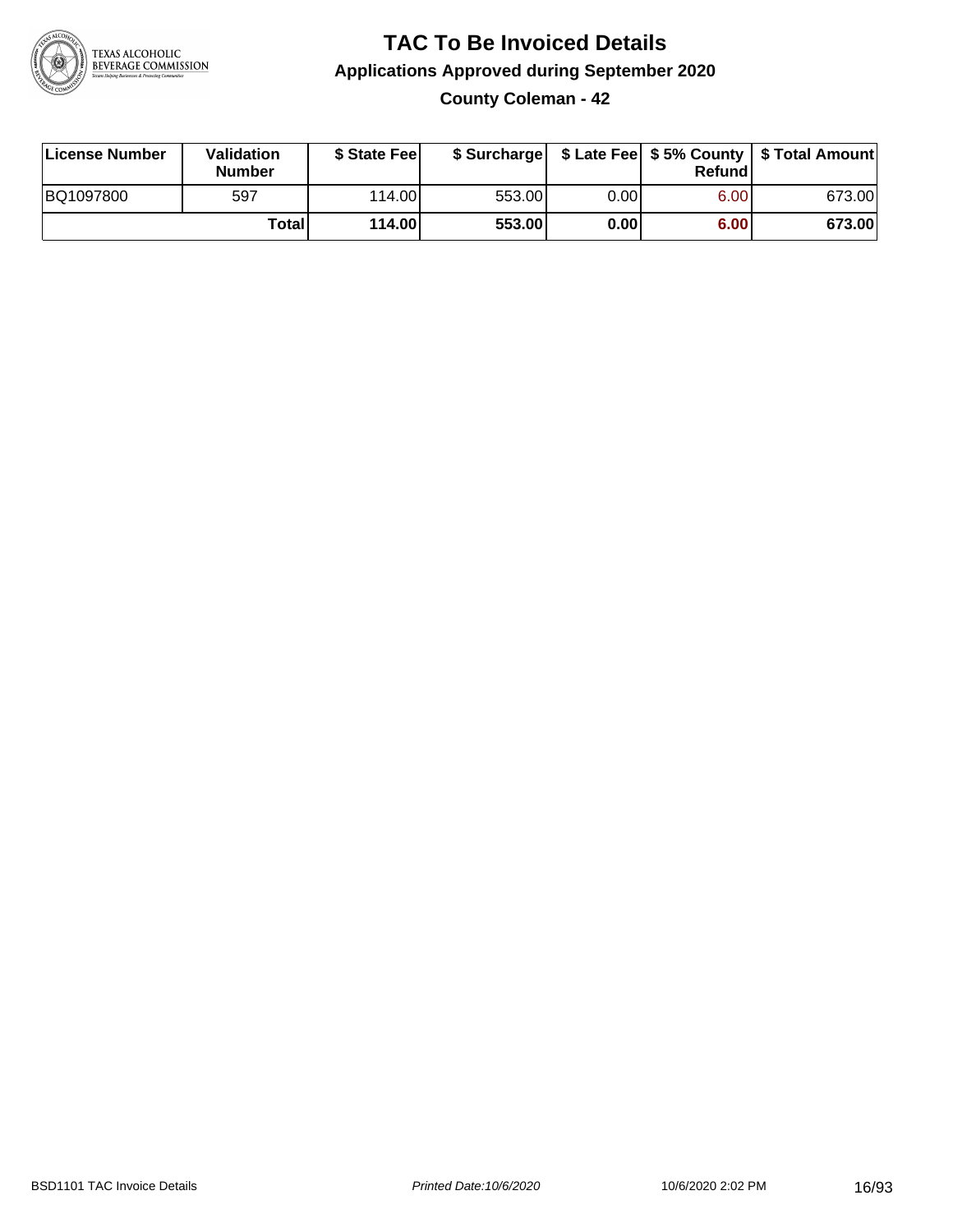

### **TAC To Be Invoiced Details Applications Approved during September 2020 County Collin - 43**

| <b>License Number</b> | <b>Validation</b><br><b>Number</b> | \$ State Fee | \$ Surcharge | \$ Late Fee | \$5% County<br><b>Refund</b> | \$ Total Amount |
|-----------------------|------------------------------------|--------------|--------------|-------------|------------------------------|-----------------|
| BQ1096504             | 168                                | 114.00       | 553.00       | 0.00        | 6.00                         | 673.00          |
| BQ1097620             | 868                                | 114.00       | 553.00       | 0.00        | 6.00                         | 673.00          |
| BQ1096360             | 8310                               | 114.00       | 553.00       | 0.00        | 6.00                         | 673.00          |
| BG1096475             | 8364                               | 332.50       | 553.00       | 0.00        | 17.50                        | 903.00          |
| BF1097718             | 8375                               | 114.00       | 553.00       | 0.00        | 6.00                         | 673.00          |
| BF1097573             | 8652                               | 114.00       | 553.00       | 0.00        | 6.00                         | 673.00          |
| BG1096661             | 8902                               | 332.50       | 553.00       | 0.00        | 17.50                        | 903.00          |
| BG1096662             | 8903                               | 332.50       | 553.00       | 0.00        | 17.50                        | 903.00          |
|                       | <b>Total</b>                       | 1,567.50     | 4,424.00     | 0.00        | 82.50                        | 6,074.00        |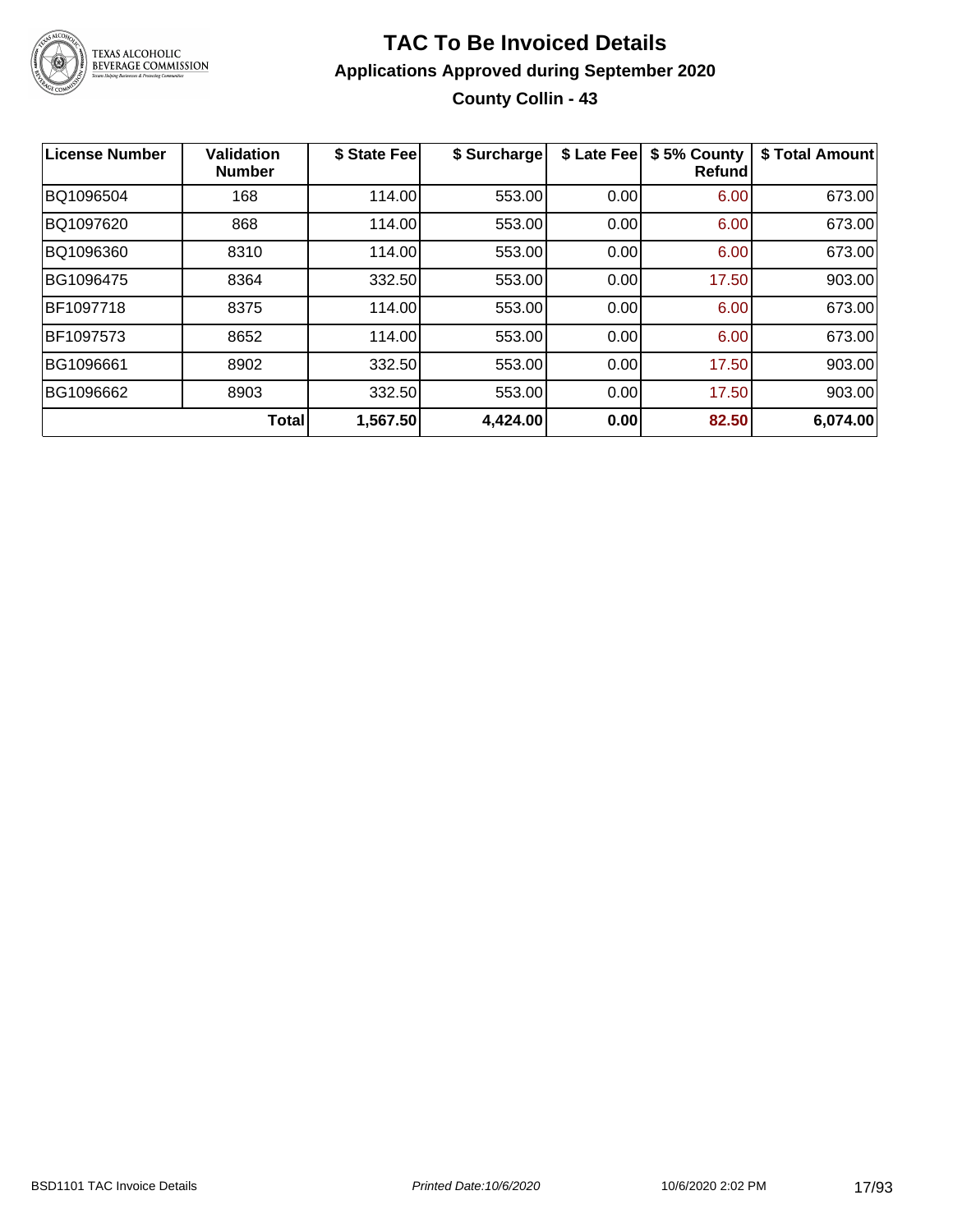

**County Comal - 46**

| License Number | <b>Validation</b><br><b>Number</b> | \$ State Fee |          |      | <b>Refund</b> | \$ Surcharge   \$ Late Fee   \$5% County   \$ Total Amount |
|----------------|------------------------------------|--------------|----------|------|---------------|------------------------------------------------------------|
| BQ1096372      | 7422                               | 114.00       | 553.00   | 0.00 | 6.00          | 673.00                                                     |
| BG1096815      | 516520                             | 332.50       | 553.00   | 0.00 | 17.50         | 903.00                                                     |
|                | Totall                             | 446.50       | 1,106.00 | 0.00 | 23.50         | 1,576.00                                                   |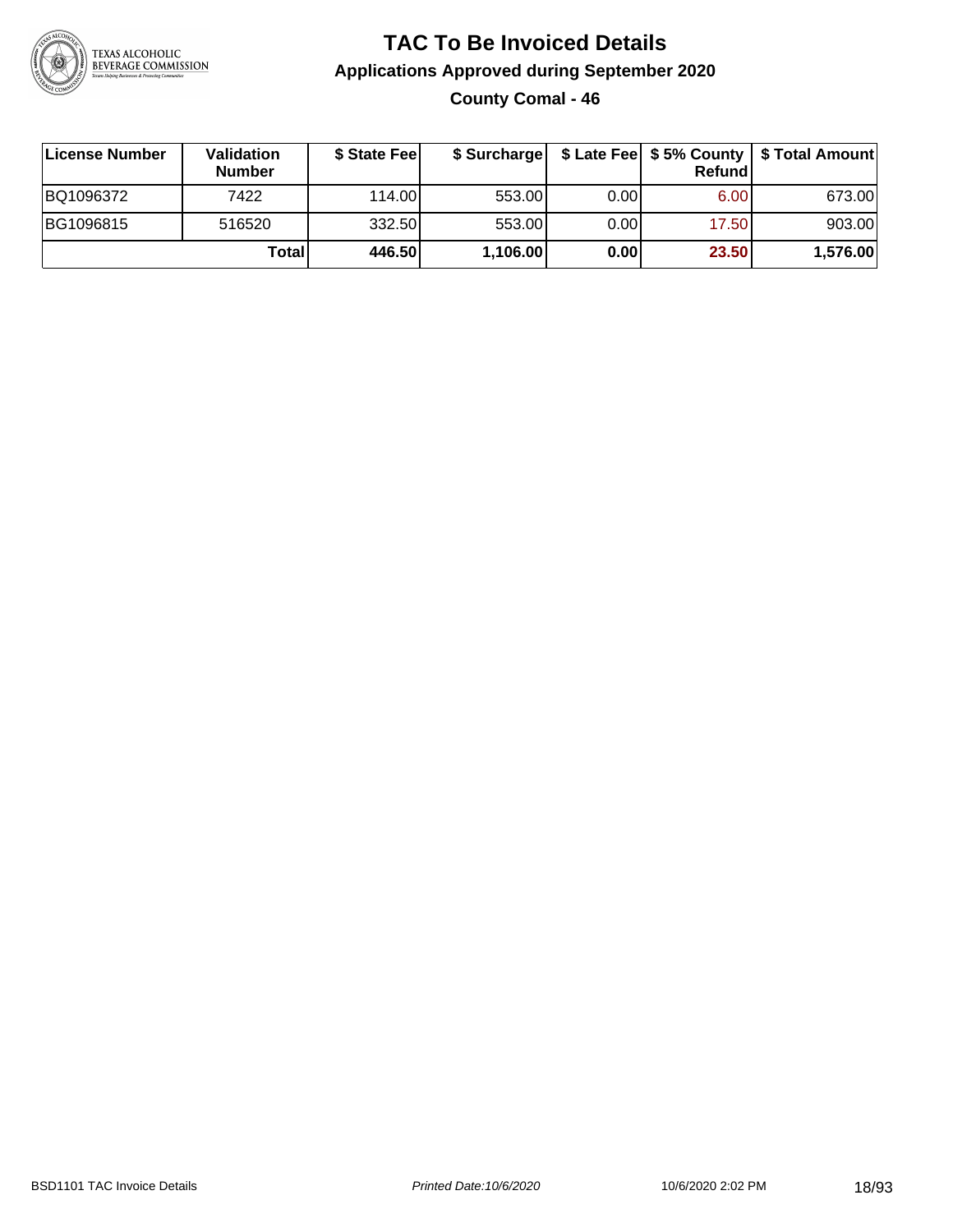

**County Dallam - 56**

| License Number | Validation<br><b>Number</b> | \$ State Feel |        |      | Refundl | \$ Surcharge   \$ Late Fee   \$5% County   \$ Total Amount |
|----------------|-----------------------------|---------------|--------|------|---------|------------------------------------------------------------|
| BQ1096978      | 566                         | 114.00        | 553.00 | 0.00 | 6.00    | 673.00                                                     |
|                | Totall                      | 114.00        | 553.00 | 0.00 | 6.00    | 673.00                                                     |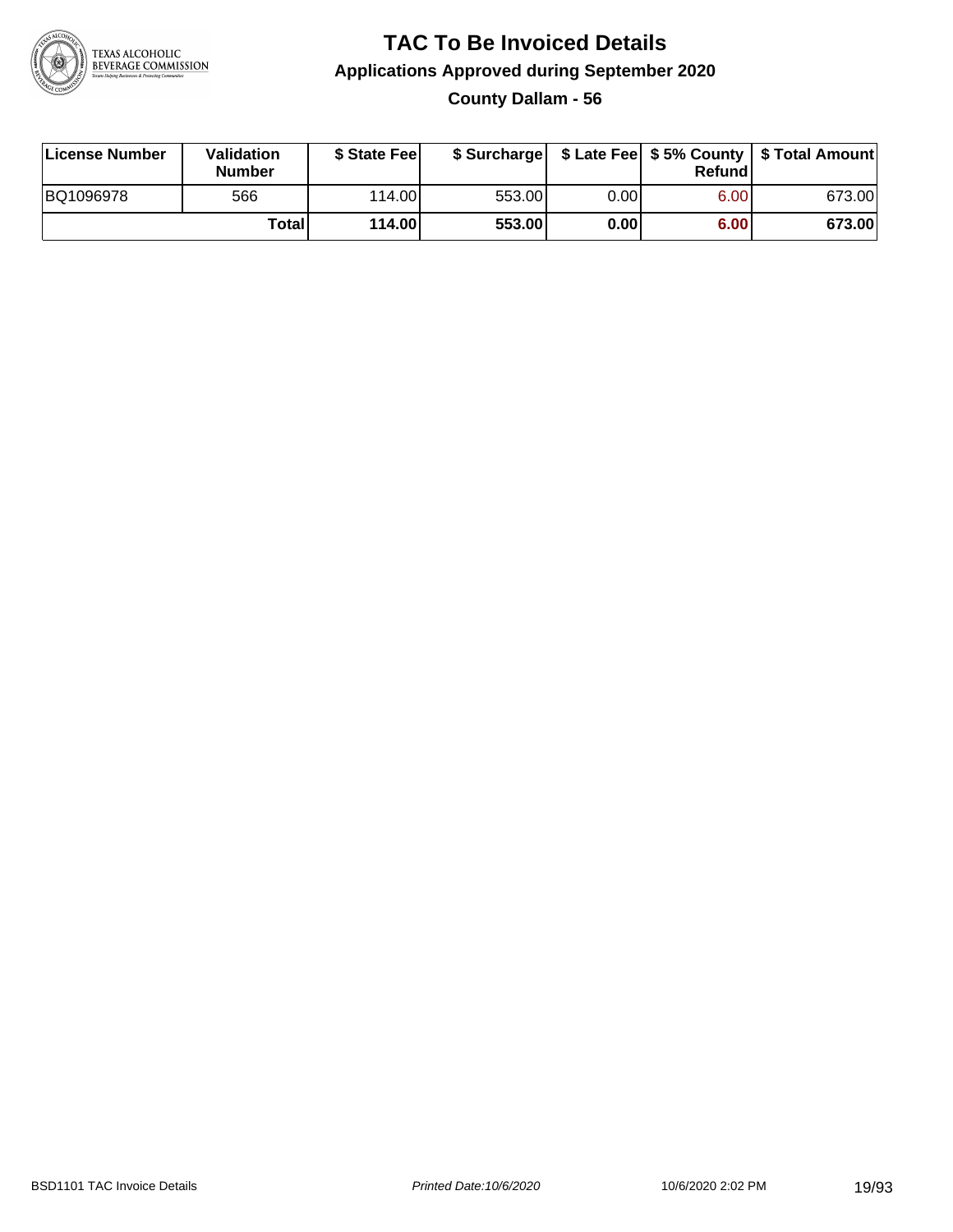

TEXAS ALCOHOLIC<br>BEVERAGE COMMISSION

#### **TAC To Be Invoiced Details Applications Approved during September 2020 County Dallas - 57**

| <b>License Number</b> | Validation<br><b>Number</b> | \$ State Fee | \$ Surcharge |      | \$ Late Fee   \$5% County<br>Refund | \$ Total Amount |
|-----------------------|-----------------------------|--------------|--------------|------|-------------------------------------|-----------------|
| BQ1096430             | 39                          | 114.00       | 553.00       | 0.00 | 6.00                                | 673.00          |
| BQ1096937             | 217                         | 114.00       | 553.00       | 0.00 | 6.00                                | 673.00          |
| BQ1097707             | 576                         | 114.00       | 553.00       | 0.00 | 6.00                                | 673.00          |
| BF1097190             | 7562                        | 114.00       | 553.00       | 0.00 | 6.00                                | 673.00          |
| BF1096606             | 7563                        | 114.00       | 553.00       | 0.00 | 6.00                                | 673.00          |
| BF1096648             | 7564                        | 114.00       | 553.00       | 0.00 | 6.00                                | 673.00          |
| BB1097099             | 8355                        | 570.00       | 701.00       | 0.00 | 30.00                               | 1,301.00        |
| BF1096427             | 8398                        | 114.00       | 553.00       | 0.00 | 6.00                                | 673.00          |
| BF1096433             | 8399                        | 114.00       | 553.00       | 0.00 | 6.00                                | 673.00          |
| BQ1097743             | 8443                        | 114.00       | 553.00       | 0.00 | 6.00                                | 673.00          |
| BQ1096268             | 8456                        | 114.00       | 553.00       | 0.00 | 6.00                                | 673.00          |
| BG876507              | 8572                        | 1,425.00     | 553.00       | 0.00 | 75.00                               | 2,053.00        |
| BL876507              | 8572                        | 475.00       | 327.00       | 0.00 | 25.00                               | 827.00          |
| BF1097351             | 8579                        | 114.00       | 553.00       | 0.00 | 6.00                                | 673.00          |
| BG1096401             | 8683                        | 1,900.00     | 553.00       | 0.00 | 100.00                              | 2,553.00        |
| BG1097194             | 8773                        | 1,900.00     | 553.00       | 0.00 | 100.00                              | 2,553.00        |
| BF1097092             | 8923                        | 114.00       | 553.00       | 0.00 | 6.00                                | 673.00          |
| BG1097387             | 8935                        | 1,900.00     | 553.00       | 0.00 | 100.00                              | 2,553.00        |
| BF561315              | 128587                      | 114.00       | 553.00       | 0.00 | 6.00                                | 673.00          |
| BG290182              | 129811                      | 1,425.00     | 553.00       | 0.00 | 75.00                               | 2,053.00        |
| BQ637578              | 130830                      | 114.00       | 553.00       | 0.00 | 6.00                                | 673.00          |
| BG696947              | 515439                      | 1,425.00     | 553.00       | 0.00 | 75.00                               | 2,053.00        |
| BL696947              | 515439                      | 475.00       | 327.00       | 0.00 | 25.00                               | 827.00          |
| BF755915              | 515577                      | 114.00       | 553.00       | 0.00 | 6.00                                | 673.00          |
|                       | <b>Total</b>                | 13,205.00    | 12,968.00    | 0.00 | 695.00                              | 26,868.00       |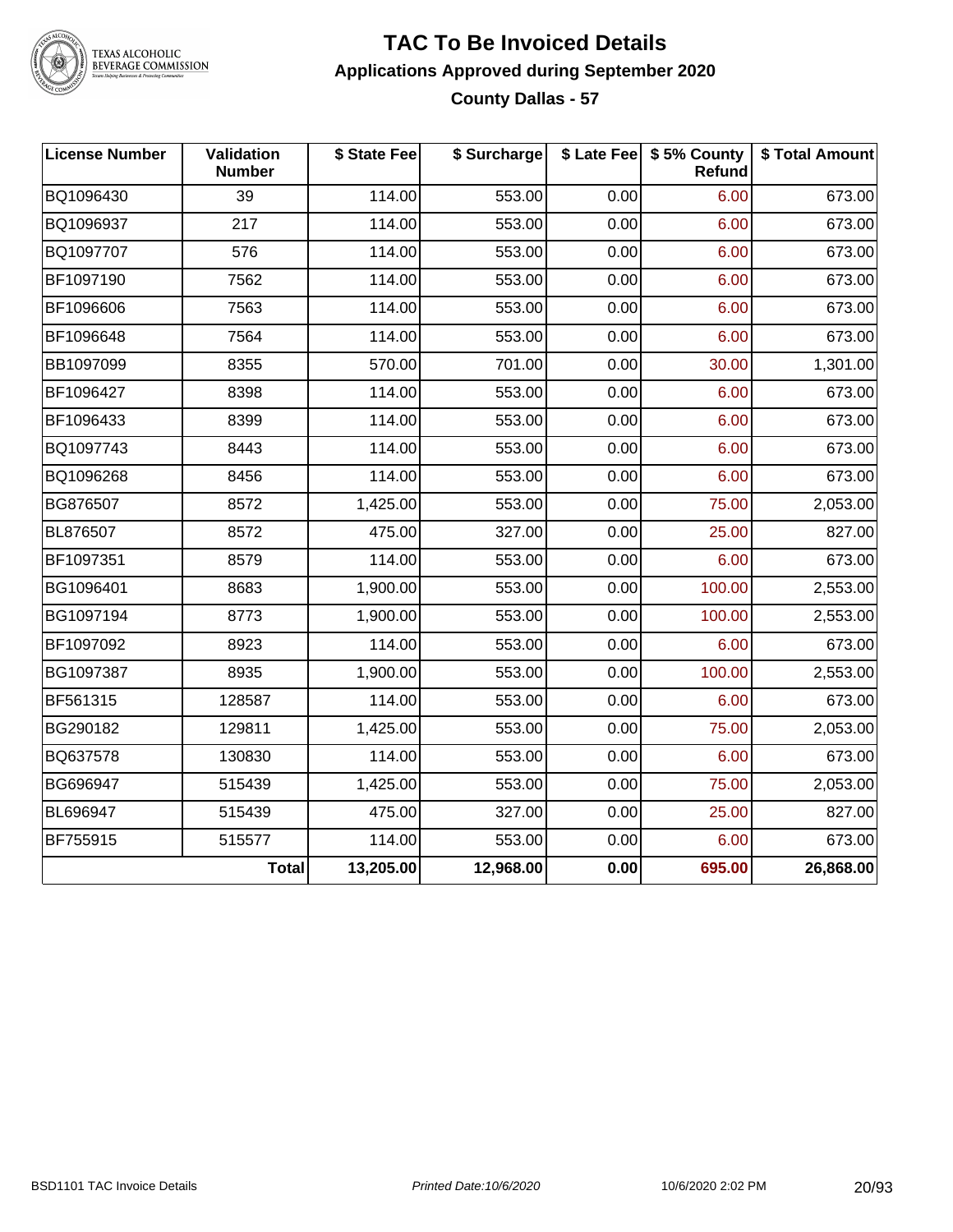

### **TAC To Be Invoiced Details Applications Approved during September 2020 County Denton - 61**

| <b>License Number</b> | <b>Validation</b><br><b>Number</b> | \$ State Fee | \$ Surcharge | \$ Late Fee | \$5% County<br><b>Refund</b> | \$ Total Amount |
|-----------------------|------------------------------------|--------------|--------------|-------------|------------------------------|-----------------|
| BQ1096960             | 38                                 | 114.00       | 553.00       | 0.00        | 6.00                         | 673.00          |
| BF1096785             | 96                                 | 114.00       | 553.00       | 0.00        | 6.00                         | 673.00          |
| BF1096445             | 98                                 | 114.00       | 553.00       | 0.00        | 6.00                         | 673.00          |
| BG1097837             | 121                                | 332.50       | 553.00       | 0.00        | 17.50                        | 903.00          |
| BL1097837             | 121                                | 475.00       | 327.00       | 0.00        | 25.00                        | 827.00          |
| BF1097733             | 241                                | 114.00       | 553.00       | 0.00        | 6.00                         | 673.00          |
| BQ1097906             | 644                                | 114.00       | 553.00       | 0.00        | 6.00                         | 673.00          |
| BG1096640             | 8156                               | 332.50       | 553.00       | 0.00        | 17.50                        | 903.00          |
|                       | <b>Total</b>                       | 1,710.00     | 4,198.00     | 0.00        | 90.00                        | 5,998.00        |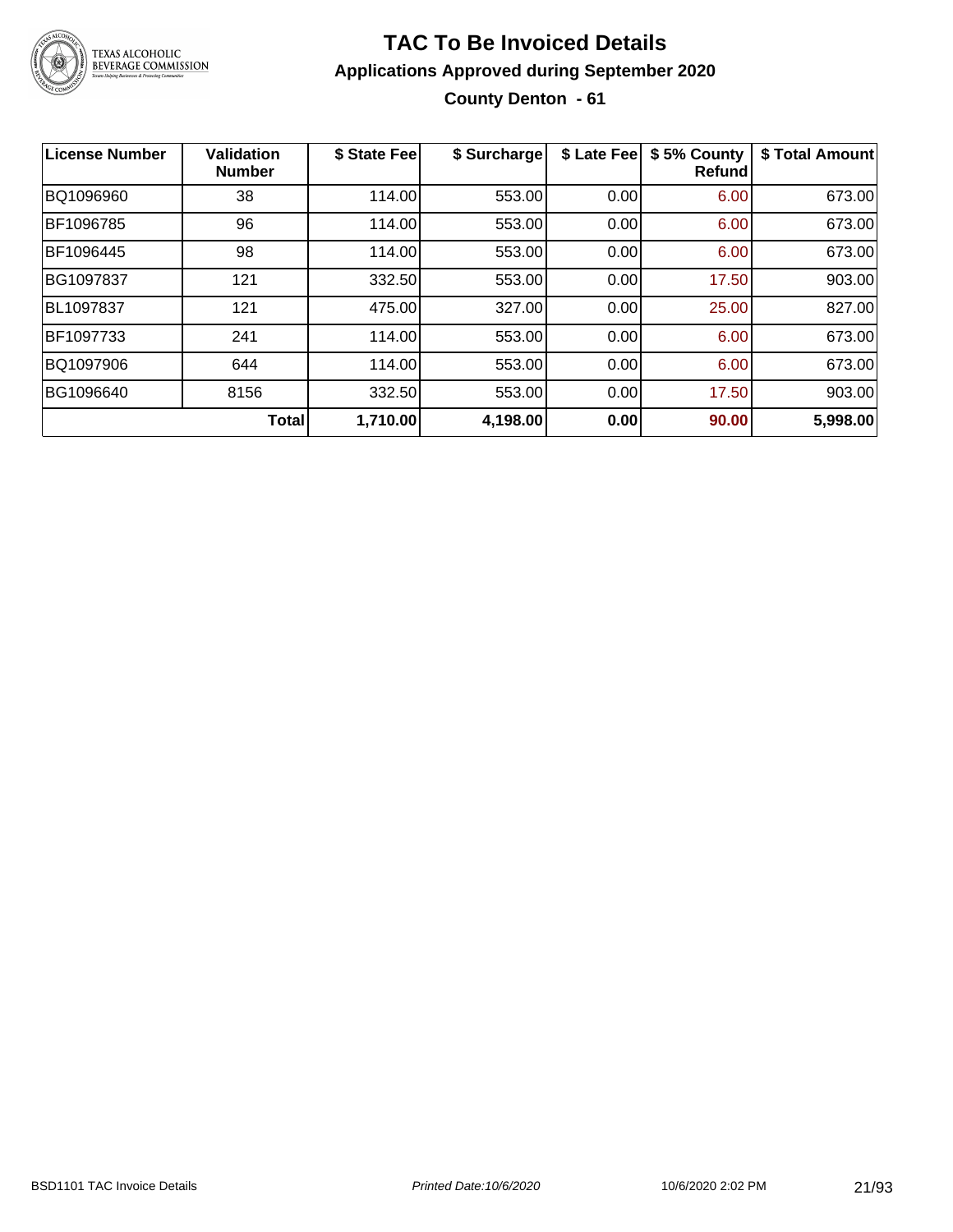

### **TAC To Be Invoiced Details Applications Approved during September 2020 County Ector - 68**

| License Number | <b>Validation</b><br><b>Number</b> | \$ State Fee | \$ Surcharge |      | \$ Late Fee   \$5% County  <br>Refund | \$ Total Amount |
|----------------|------------------------------------|--------------|--------------|------|---------------------------------------|-----------------|
| BQ1096178      | 8906                               | 114.00       | 553.00       | 0.00 | 6.00                                  | 673.00          |
| BG1097397      | 8990                               | 332.50       | 553.00       | 0.00 | 17.50                                 | 903.00          |
| BQ758229       | 516058                             | 114.00       | 553.00       | 0.00 | 6.00                                  | 673.00          |
| BQ758181       | 516061                             | 114.00       | 553.00       | 0.00 | 6.00                                  | 673.00          |
|                | <b>Total</b>                       | 674.50       | 2,212.00     | 0.00 | 35.50                                 | 2,922.00        |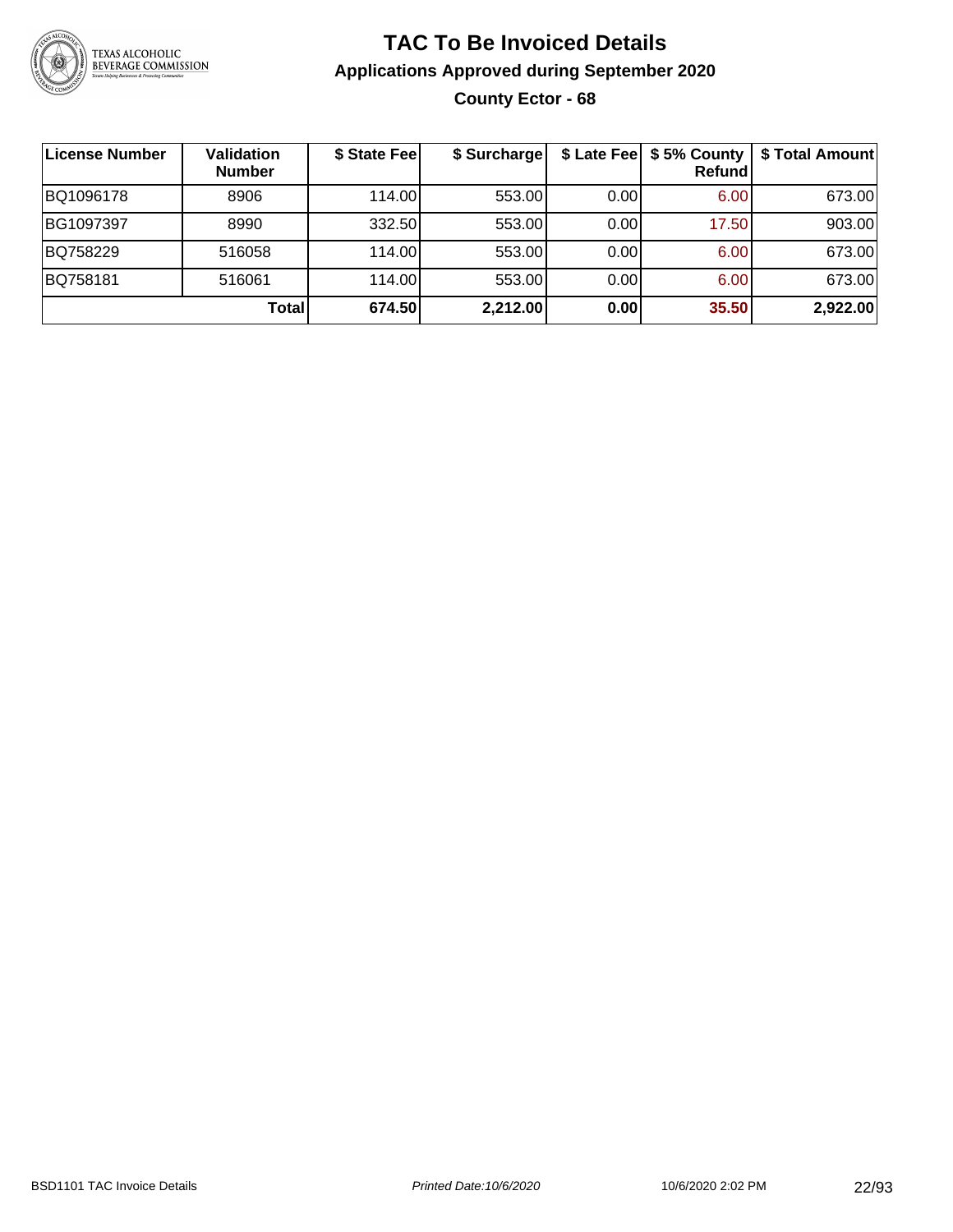

### **TAC To Be Invoiced Details Applications Approved during September 2020 County Ellis - 70**

| License Number | Validation<br><b>Number</b> | \$ State Fee | \$ Surcharge |      | Refund | \$ Late Fee   \$5% County   \$ Total Amount |
|----------------|-----------------------------|--------------|--------------|------|--------|---------------------------------------------|
| BQ1097314      | 8295                        | 114.00L      | 553.00       | 0.00 | 6.00   | 673.00                                      |
| BQ1097208      | 8359                        | 114.00L      | 553.00       | 0.00 | 6.00   | 673.00                                      |
| BQ951402       | 126714                      | 114.00       | 553.00       | 0.00 | 6.00   | 673.00                                      |
|                | Total                       | 342.00       | 1,659.00     | 0.00 | 18.00  | 2,019.00                                    |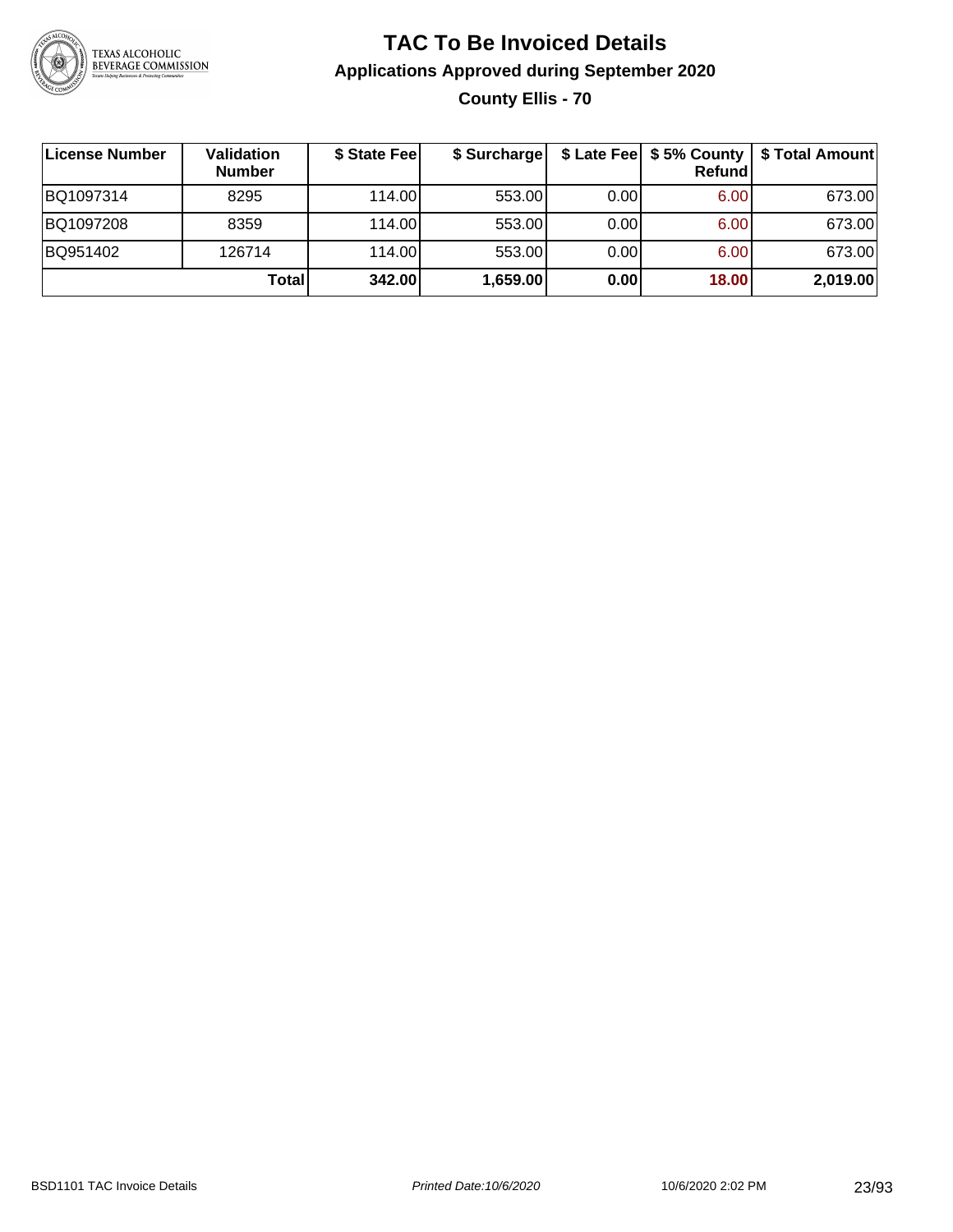

TEXAS ALCOHOLIC<br>BEVERAGE COMMISSION

#### **TAC To Be Invoiced Details Applications Approved during September 2020 County El Paso - 71**

| <b>License Number</b> | <b>Validation</b><br><b>Number</b> | \$ State Fee | \$ Surcharge | \$ Late Fee | \$5% County<br>Refundl | \$ Total Amount |
|-----------------------|------------------------------------|--------------|--------------|-------------|------------------------|-----------------|
| BB1097073             | 108                                | 570.00       | 701.00       | 0.00        | 30.00                  | 1,301.00        |
| BG1097369             | 128                                | 332.50       | 553.00       | 0.00        | 17.50                  | 903.00          |
| BF1096881             | 238                                | 114.00       | 553.00       | 0.00        | 6.00                   | 673.00          |
| BF1096749             | 242                                | 114.00       | 553.00       | 0.00        | 6.00                   | 673.00          |
| BF1097404             | 516                                | 114.00       | 553.00       | 0.00        | 6.00                   | 673.00          |
| BQ1096771             | 8603                               | 114.00       | 553.00       | 0.00        | 6.00                   | 673.00          |
| BF1096236             | 8716                               | 114.00       | 553.00       | 0.00        | 6.00                   | 673.00          |
| BG1096500             | 8839                               | 332.50       | 553.00       | 0.00        | 17.50                  | 903.00          |
| BG909162              | 117006                             | 332.50       | 553.00       | 0.00        | 17.50                  | 903.00          |
| BQ756645              | 130932                             | 114.00       | 553.00       | 0.00        | 6.00                   | 673.00          |
| BG955729              | 131007                             | 332.50       | 553.00       | 0.00        | 17.50                  | 903.00          |
| BL955729              | 131007                             | 475.00       | 327.00       | 0.00        | 25.00                  | 827.00          |
|                       | <b>Total</b>                       | 3,059.00     | 6,558.00     | 0.00        | 161.00                 | 9,778.00        |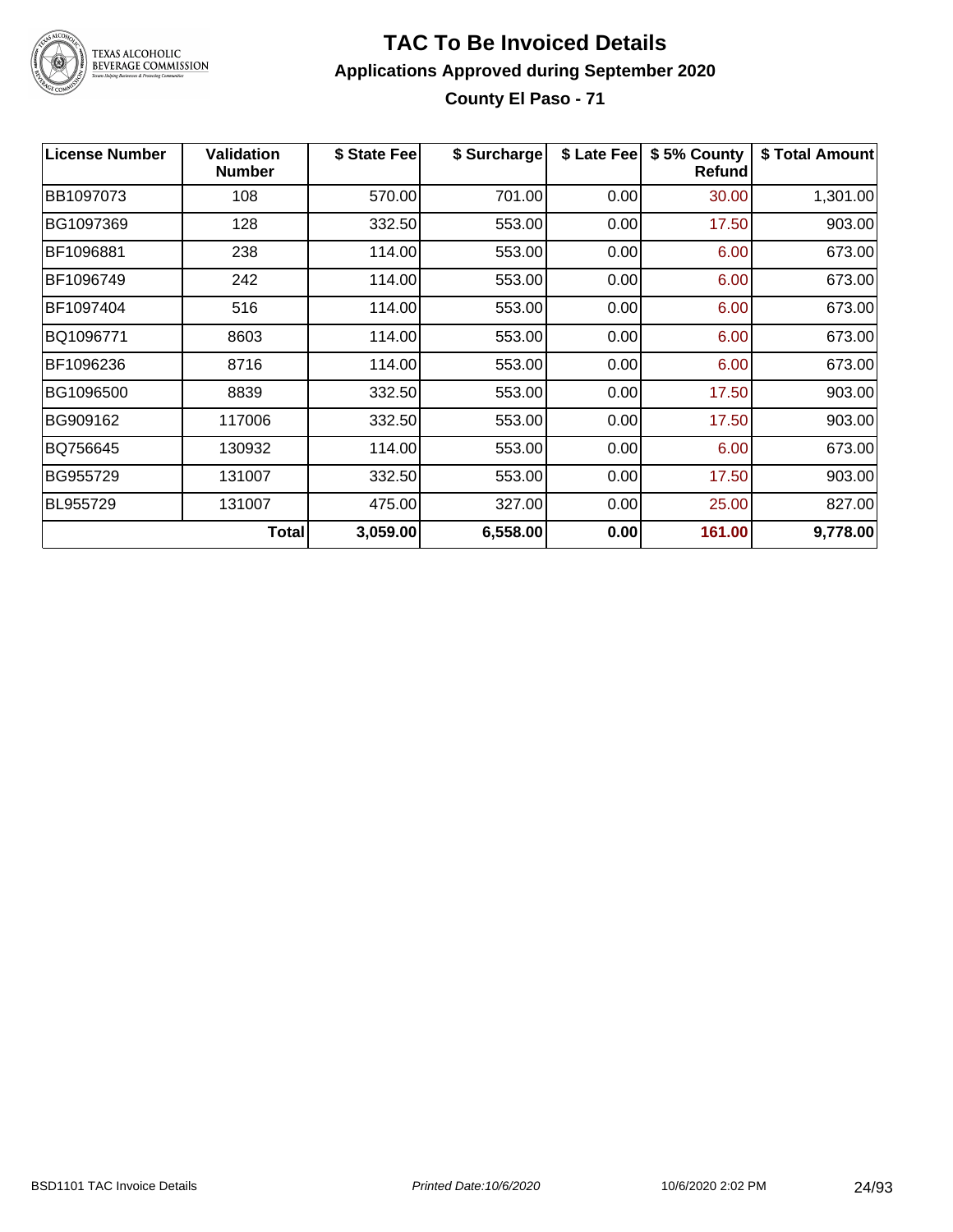

**County Falls - 73**

| License Number | <b>Validation</b><br><b>Number</b> | \$ State Fee |        |                   | Refundl | \$ Surcharge   \$ Late Fee   \$5% County   \$ Total Amount |
|----------------|------------------------------------|--------------|--------|-------------------|---------|------------------------------------------------------------|
| BQ694599       | 122856                             | 114.00L      | 553.00 | 0.00              | 6.00    | 673.00                                                     |
|                | Totall                             | 114.00       | 553.00 | 0.00 <sub>1</sub> | 6.00    | 673.00                                                     |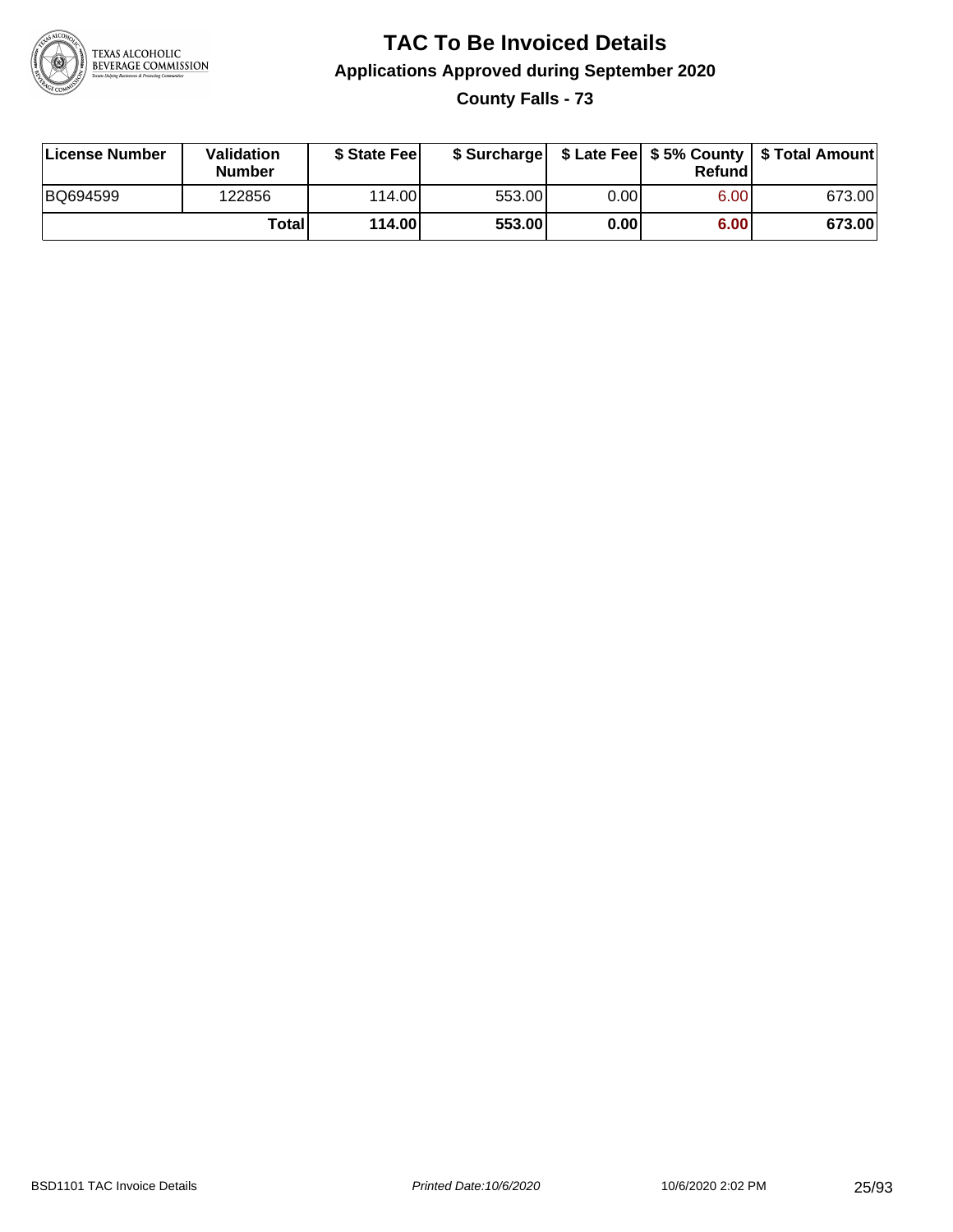

**County Fayette - 75**

| License Number | <b>Validation</b><br><b>Number</b> | \$ State Fee | \$ Surcharge |        | $$$ Late Fee $$5%$ County<br>Refundl | \$ Total Amount |
|----------------|------------------------------------|--------------|--------------|--------|--------------------------------------|-----------------|
| BG1097742      | 8108                               | 332.50       | 553.00       | 0.00   | 17.50                                | 903.00          |
| BQ1097905      | 8200                               | 114.00       | 553.00       | 0.00   | 6.00                                 | 673.00          |
| BF818101       | 100073                             | 114.00       | 553.00       | 100.00 | 6.00                                 | 773.00          |
| BF1029533      | 129467                             | 114.00       | 553.00       | 0.00   | 6.00                                 | 673.00          |
|                | Total                              | 674.50       | 2,212.00     | 100.00 | 35.50                                | 3,022.00        |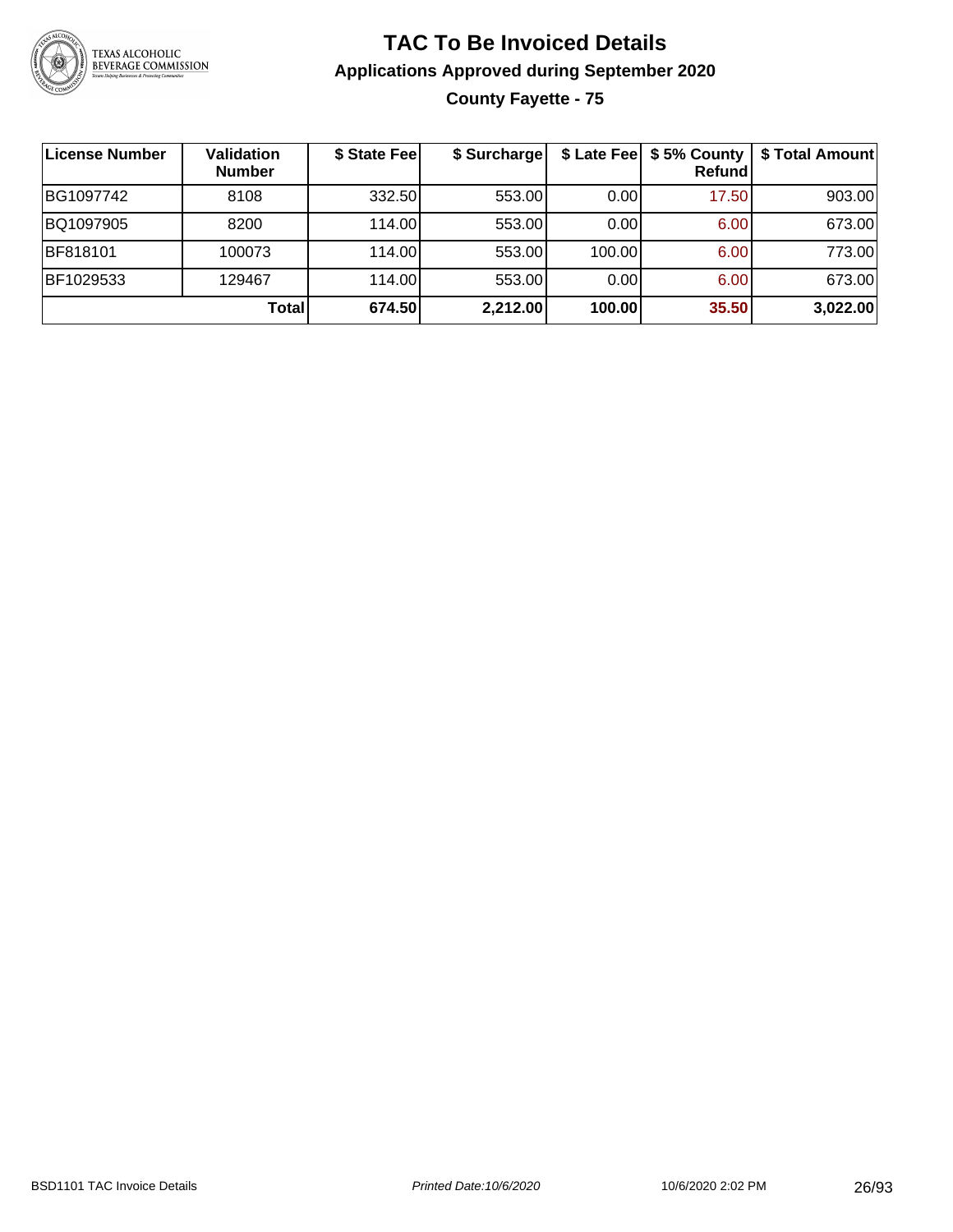

### **TAC To Be Invoiced Details Applications Approved during September 2020 County Fort Bend - 79**

| License Number | Validation<br><b>Number</b> | \$ State Fee | \$ Surcharge |      | Refund | \$ Late Fee   \$5% County   \$ Total Amount |
|----------------|-----------------------------|--------------|--------------|------|--------|---------------------------------------------|
| BQ1097574      | 636                         | 114.00L      | 553.00       | 0.00 | 6.00   | 673.00                                      |
| BQ1097472      | 8314                        | 114.00L      | 553.00       | 0.00 | 6.00   | 673.00                                      |
| BF635457       | 515475                      | 114.00       | 553.00       | 0.00 | 6.00   | 673.00                                      |
|                | Total                       | 342.00       | 1,659.00     | 0.00 | 18.00  | 2,019.00                                    |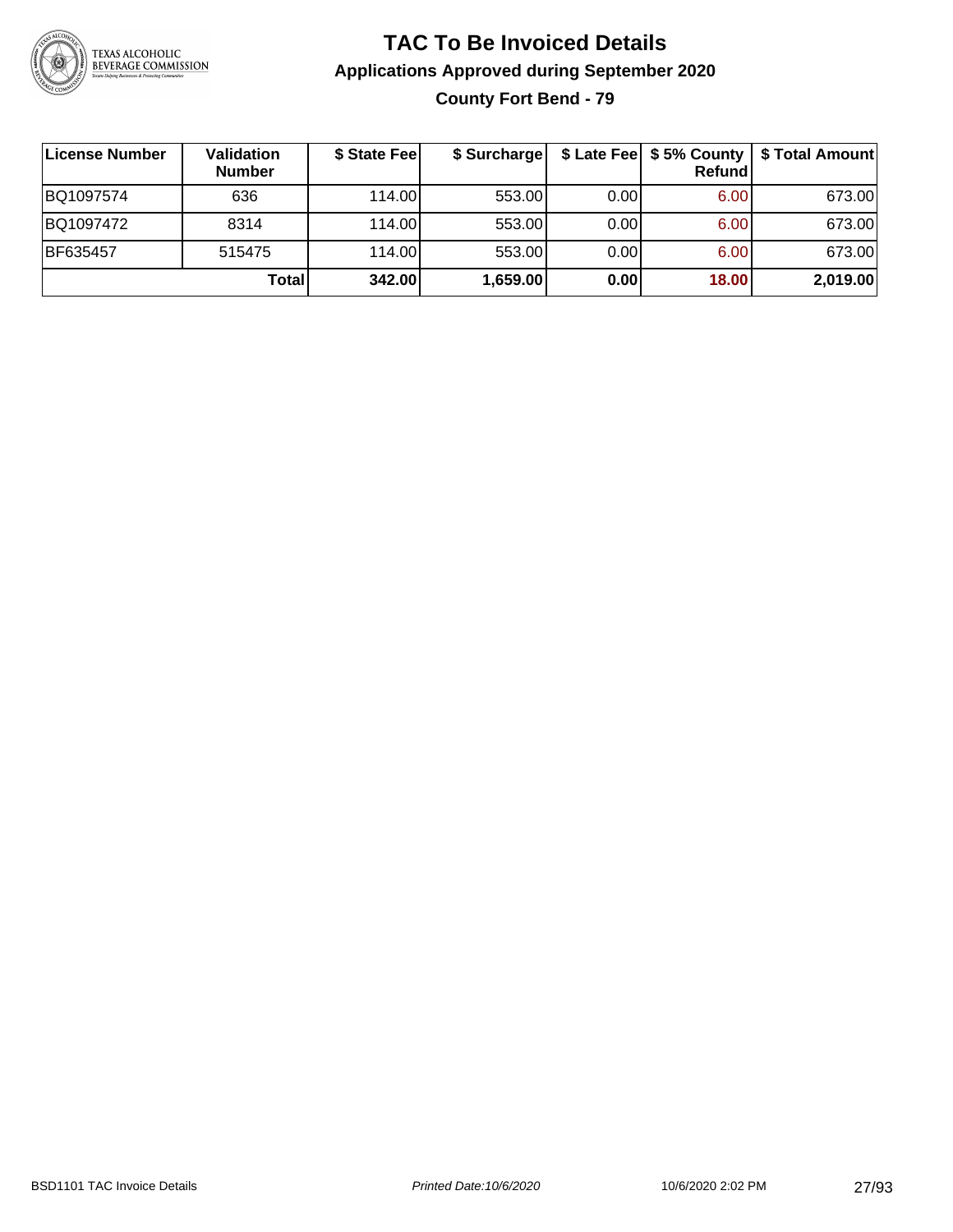

**County Galveston - 84**

| License Number | <b>Validation</b><br><b>Number</b> | \$ State Fee | \$ Surcharge |      | \$ Late Fee   \$5% County  <br><b>Refund</b> | \$ Total Amount |
|----------------|------------------------------------|--------------|--------------|------|----------------------------------------------|-----------------|
| BG1097160      | 7958                               | 332.50       | 553.00       | 0.00 | 17.50                                        | 903.00          |
| BQ1096597      | 8742                               | 114.00       | 553.00       | 0.00 | 6.00                                         | 673.00          |
| BG1096595      | 9035                               | 332.50       | 553.00       | 0.00 | 17.50                                        | 903.00          |
| BF602903       | 515477                             | 114.00       | 553.00       | 0.00 | 6.00                                         | 673.00          |
|                | Total                              | 893.00       | 2,212.00     | 0.00 | 47.00                                        | 3,152.00        |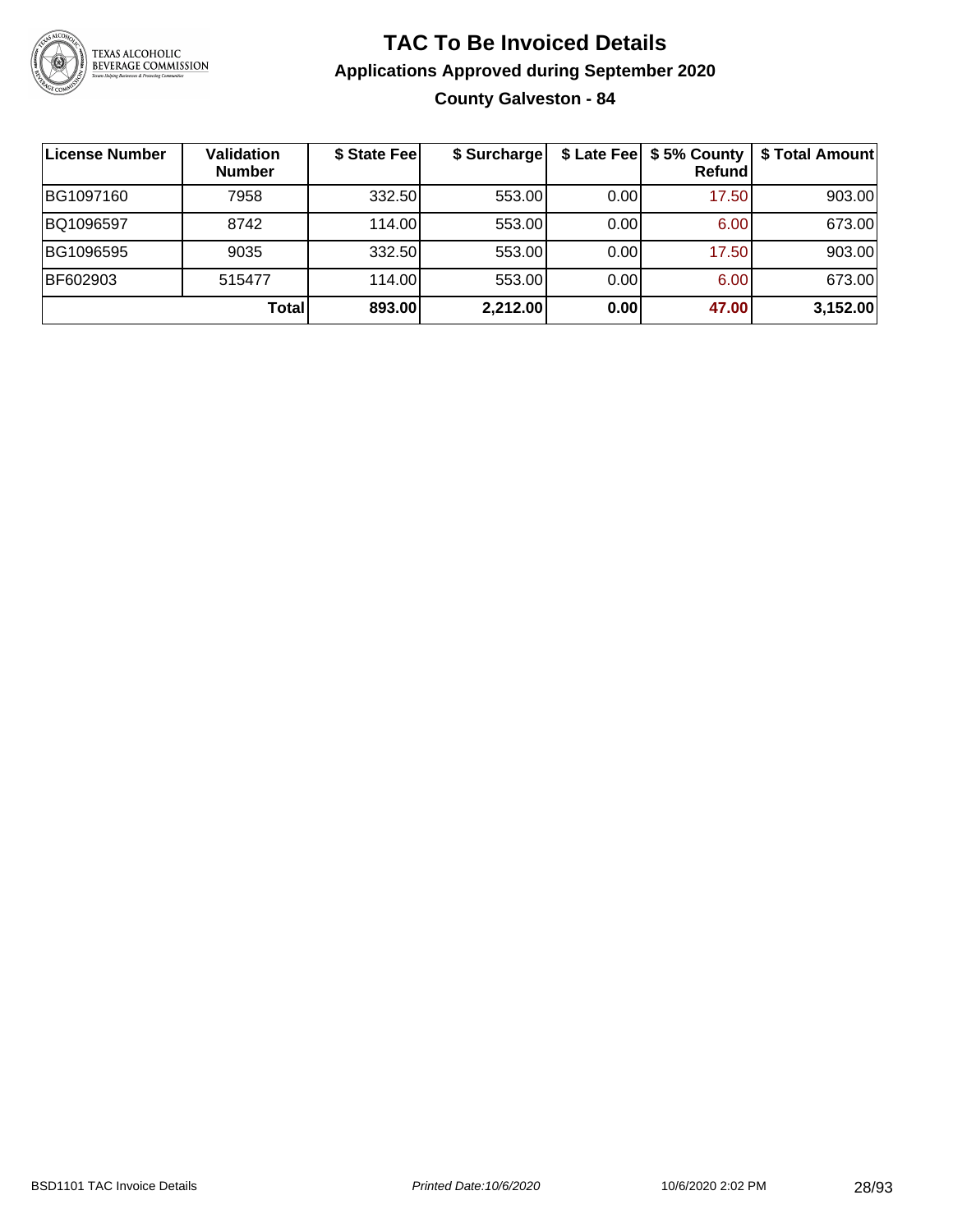

### **TAC To Be Invoiced Details Applications Approved during September 2020 County Gillespie - 86**

| License Number | Validation<br><b>Number</b> | \$ State Feel |        |      | Refund | \$ Surcharge   \$ Late Fee   \$5% County   \$ Total Amount |
|----------------|-----------------------------|---------------|--------|------|--------|------------------------------------------------------------|
| BG1035715      | 501262                      | 332.50        | 553.00 | 0.00 | 17.50  | 903.00                                                     |
|                | Total                       | 332.50        | 553.00 | 0.00 | 17.50  | 903.00                                                     |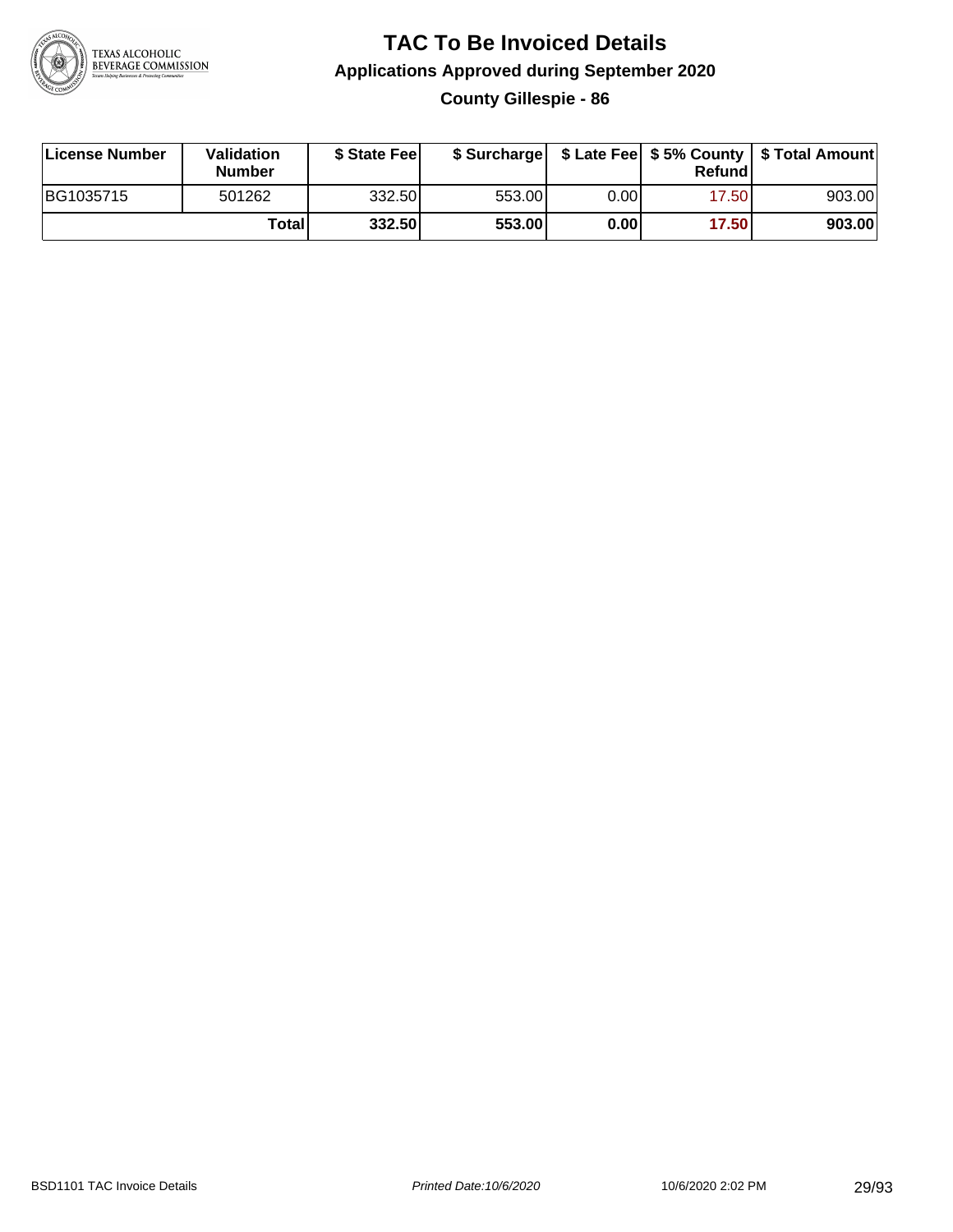

### **TAC To Be Invoiced Details Applications Approved during September 2020 County Grayson - 91**

| License Number   | Validation<br><b>Number</b> | \$ State Fee |        |      | Refundl | \$ Surcharge   \$ Late Fee   \$5% County   \$ Total Amount |
|------------------|-----------------------------|--------------|--------|------|---------|------------------------------------------------------------|
| <b>BF1097791</b> | 240                         | 114.00L      | 553.00 | 0.00 | 6.00    | 673.00                                                     |
|                  | Totall                      | 114.00       | 553.00 | 0.00 | 6.00    | 673.00                                                     |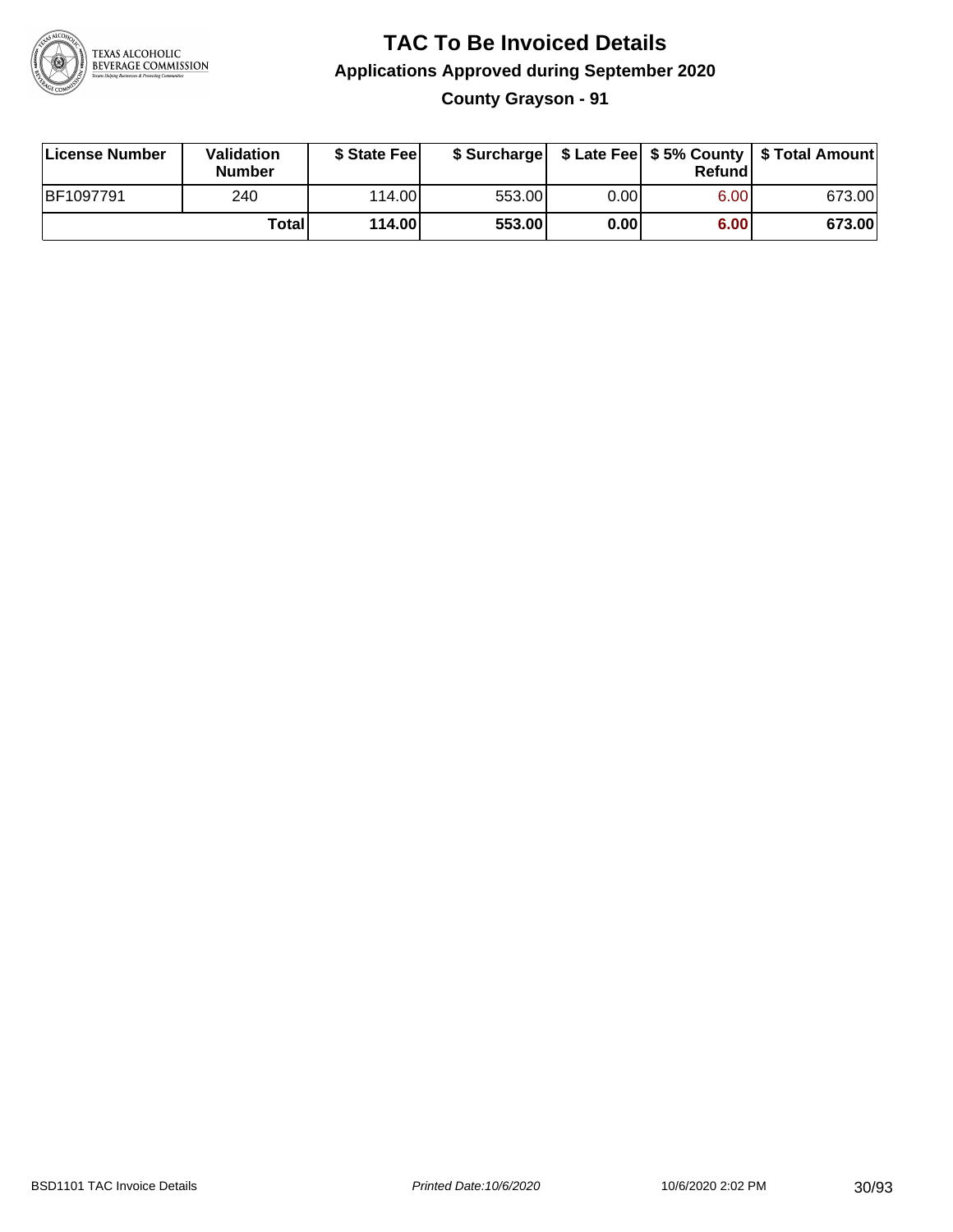

### **TAC To Be Invoiced Details Applications Approved during September 2020 County Gregg - 92**

| License Number | <b>Validation</b><br><b>Number</b> | \$ State Fee | \$ Surcharge |       | Refund | \$ Late Fee   \$5% County   \$ Total Amount |
|----------------|------------------------------------|--------------|--------------|-------|--------|---------------------------------------------|
| BG1019527      | 101555                             | 332.50       | 553.00       | 0.001 | 17.50  | 903.00                                      |
| BG286642       | 407982                             | 332.50       | 553.00       | 0.00  | 17.50  | 903.00                                      |
|                | Total                              | 665.00       | 1,106.00     | 0.00  | 35.00  | 1,806.00                                    |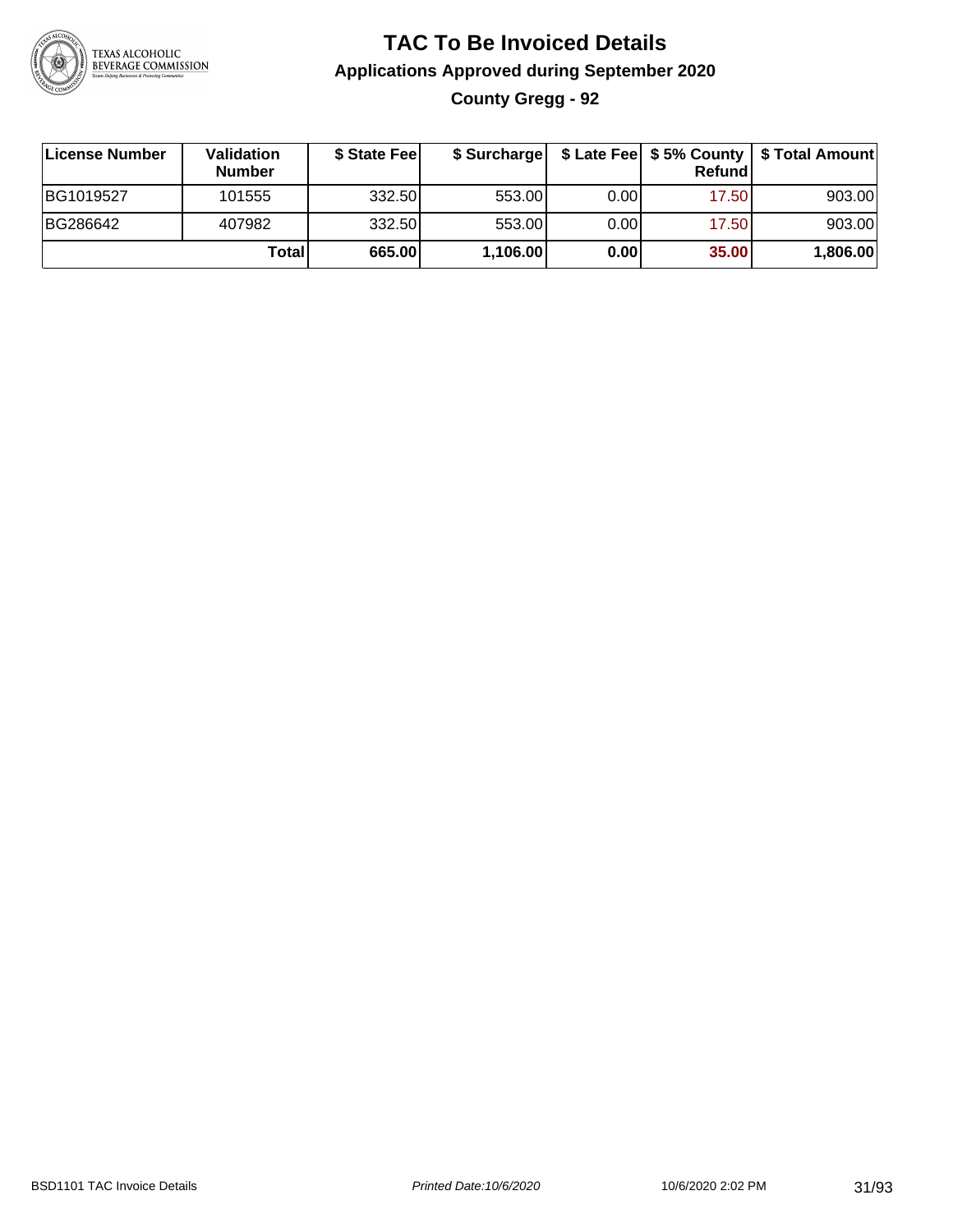

### **TAC To Be Invoiced Details Applications Approved during September 2020 County Guadalupe - 94**

| <b>License Number</b> | <b>Validation</b><br><b>Number</b> | \$ State Fee | \$ Surcharge |      | \$ Late Fee   \$5% County<br><b>Refund</b> | \$ Total Amount |
|-----------------------|------------------------------------|--------------|--------------|------|--------------------------------------------|-----------------|
| BG1096829             | 99                                 | 332.50       | 553.00       | 0.00 | 17.50                                      | 903.00          |
| BQ1096971             | 171                                | 114.00       | 553.00       | 0.00 | 6.00                                       | 673.00          |
| BG1097770             | 617                                | 332.50       | 553.00       | 0.00 | 17.50                                      | 903.00          |
| BG1096392             | 8220                               | 332.50       | 553.00       | 0.00 | 17.50                                      | 903.00          |
| BG1097886             | 515717                             | 332.50       | 553.00       | 0.00 | 17.50                                      | 903.00          |
|                       | <b>Total</b>                       | 1,444.00     | 2,765.00     | 0.00 | 76.00                                      | 4,285.00        |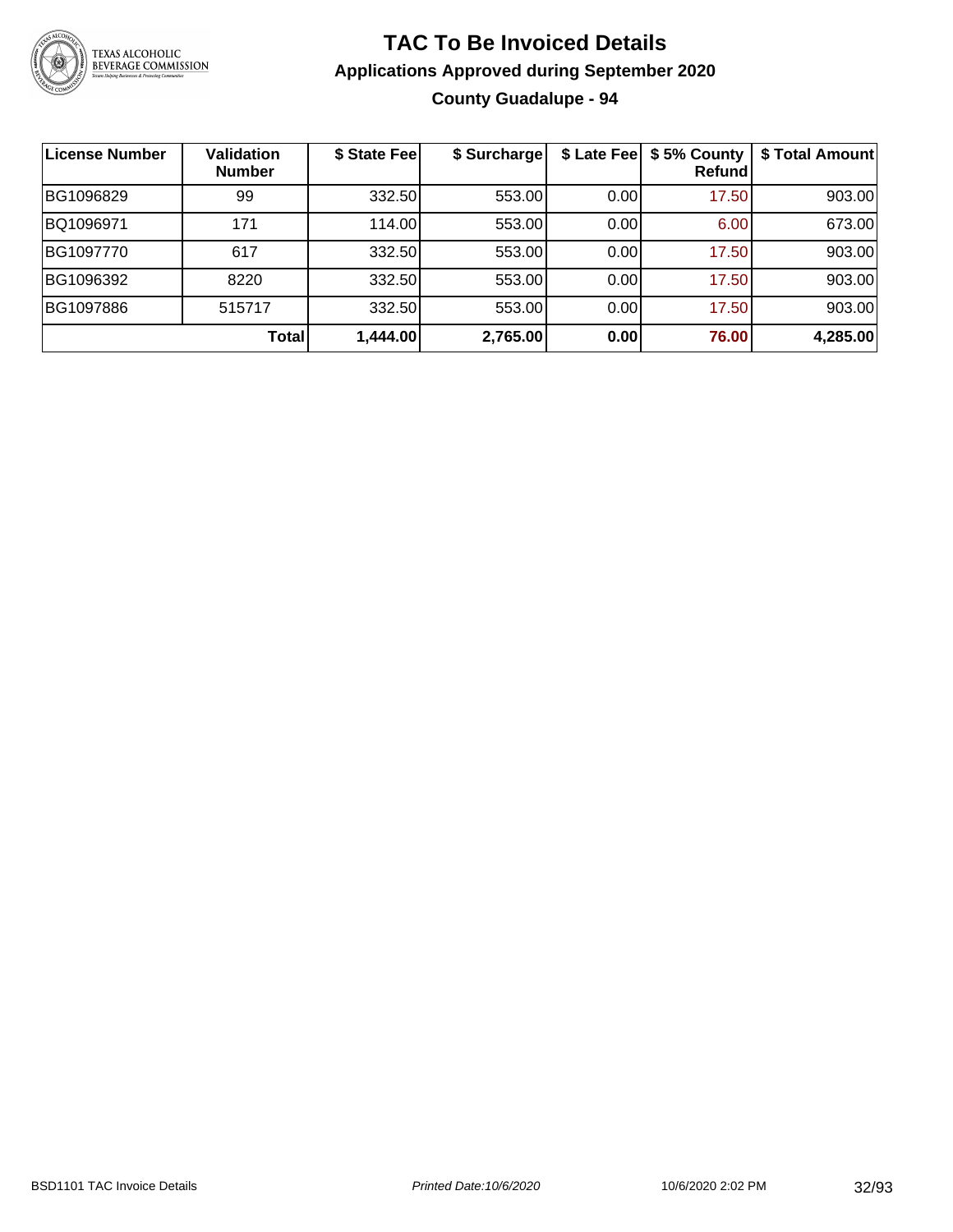

**County Hale - 95**

| License Number | Validation<br><b>Number</b> | \$ State Feel |        |      | Refund | \$ Surcharge   \$ Late Fee   \$5% County   \$ Total Amount |
|----------------|-----------------------------|---------------|--------|------|--------|------------------------------------------------------------|
| BQ1097714      | 510                         | 114.00        | 553.00 | 0.00 | 6.00   | 673.00                                                     |
|                | Totall                      | 114.00        | 553.00 | 0.00 | 6.00   | 673.00                                                     |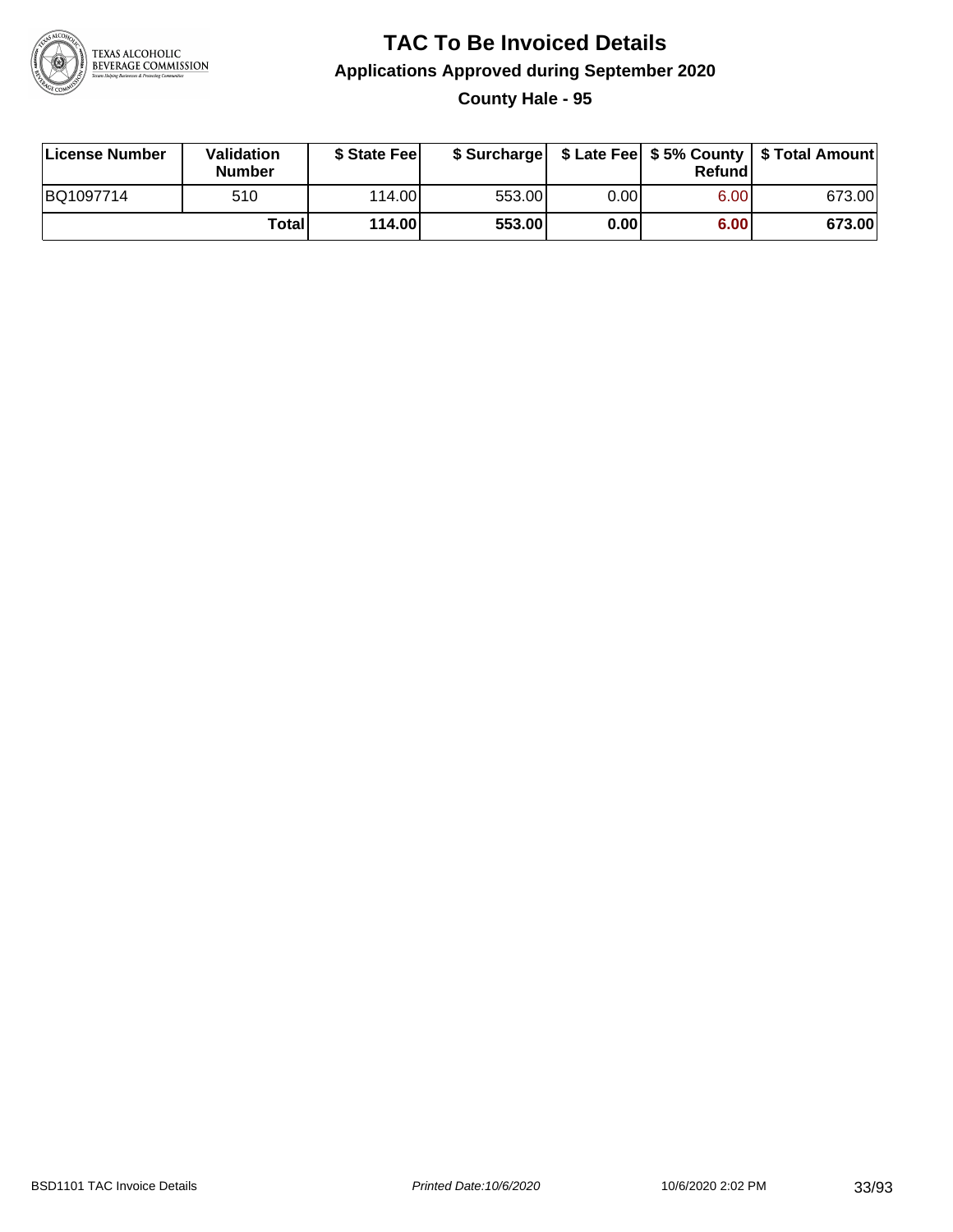

### **TAC To Be Invoiced Details Applications Approved during September 2020 County Hardin - 100**

| License Number | Validation<br><b>Number</b> | \$ State Fee |        |       | Refundl | \$ Surcharge   \$ Late Fee   \$5% County   \$ Total Amount |
|----------------|-----------------------------|--------------|--------|-------|---------|------------------------------------------------------------|
| BF1096885      | 97                          | 114.00       | 553.00 | 0.00I | 6.00    | 673.00                                                     |
|                | Totall                      | 114.00       | 553.00 | 0.00  | 6.00    | 673.00                                                     |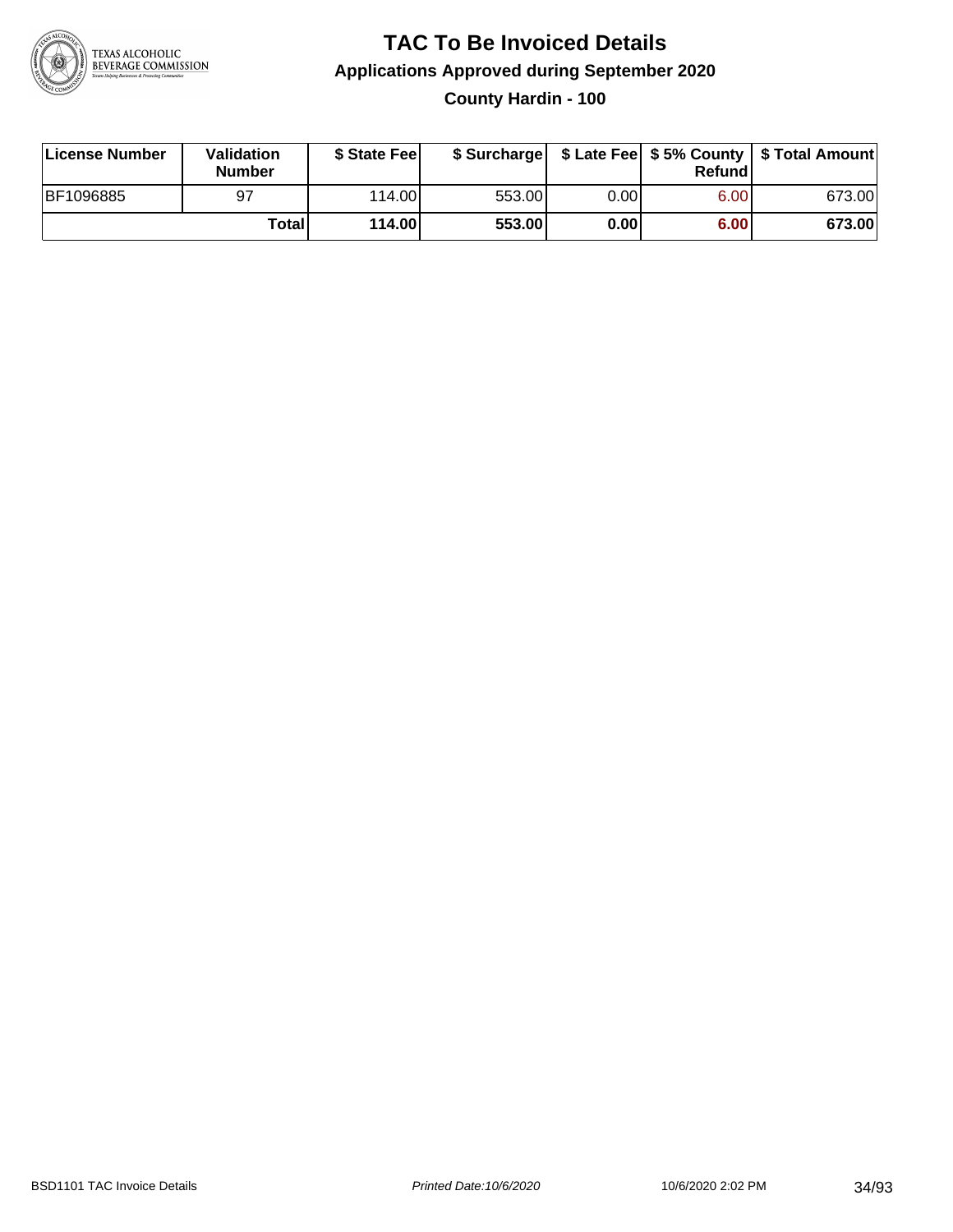

TEXAS ALCOHOLIC<br>BEVERAGE COMMISSION

#### **TAC To Be Invoiced Details Applications Approved during September 2020 County Harris - 101**

| <b>License Number</b> | Validation<br><b>Number</b> | \$ State Fee | \$ Surcharge |      | \$ Late Fee \$ 5% County<br>Refund | \$ Total Amount |
|-----------------------|-----------------------------|--------------|--------------|------|------------------------------------|-----------------|
| BQ1097849             | 37                          | 114.00       | 553.00       | 0.00 | 6.00                               | 673.00          |
| BG1097722             | 49                          | 1,900.00     | 553.00       | 0.00 | 100.00                             | 2,553.00        |
| BQ1097740             | 53                          | 114.00       | 553.00       | 0.00 | 6.00                               | 673.00          |
| BQ1097556             | 54                          | 114.00       | 553.00       | 0.00 | 6.00                               | 673.00          |
| BQ1097865             | 105                         | 114.00       | 553.00       | 0.00 | 6.00                               | 673.00          |
| BQ1097625             | 116                         | 114.00       | 553.00       | 0.00 | 6.00                               | 673.00          |
| BG1097072             | 193                         | 1,900.00     | 553.00       | 0.00 | 100.00                             | 2,553.00        |
| BQ1097551             | 292                         | 114.00       | 553.00       | 0.00 | 6.00                               | 673.00          |
| BQ1097077             | 355                         | 114.00       | 553.00       | 0.00 | 6.00                               | 673.00          |
| BF1097285             | 412                         | 114.00       | 553.00       | 0.00 | 6.00                               | 673.00          |
| BB1097488             | 679                         | 570.00       | 701.00       | 0.00 | 30.00                              | 1,301.00        |
| BI1097489             | 679                         | 38.00        | 278.00       | 0.00 | 2.00                               | 318.00          |
| BG1097725             | 858                         | 1,900.00     | 553.00       | 0.00 | 100.00                             | 2,553.00        |
| BG1097898             | 861                         | 1,900.00     | 553.00       | 0.00 | 100.00                             | 2,553.00        |
| BL1097898             | 861                         | 475.00       | 327.00       | 0.00 | 25.00                              | 827.00          |
| BG1097421             | 884                         | 1,900.00     | 553.00       | 0.00 | 100.00                             | 2,553.00        |
| BL1097421             | 884                         | 475.00       | 327.00       | 0.00 | 25.00                              | 827.00          |
| BG1097482             | 931                         | 1,900.00     | 553.00       | 0.00 | 100.00                             | 2,553.00        |
| BQ1097464             | 934                         | 114.00       | 553.00       | 0.00 | 6.00                               | 673.00          |
| BG1097546             | 942                         | 1,900.00     | 553.00       | 0.00 | 100.00                             | 2,553.00        |
| BI1096941             | 7161                        | 38.00        | 278.00       | 0.00 | 2.00                               | 318.00          |
| BQ1096219             | 7361                        | 114.00       | 553.00       | 0.00 | 6.00                               | 673.00          |
| BQ1096312             | 7582                        | 114.00       | 553.00       | 0.00 | 6.00                               | 673.00          |
| BG1096566             | 7876                        | 1,900.00     | 553.00       | 0.00 | 100.00                             | 2,553.00        |
| BG1096596             | 8111                        | 1,900.00     | 553.00       | 0.00 | 100.00                             | 2,553.00        |
| BG1096874             | 8123                        | 1,900.00     | 553.00       | 0.00 | 100.00                             | 2,553.00        |
| BL1096874             | 8123                        | 475.00       | 327.00       | 0.00 | 25.00                              | 827.00          |
| BF1096814             | 8148                        | 114.00       | 553.00       | 0.00 | 6.00                               | 673.00          |
| BG1097406             | 8191                        | 1,900.00     | 553.00       | 0.00 | 100.00                             | 2,553.00        |
| BF1096223             | 8305                        | 114.00       | 553.00       | 0.00 | 6.00                               | 673.00          |
| BQ1097212             | 8311                        | 114.00       | 553.00       | 0.00 | 6.00                               | 673.00          |
| BQ1097854             | 8316                        | 114.00       | 553.00       | 0.00 | 6.00                               | 673.00          |
| BF1096187             | 8360                        | 114.00       | 553.00       | 0.00 | 6.00                               | 673.00          |
| BF1096267             | 8361                        | 114.00       | 553.00       | 0.00 | 6.00                               | 673.00          |
| BQ1097570             | 8403                        | 114.00       | 553.00       | 0.00 | 6.00                               | 673.00          |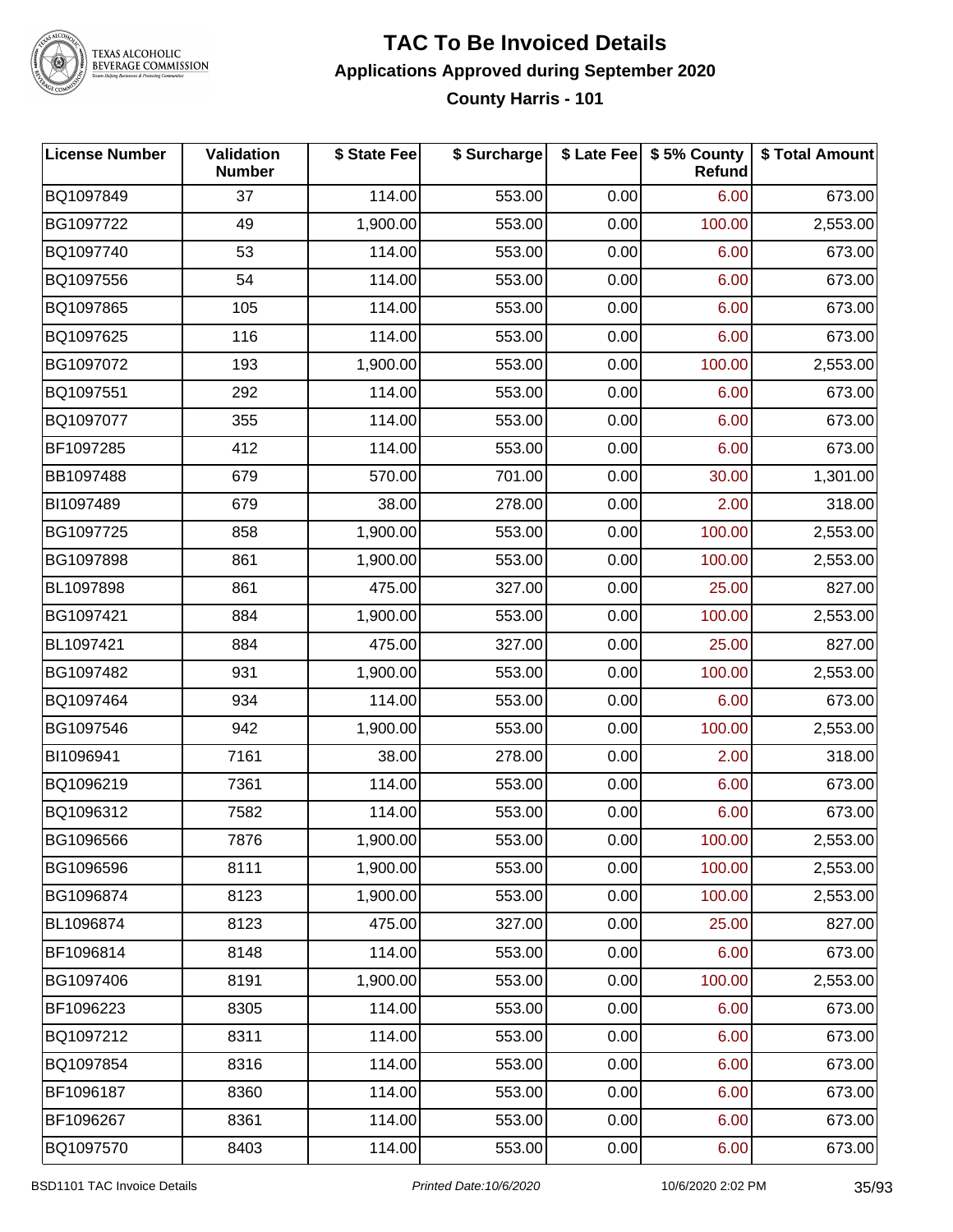| <b>License Number</b> | Validation<br><b>Number</b> | \$ State Fee | \$ Surcharge |      | \$ Late Fee   \$5% County<br>Refund | \$ Total Amount |
|-----------------------|-----------------------------|--------------|--------------|------|-------------------------------------|-----------------|
| BQ1097274             | 8427                        | 114.00       | 553.00       | 0.00 | 6.00                                | 673.00          |
| BQ1096599             | 8429                        | 114.00       | 553.00       | 0.00 | 6.00                                | 673.00          |
| BQ1097140             | 8483                        | 114.00       | 553.00       | 0.00 | 6.00                                | 673.00          |
| BB1097396             | 8553                        | 570.00       | 701.00       | 0.00 | 30.00                               | 1,301.00        |
| BG1096213             | 8582                        | 1,900.00     | 553.00       | 0.00 | 100.00                              | 2,553.00        |
| BQ1096218             | 8622                        | 114.00       | 553.00       | 0.00 | 6.00                                | 673.00          |
| BF1097453             | 8654                        | 114.00       | 553.00       | 0.00 | 6.00                                | 673.00          |
| BF1096836             | 8655                        | 114.00       | 553.00       | 0.00 | 6.00                                | 673.00          |
| BF1096448             | 8656                        | 114.00       | 553.00       | 0.00 | 6.00                                | 673.00          |
| BQ1097401             | 8725                        | 114.00       | 553.00       | 0.00 | 6.00                                | 673.00          |
| BF1096261             | 8831                        | 114.00       | 553.00       | 0.00 | 6.00                                | 673.00          |
| BQ1097405             | 8866                        | 114.00       | 553.00       | 0.00 | 6.00                                | 673.00          |
| BQ1096220             | 8929                        | 114.00       | 553.00       | 0.00 | 6.00                                | 673.00          |
| BQ1096601             | 8967                        | 114.00       | 553.00       | 0.00 | 6.00                                | 673.00          |
| BF1027037             | 129392                      | 114.00       | 553.00       | 0.00 | 6.00                                | 673.00          |
| BF476930              | 129504                      | 114.00       | 553.00       | 0.00 | 6.00                                | 673.00          |
| BF729991              | 129625                      | 114.00       | 553.00       | 0.00 | 6.00                                | 673.00          |
| BF312169              | 129696                      | 114.00       | 553.00       | 0.00 | 6.00                                | 673.00          |
| BG885278              | 131463                      | 1,425.00     | 553.00       | 0.00 | 75.00                               | 2,053.00        |
| BL885278              | 131463                      | 475.00       | 327.00       | 0.00 | 25.00                               | 827.00          |
| BG1031429             | 500315                      | 1,425.00     | 553.00       | 0.00 | 75.00                               | 2,053.00        |
| BL1031429             | 500315                      | 475.00       | 327.00       | 0.00 | 25.00                               | 827.00          |
| BG601734              | 500344                      | 1,425.00     | 553.00       | 0.00 | 75.00                               | 2,053.00        |
| BF754289              | 515474                      | 114.00       | 553.00       | 0.00 | 6.00                                | 673.00          |
| BF603330              | 515476                      | 114.00       | 553.00       | 0.00 | 6.00                                | 673.00          |
| BF636745              | 515597                      | 114.00       | 553.00       | 0.00 | 6.00                                | 673.00          |
| BF321066              | 515654                      | 114.00       | 553.00       | 0.00 | 6.00                                | 673.00          |
| BF666585              | 515655                      | 114.00       | 553.00       | 0.00 | 6.00                                | 673.00          |
| BF310977              | 515656                      | 114.00       | 553.00       | 0.00 | 6.00                                | 673.00          |
| BF754444              | 515671                      | 114.00       | 553.00       | 0.00 | 6.00                                | 673.00          |
| BE1026668             | 515702                      | 1,425.00     | 553.00       | 0.00 | 75.00                               | 2,053.00        |
| BG669628              | 515802                      | 1,425.00     | 553.00       | 0.00 | 75.00                               | 2,053.00        |
| BL669628              | 515802                      | 475.00       | 327.00       | 0.00 | 25.00                               | 827.00          |
| BG753716              | 515804                      | 1,425.00     | 553.00       | 0.00 | 75.00                               | 2,053.00        |
| BQ956552              | 516621                      | 114.00       | 553.00       | 0.00 | 6.00                                | 673.00          |
| BQ883066              | 516623                      | 114.00       | 553.00       | 0.00 | 6.00                                | 673.00          |
|                       | <b>Total</b>                | 40,318.00    | 37,653.00    | 0.00 | 2,122.00                            | 80,093.00       |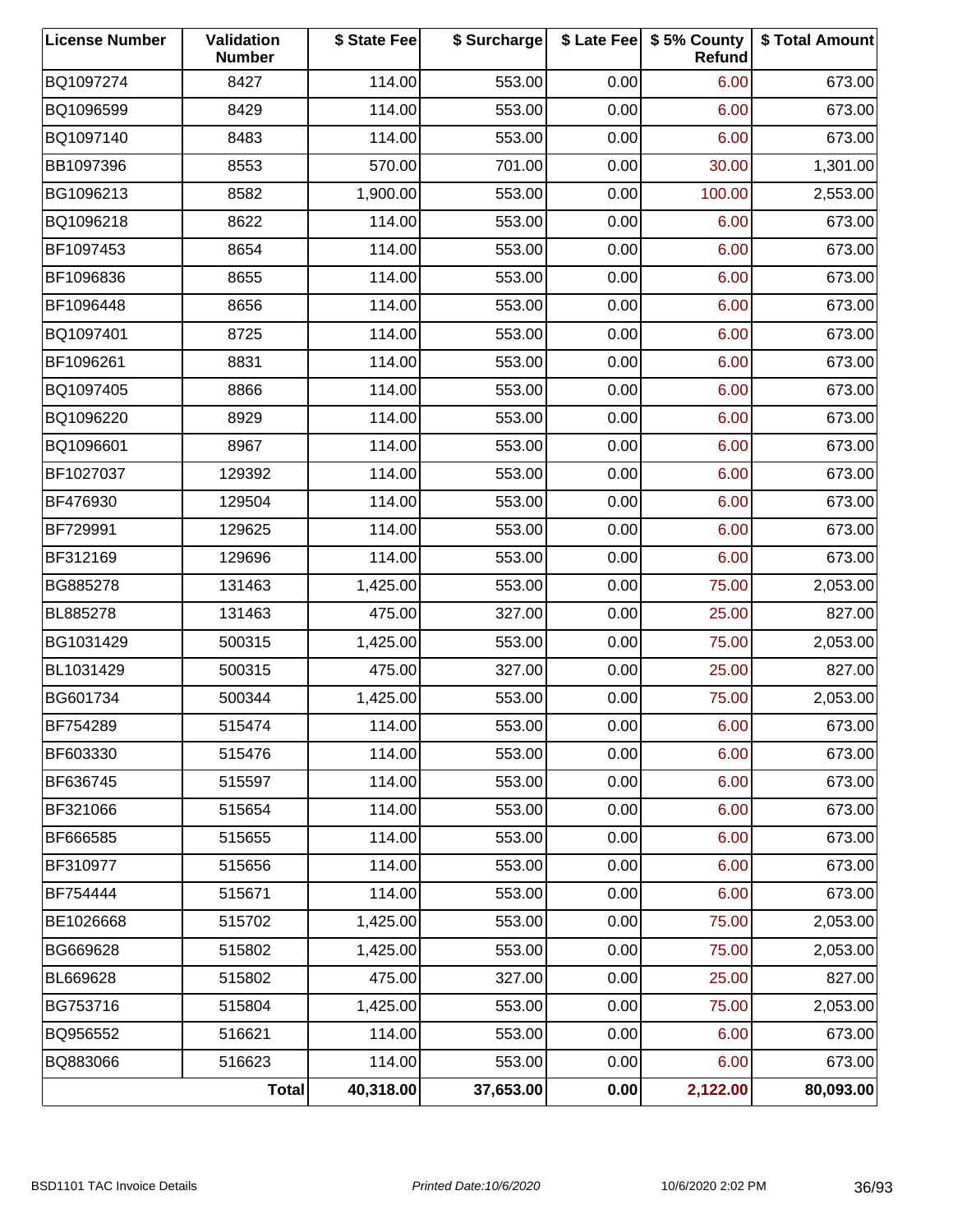

# **TAC To Be Invoiced Details Applications Approved during September 2020 County Hays - 105**

| License Number   | Validation<br><b>Number</b> | \$ State Feel | \$ Surcharge |      | Refundl | \$ Late Fee   \$5% County   \$ Total Amount |
|------------------|-----------------------------|---------------|--------------|------|---------|---------------------------------------------|
| <b>BG1096600</b> | 8949                        | 332.50        | 553.00       | 0.00 | 17.50   | 903.00                                      |
|                  | Totall                      | 332.50        | 553.00       | 0.00 | 17.50   | 903.00                                      |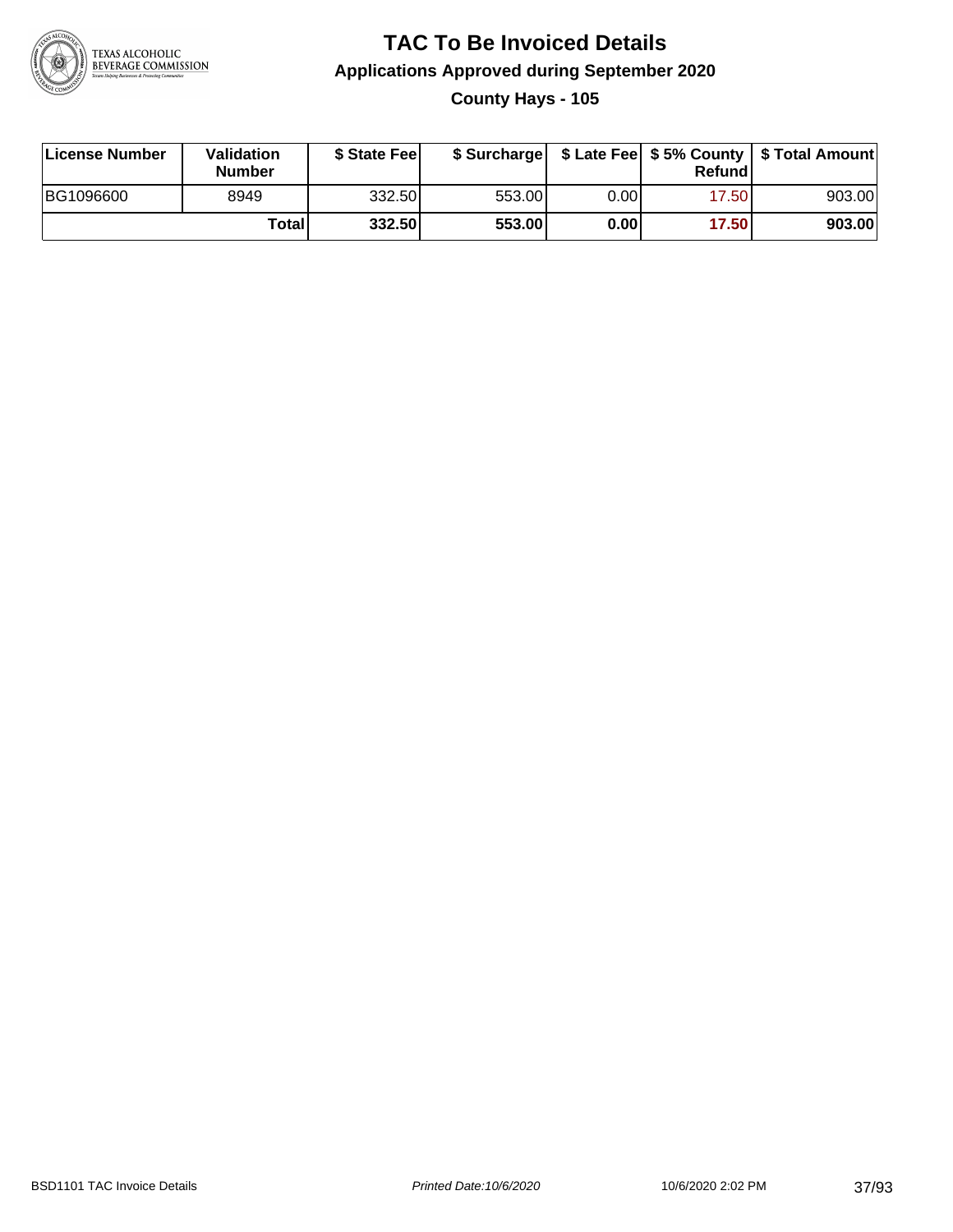

**County Henderson - 107**

| ∣License Number | <b>Validation</b><br><b>Number</b> | \$ State Feel | \$ Surcharge |       | Refundl | \$ Late Fee   \$5% County   \$ Total Amount |
|-----------------|------------------------------------|---------------|--------------|-------|---------|---------------------------------------------|
| BQ1096334       | 8043                               | 114.00        | 553.00       | 0.001 | 6.00    | 673.00                                      |
| BQ1028484       | 130808                             | 114.00        | 553.00       | 0.001 | 6.00    | 673.00                                      |
|                 | Totall                             | 228.00        | 1,106.00     | 0.00  | 12.00   | 1,346.00                                    |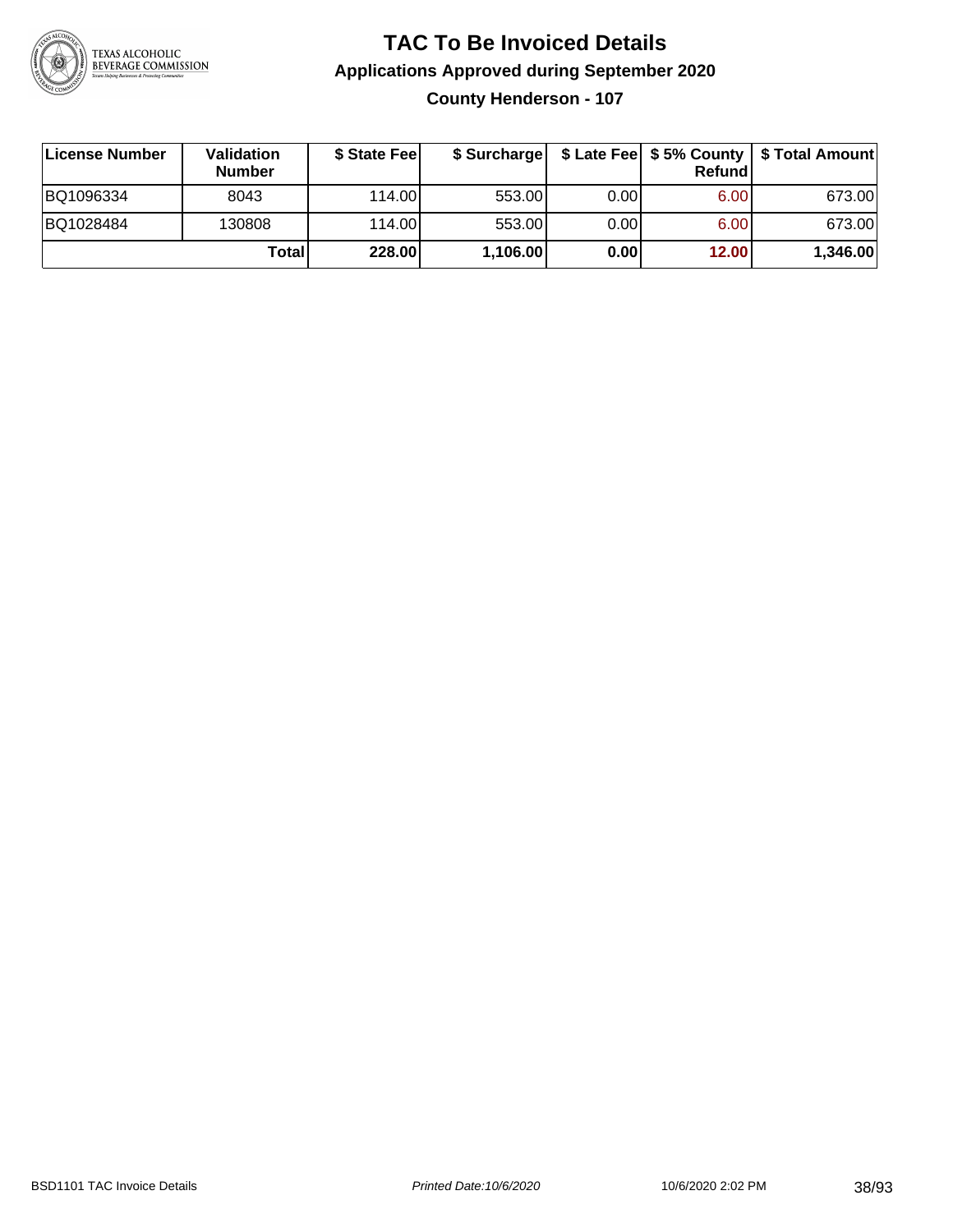

TEXAS ALCOHOLIC<br>BEVERAGE COMMISSION

## **TAC To Be Invoiced Details Applications Approved during September 2020 County Hidalgo - 108**

| <b>License Number</b> | <b>Validation</b><br><b>Number</b> | \$ State Fee | \$ Surcharge | \$ Late Fee | \$5% County<br>Refund | \$ Total Amount |
|-----------------------|------------------------------------|--------------|--------------|-------------|-----------------------|-----------------|
| BG1096613             | 66                                 | 332.50       | 553.00       | 0.00        | 17.50                 | 903.00          |
| BF1097455             | 383                                | 114.00       | 553.00       | 0.00        | 6.00                  | 673.00          |
| BG1097097             | 385                                | 332.50       | 553.00       | 0.00        | 17.50                 | 903.00          |
| BG1097084             | 553                                | 332.50       | 553.00       | 0.00        | 17.50                 | 903.00          |
| BQ1097306             | 696                                | 114.00       | 553.00       | 0.00        | 6.00                  | 673.00          |
| BF1097889             | 970                                | 114.00       | 553.00       | 0.00        | 6.00                  | 673.00          |
| BG1096163             | 8017                               | 332.50       | 553.00       | 0.00        | 17.50                 | 903.00          |
| BQ1096930             | 8647                               | 114.00       | 553.00       | 0.00        | 6.00                  | 673.00          |
| BQ1097008             | 8648                               | 114.00       | 553.00       | 0.00        | 6.00                  | 673.00          |
| BQ1096977             | 8649                               | 114.00       | 553.00       | 0.00        | 6.00                  | 673.00          |
| BQ1096839             | 8724                               | 114.00       | 553.00       | 0.00        | 6.00                  | 673.00          |
| BQ1096987             | 8865                               | 114.00       | 553.00       | 0.00        | 6.00                  | 673.00          |
| BQ884003              | 130816                             | 114.00       | 553.00       | 0.00        | 6.00                  | 673.00          |
| BF727657              | 515905                             | 114.00       | 553.00       | 0.00        | 6.00                  | 673.00          |
| BQ958692              | 516082                             | 114.00       | 553.00       | 0.00        | 6.00                  | 673.00          |
|                       | <b>Total</b>                       | 2,584.00     | 8,295.00     | 0.00        | 136.00                | 11,015.00       |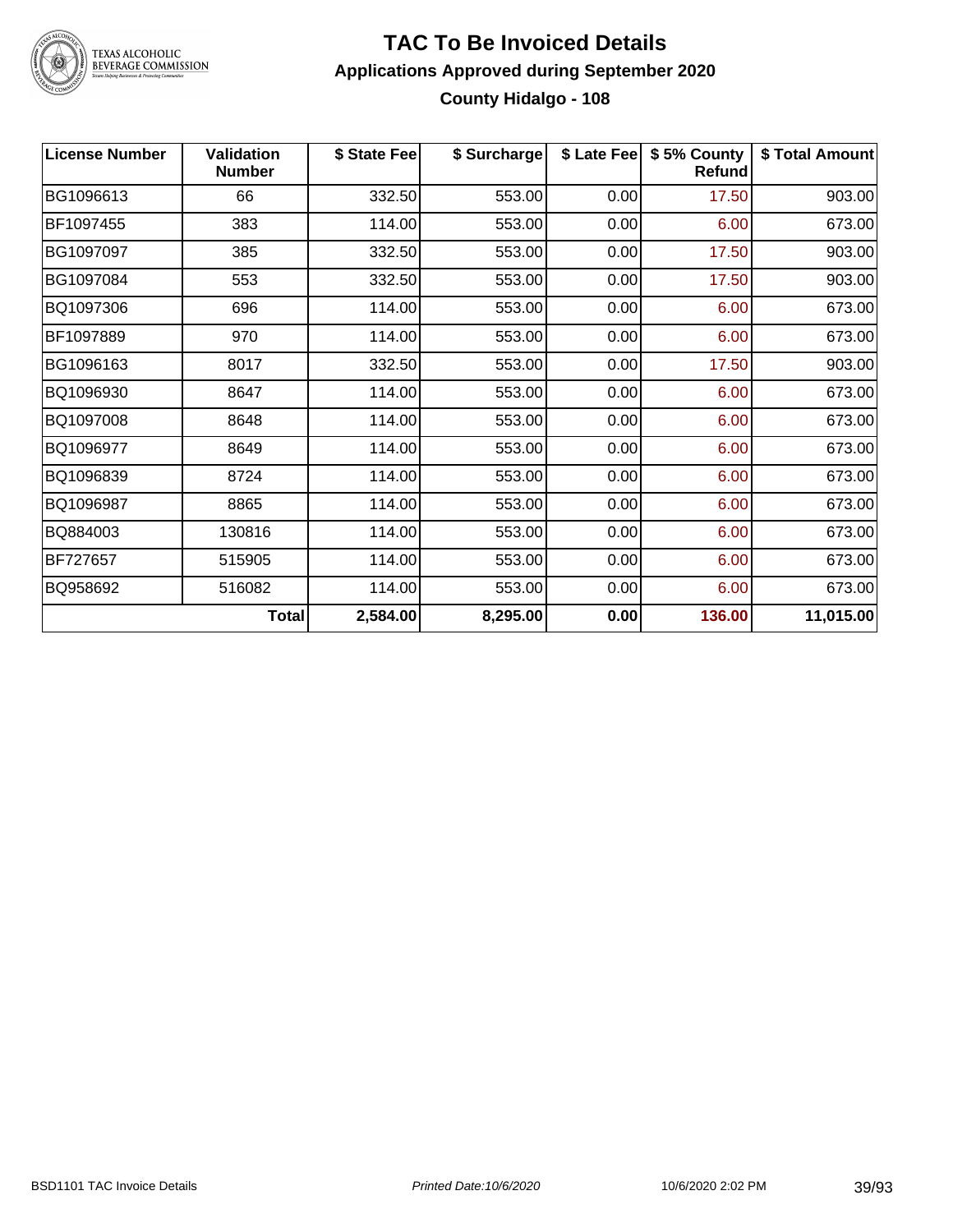

## **TAC To Be Invoiced Details Applications Approved during September 2020 County Hood - 111**

| License Number | Validation<br><b>Number</b> | \$ State Fee | \$ Surcharge |      | $$$ Late Fee $$5%$ County<br>Refundl | \$ Total Amount |
|----------------|-----------------------------|--------------|--------------|------|--------------------------------------|-----------------|
| BG1097449      | 8421                        | 332.50       | 553.00       | 0.00 | 17.50                                | 903.00          |
| BF1096414      | 8820                        | 114.00       | 553.00       | 0.00 | 6.00                                 | 673.00          |
| BG950370       | 407465                      | 332.50       | 553.00       | 0.00 | 17.50                                | 903.00          |
|                | <b>Total</b>                | 779.00       | 1,659.00     | 0.00 | 41.00                                | 2,479.00        |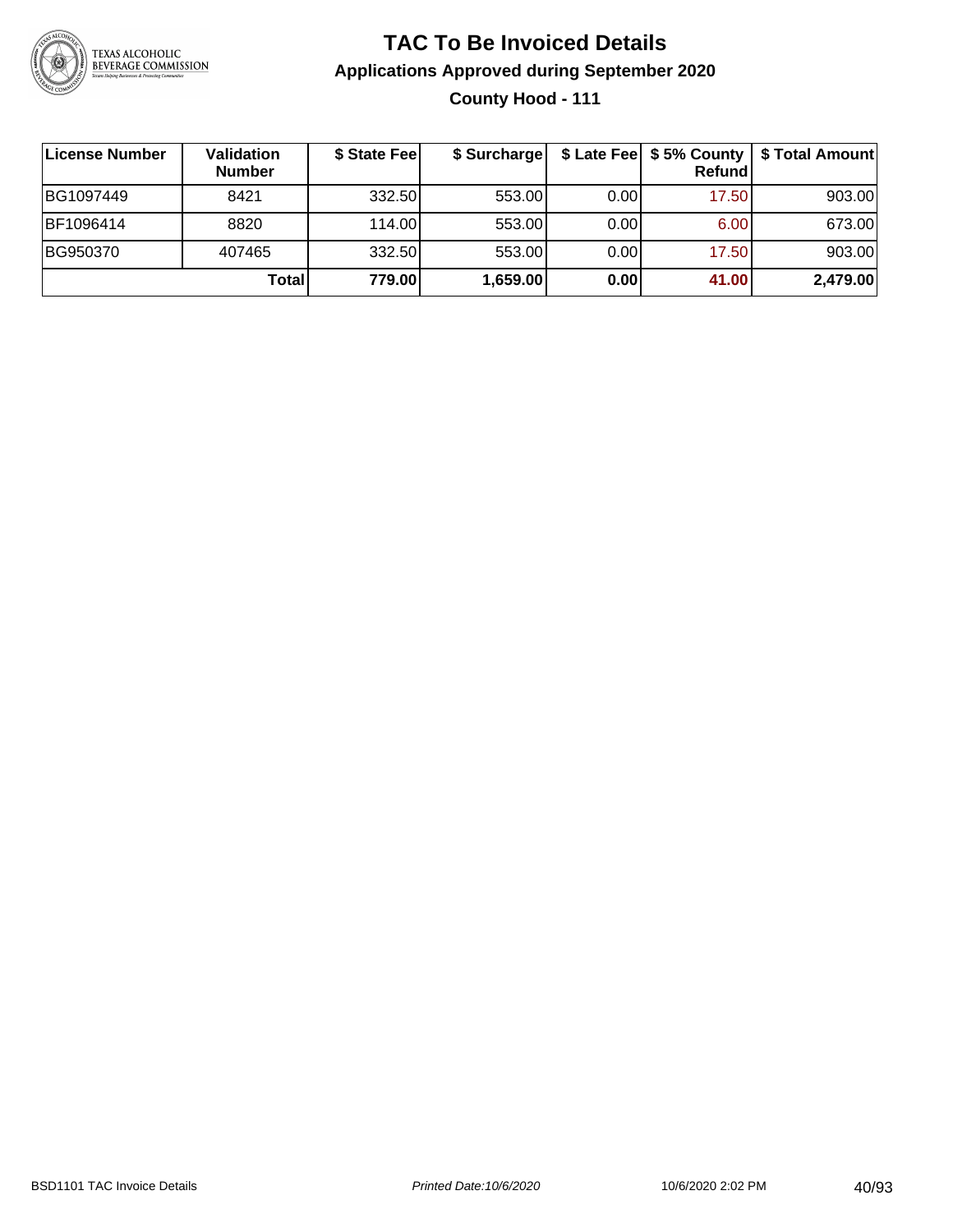

## **TAC To Be Invoiced Details Applications Approved during September 2020 County Hopkins - 112**

| License Number | Validation<br><b>Number</b> | \$ State Feel |        |      | Refund | \$ Surcharge   \$ Late Fee   \$5% County   \$ Total Amount |
|----------------|-----------------------------|---------------|--------|------|--------|------------------------------------------------------------|
| BG1097602      | 445                         | 332.50        | 553.00 | 0.00 | 17.50  | 903.00                                                     |
|                | Total                       | 332.50        | 553.00 | 0.00 | 17.50  | 903.00                                                     |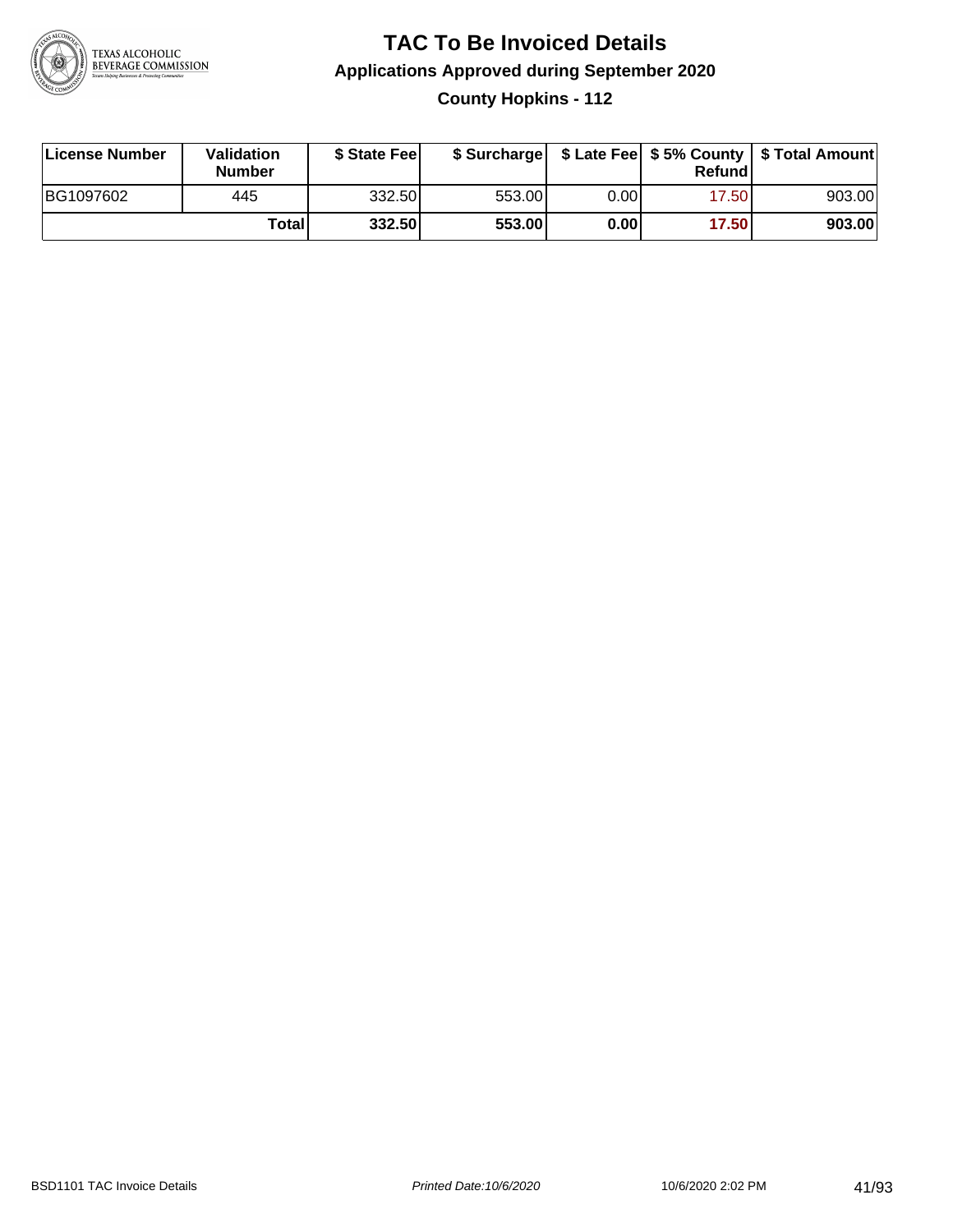

**County Howard - 114**

| License Number | <b>Validation</b><br><b>Number</b> | \$ State Feel |        |       | Refundl | \$ Surcharge   \$ Late Fee   \$5% County   \$ Total Amount |
|----------------|------------------------------------|---------------|--------|-------|---------|------------------------------------------------------------|
| BG299644       | 130019                             | 332.50        | 553.00 | 0.001 | 17.50   | 903.00                                                     |
|                | Totall                             | 332.50        | 553.00 | 0.00  | 17.50   | 903.00                                                     |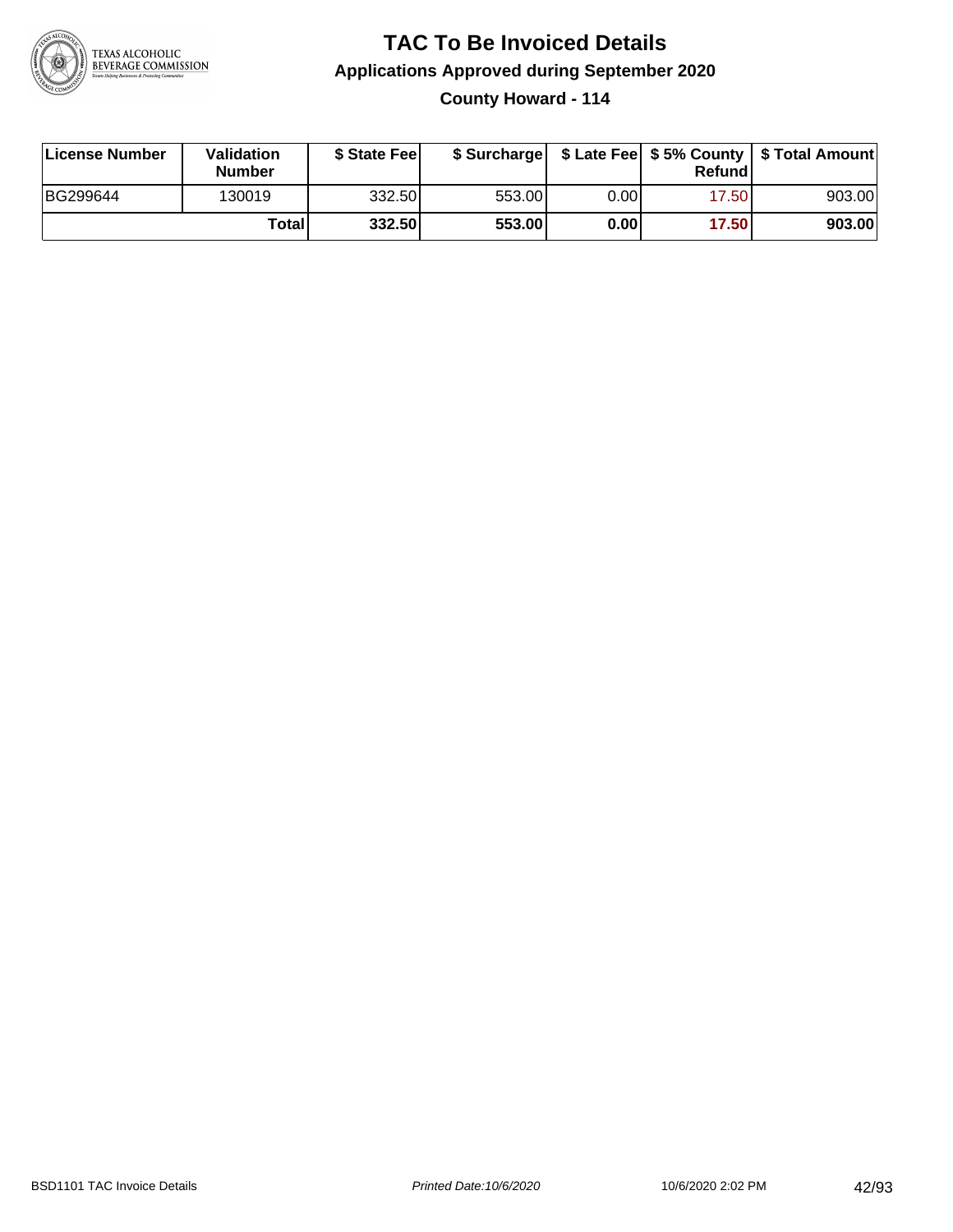

**County Hutchinson - 117**

| License Number | <b>Validation</b><br>Number | \$ State Feel | \$ Surcharge |       | Refundl | \$ Late Fee   \$5% County   \$ Total Amount |
|----------------|-----------------------------|---------------|--------------|-------|---------|---------------------------------------------|
| BF320941       | 129462                      | 114.00        | 553.00       | 0.001 | 6.00    | 673.00                                      |
|                | Totall                      | 114.00        | 553.00       | 0.00  | 6.00    | 673.00                                      |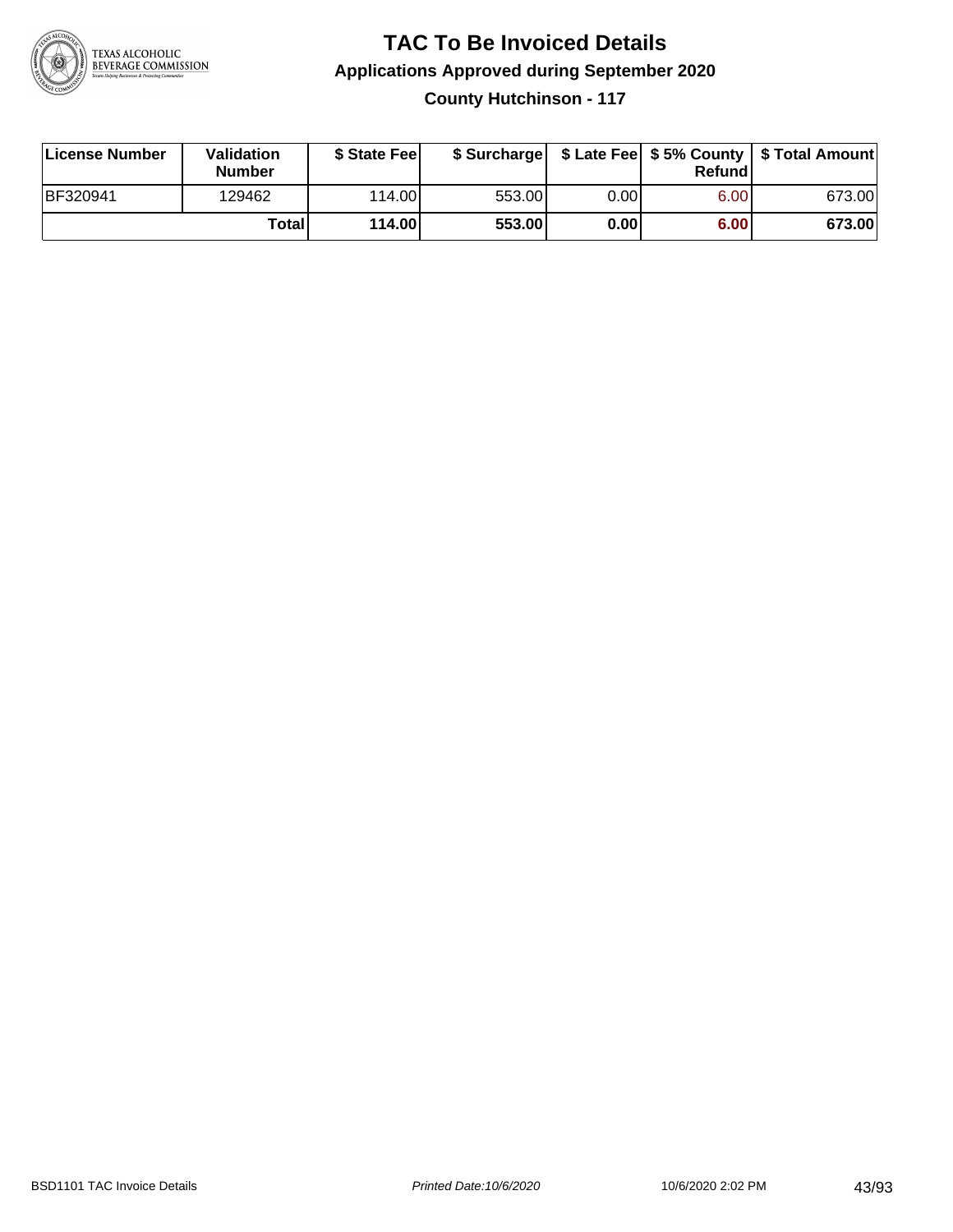

# TEXAS ALCOHOLIC<br>BEVERAGE COMMISSION

#### **TAC To Be Invoiced Details Applications Approved during September 2020 County Jefferson - 123**

| <b>License Number</b> | <b>Validation</b><br><b>Number</b> | \$ State Fee | \$ Surcharge | \$ Late Fee | \$5% County<br><b>Refund</b> | \$ Total Amount |
|-----------------------|------------------------------------|--------------|--------------|-------------|------------------------------|-----------------|
| BQ1097466             | 725                                | 114.00       | 553.00       | 0.00        | 6.00                         | 673.00          |
| BQ1096778             | 7888                               | 114.00       | 553.00       | 0.00        | 6.00                         | 673.00          |
| BQ1096169             | 8143                               | 114.00       | 553.00       | 0.00        | 6.00                         | 673.00          |
| BF1097373             | 8395                               | 114.00       | 553.00       | 0.00        | 6.00                         | 673.00          |
| BG1097200             | 8405                               | 332.50       | 553.00       | 0.00        | 17.50                        | 903.00          |
| BL1097200             | 8405                               | 475.00       | 327.00       | 0.00        | 25.00                        | 827.00          |
| BF1097183             | 8521                               | 114.00       | 553.00       | 0.00        | 6.00                         | 673.00          |
| BF1097782             | 8679                               | 114.00       | 553.00       | 0.00        | 6.00                         | 673.00          |
| BF499081              | 129495                             | 114.00       | 553.00       | 0.00        | 6.00                         | 673.00          |
| BF729604              | 515764                             | 114.00       | 553.00       | 0.00        | 6.00                         | 673.00          |
| BF952859              | 516091                             | 114.00       | 553.00       | 0.00        | 6.00                         | 673.00          |
|                       | Total                              | 1,833.50     | 5,857.00     | 0.00        | 96.50                        | 7,787.00        |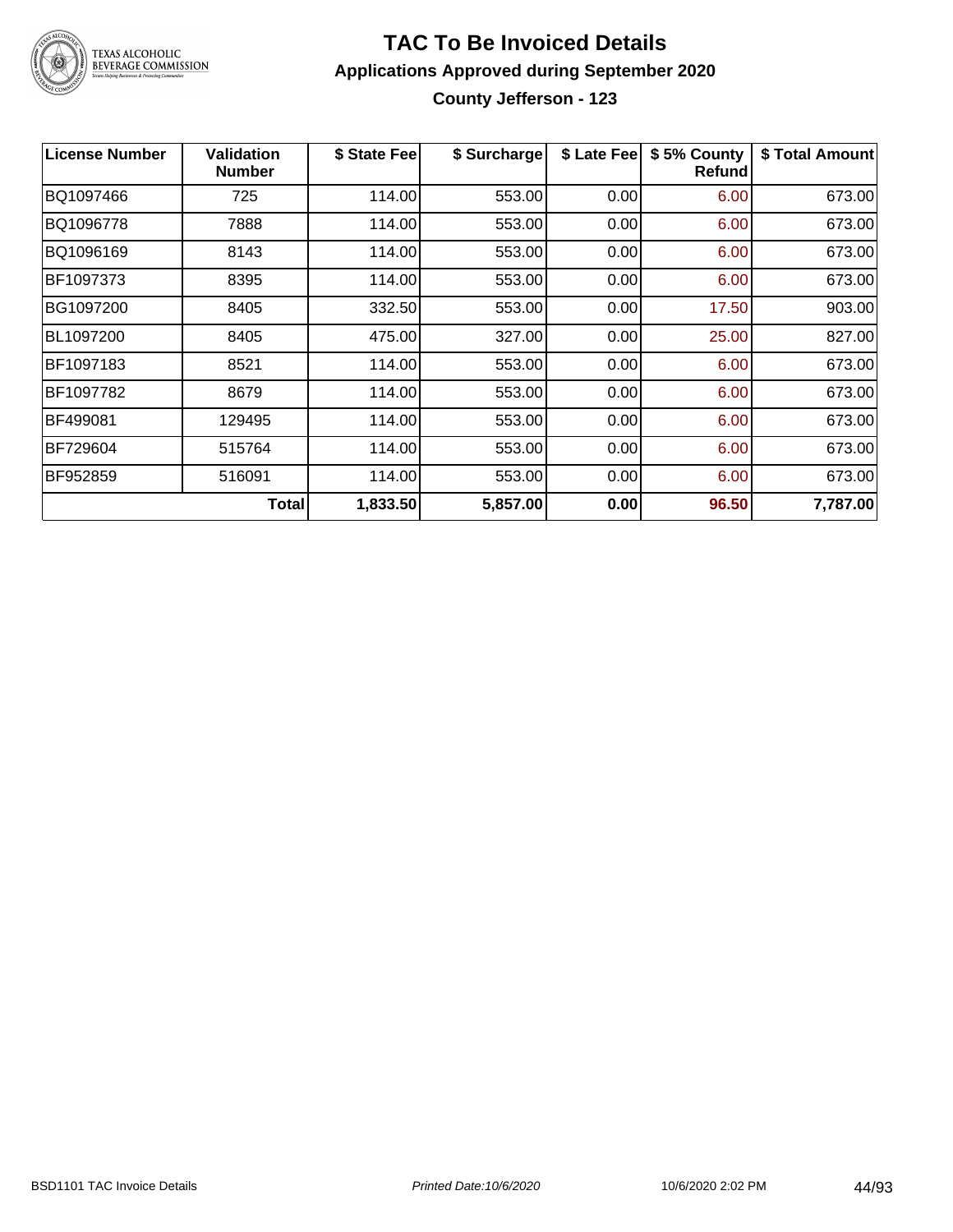

**County Johnson - 126**

| ∣License Number | <b>Validation</b><br><b>Number</b> | \$ State Fee | \$ Surcharge |       | <b>Refund</b> | \$ Late Fee   \$5% County   \$ Total Amount |
|-----------------|------------------------------------|--------------|--------------|-------|---------------|---------------------------------------------|
| BF1097103       | 420                                | 114.00       | 553.00       | 0.001 | 6.00          | 673.00                                      |
| BG1097251       | 8984                               | 332.50       | 553.00       | 0.001 | 17.50         | 903.00                                      |
|                 | Totall                             | 446.50       | 1,106.00     | 0.00  | 23.50         | 1,576.00                                    |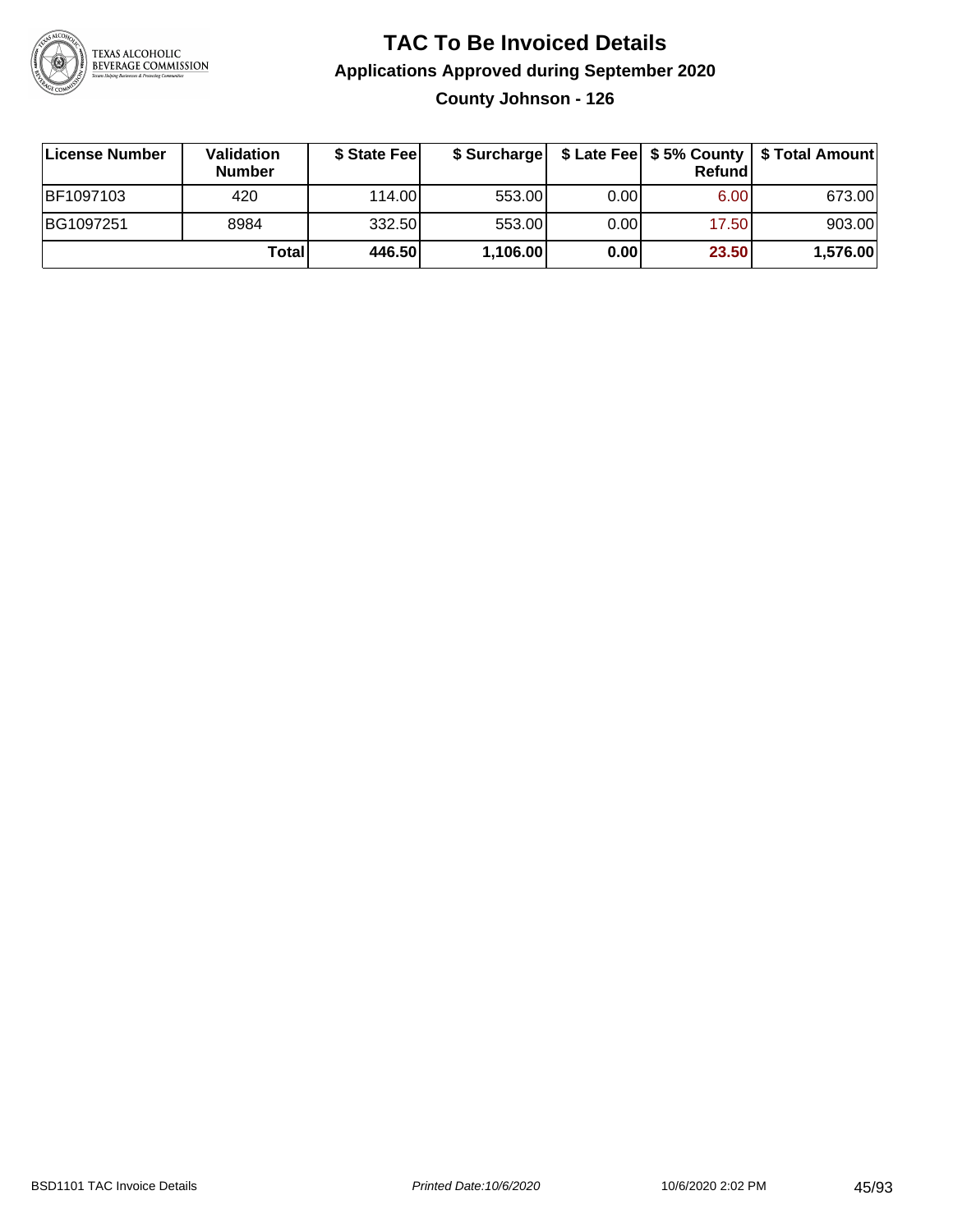

**County Jones - 127**

| License Number | <b>Validation</b><br><b>Number</b> | \$ State Fee | \$ Surcharge |       | Refundl | \$ Late Fee   \$5% County   \$ Total Amount |
|----------------|------------------------------------|--------------|--------------|-------|---------|---------------------------------------------|
| BQ1097164      | 8869                               | 114.00L      | 553.00       | 0.001 | 6.00    | 673.00                                      |
|                | Totall                             | 114.00       | 553.00       | 0.00  | 6.00    | 673.00                                      |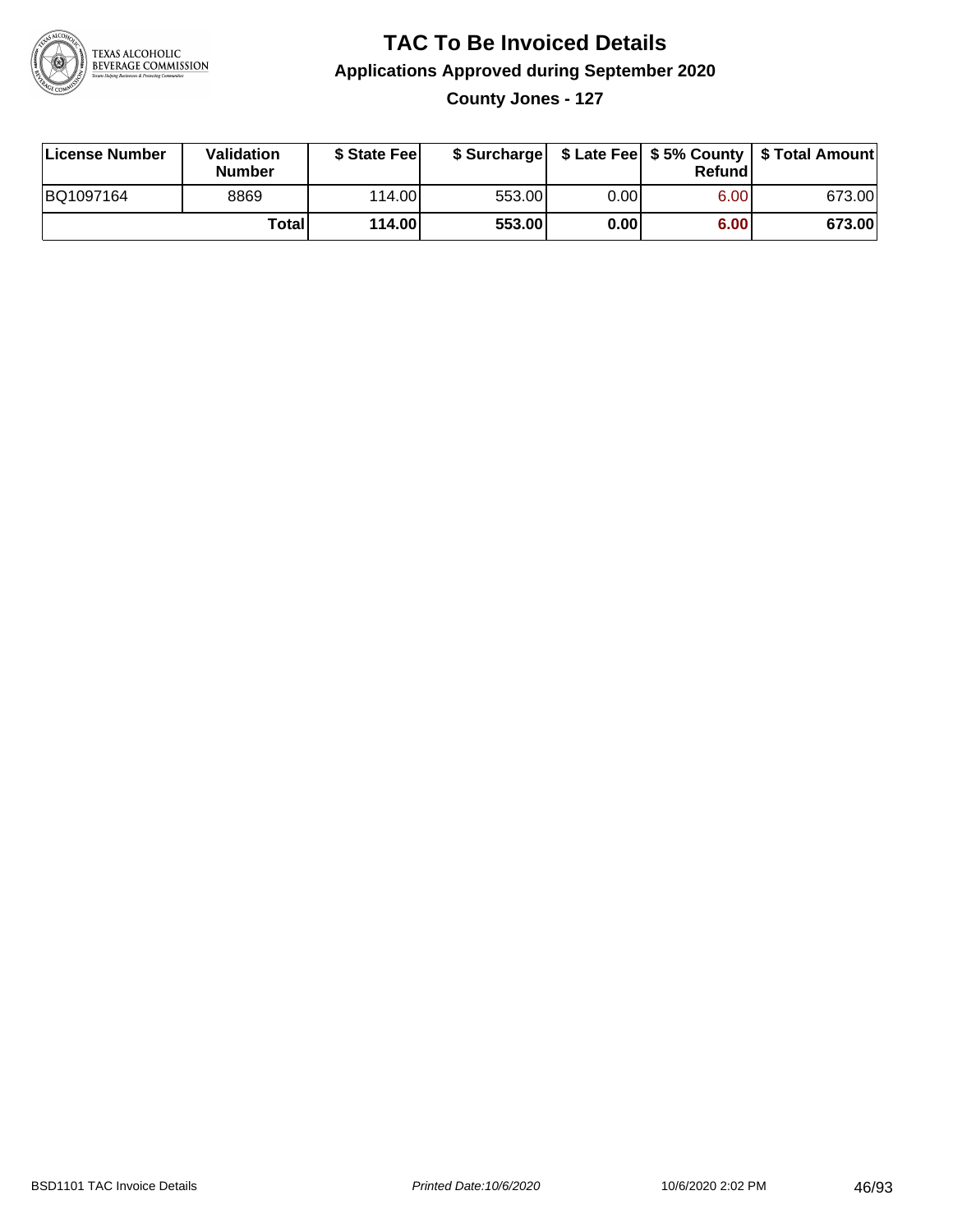

## **TAC To Be Invoiced Details Applications Approved during September 2020 County Karnes - 128**

| <b>License Number</b> | Validation<br><b>Number</b> | \$ State Fee |        |      | Refund | \$ Surcharge   \$ Late Fee   \$5% County   \$ Total Amount |
|-----------------------|-----------------------------|--------------|--------|------|--------|------------------------------------------------------------|
| <b>BF223225</b>       | 515494                      | 114.00L      | 553.00 | 0.00 | 6.00   | 673.00                                                     |
|                       | <b>Total</b>                | 114.00       | 553.00 | 0.00 | 6.00   | 673.00                                                     |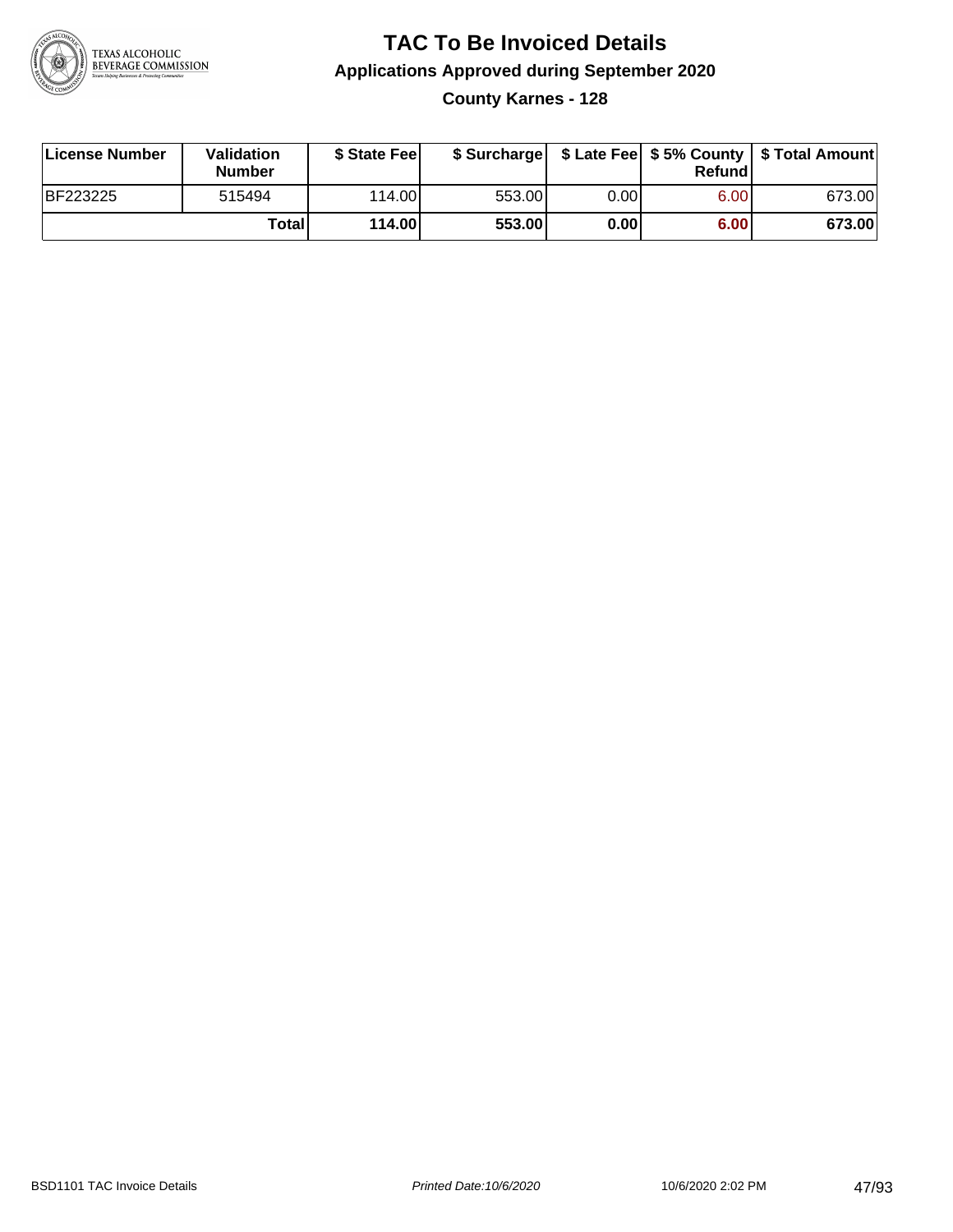

**County Kaufman - 129**

| License Number | <b>Validation</b><br><b>Number</b> | \$ State Fee | \$ Surcharge |        | Refundl |        |
|----------------|------------------------------------|--------------|--------------|--------|---------|--------|
| BF288677       | 515728                             | 114.00L      | 553.00       | 0.00 l | 6.00    | 673.00 |
|                | Totall                             | 114.00       | 553.00       | 0.00   | 6.00    | 673.00 |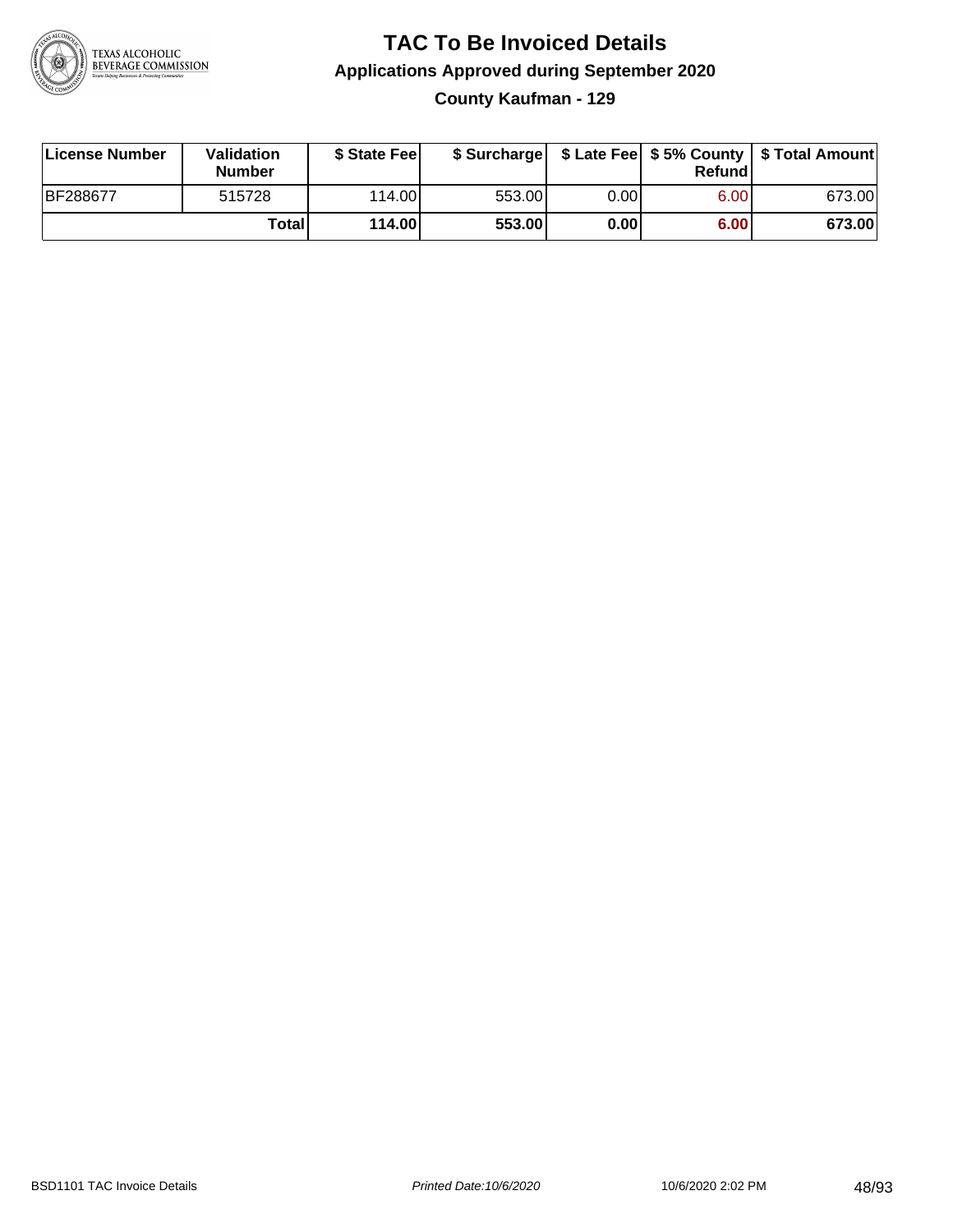

## **TAC To Be Invoiced Details Applications Approved during September 2020 County Kendall - 130**

| License Number | Validation<br><b>Number</b> | \$ State Fee | \$ Surcharge |      | Refund | \$ Late Fee   \$5% County   \$ Total Amount |
|----------------|-----------------------------|--------------|--------------|------|--------|---------------------------------------------|
| BG962716       | 516503                      | 332.50       | 553.00       | 0.00 | 17.50  | 903.00                                      |
|                | Totall                      | 332.50       | 553.00       | 0.00 | 17.50  | 903.00                                      |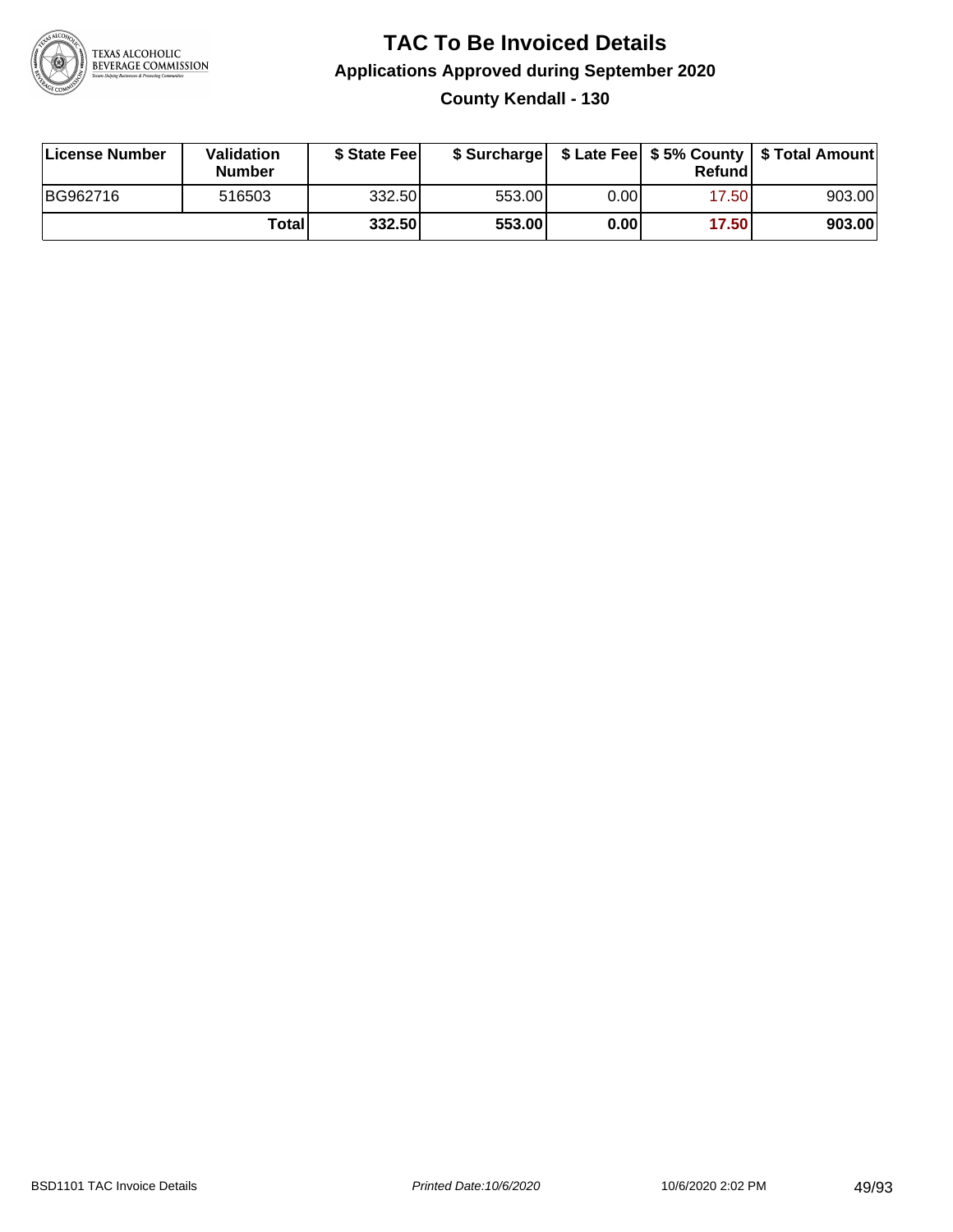

# **TAC To Be Invoiced Details Applications Approved during September 2020 County Kimble - 134**

| ∣License Number | Validation<br><b>Number</b> | \$ State Fee |          |       | <b>Refund</b> | \$ Surcharge   \$ Late Fee   \$5% County   \$ Total Amount |
|-----------------|-----------------------------|--------------|----------|-------|---------------|------------------------------------------------------------|
| <b>BF756807</b> | 129514                      | 114.00       | 553.00   | 0.001 | 6.00          | 673.00                                                     |
| BQ885417        | 130746                      | 114.00       | 553.00   | 0.001 | 6.00          | 673.00                                                     |
|                 | Totall                      | 228.00       | 1,106.00 | 0.00  | 12.00         | 1,346.00                                                   |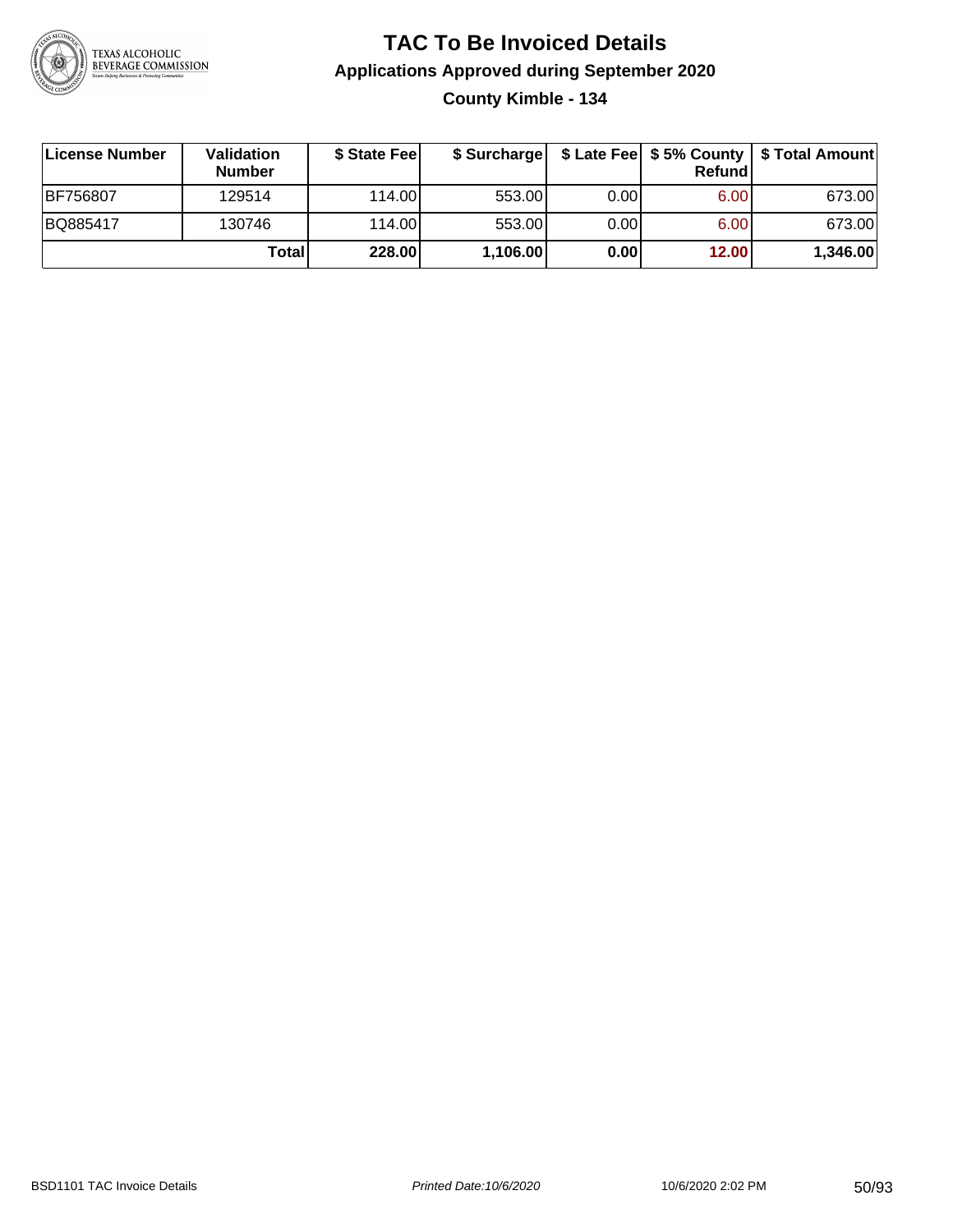

**County Lamar - 139**

| License Number | <b>Validation</b><br><b>Number</b> | \$ State Feel | \$ Surcharge |       | Refundl | \$ Late Fee   \$5% County   \$ Total Amount |
|----------------|------------------------------------|---------------|--------------|-------|---------|---------------------------------------------|
| BQ1096319      | 8238                               | 114.00        | 553.00       | 0.001 | 6.00    | 673.00                                      |
|                | Totall                             | 114.00        | 553.00       | 0.00  | 6.00    | 673.00                                      |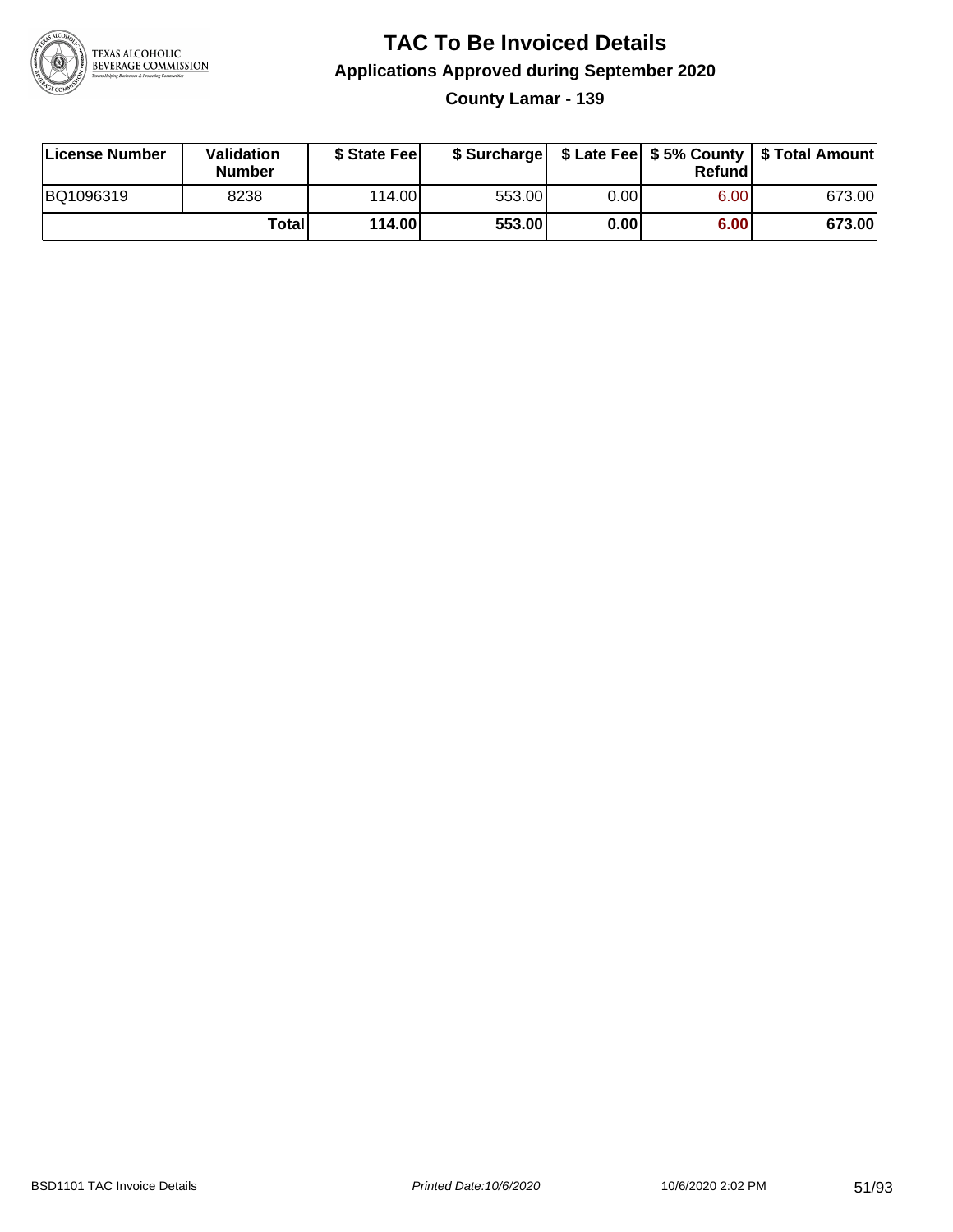

**County Leon - 145**

| License Number | Validation<br><b>Number</b> | \$ State Fee | \$ Surcharge |      | Refundl | \$ Late Fee   \$5% County   \$ Total Amount |
|----------------|-----------------------------|--------------|--------------|------|---------|---------------------------------------------|
| BF729514       | 129627                      | 114.00L      | 553.00       | 0.00 | 6.00    | 673.00                                      |
|                | Totall                      | 114.00       | 553.00       | 0.00 | 6.00    | 673.00                                      |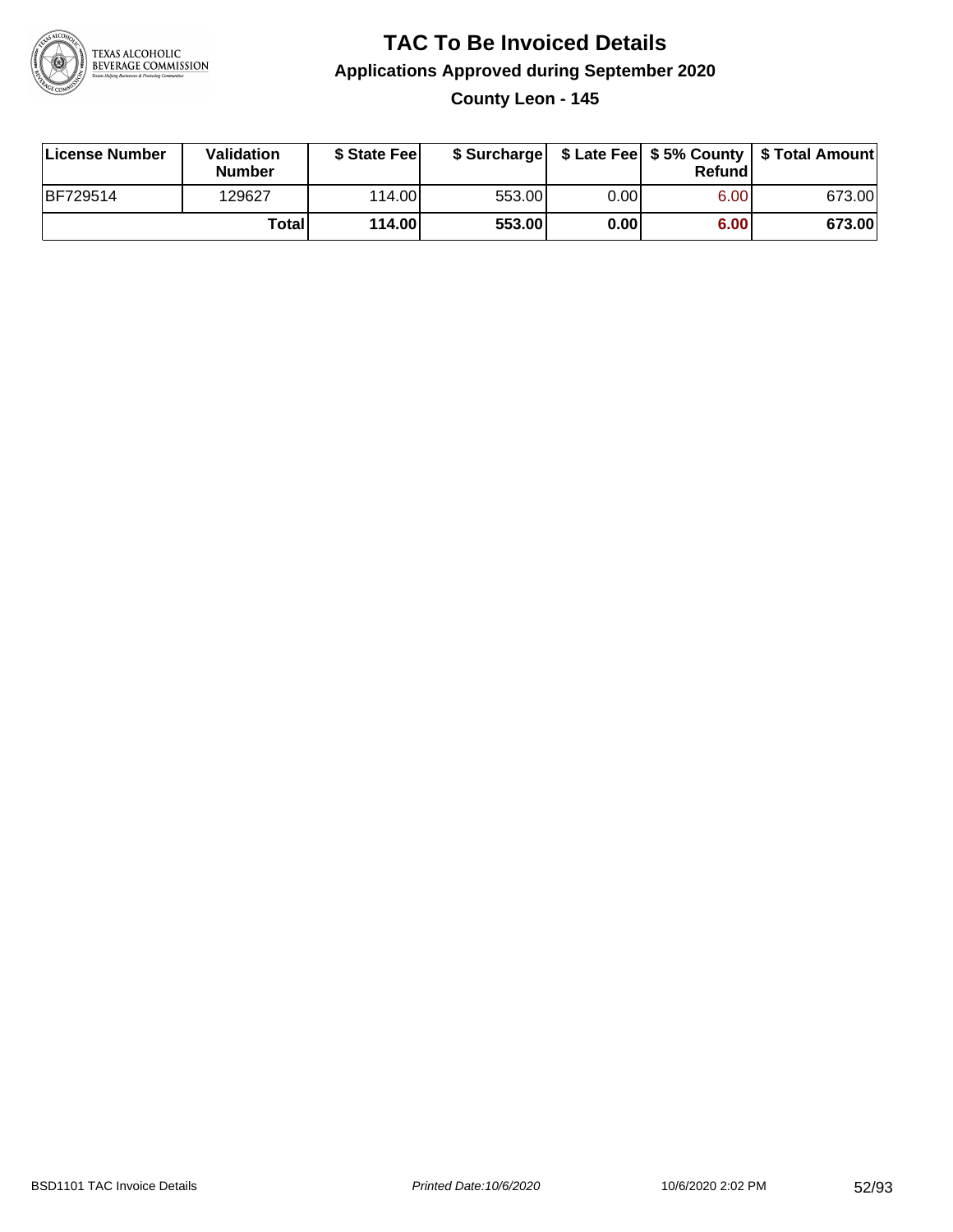

# **TAC To Be Invoiced Details Applications Approved during September 2020 County Liberty - 146**

| <b>∣License Number</b> | Validation<br><b>Number</b> | \$ State Fee | \$ Surcharge |      | Refund | \$ Late Fee   \$5% County   \$ Total Amount |
|------------------------|-----------------------------|--------------|--------------|------|--------|---------------------------------------------|
| BG1096351              | 8446                        | 332.50       | 553.00       | 0.00 | 17.50  | 903.00                                      |
| BQ952353               | 129025                      | 114.00       | 553.00       | 0.00 | 6.00   | 673.00                                      |
|                        | Totall                      | 446.50       | 1,106.00     | 0.00 | 23.50  | 1,576.00                                    |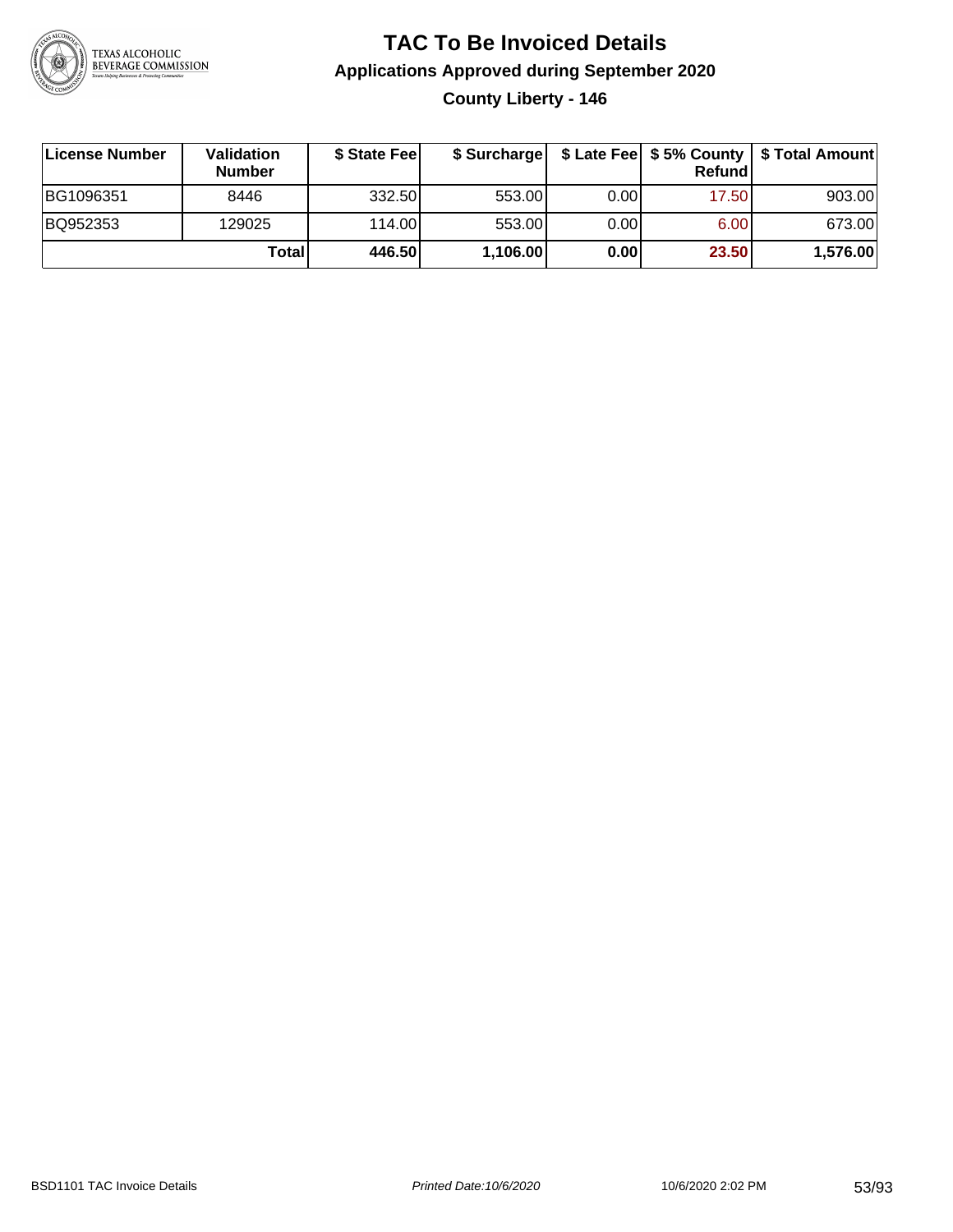

**County Llano - 150**

| License Number | Validation<br><b>Number</b> | \$ State Fee | \$ Surcharge |      | Refundl | \$ Late Fee   \$5% County   \$ Total Amount |
|----------------|-----------------------------|--------------|--------------|------|---------|---------------------------------------------|
| BF1096441      | 8842                        | 114.00L      | 553.00       | 0.00 | 6.00    | 673.00                                      |
|                | Totall                      | 114.00       | 553.00       | 0.00 | 6.00    | 673.00                                      |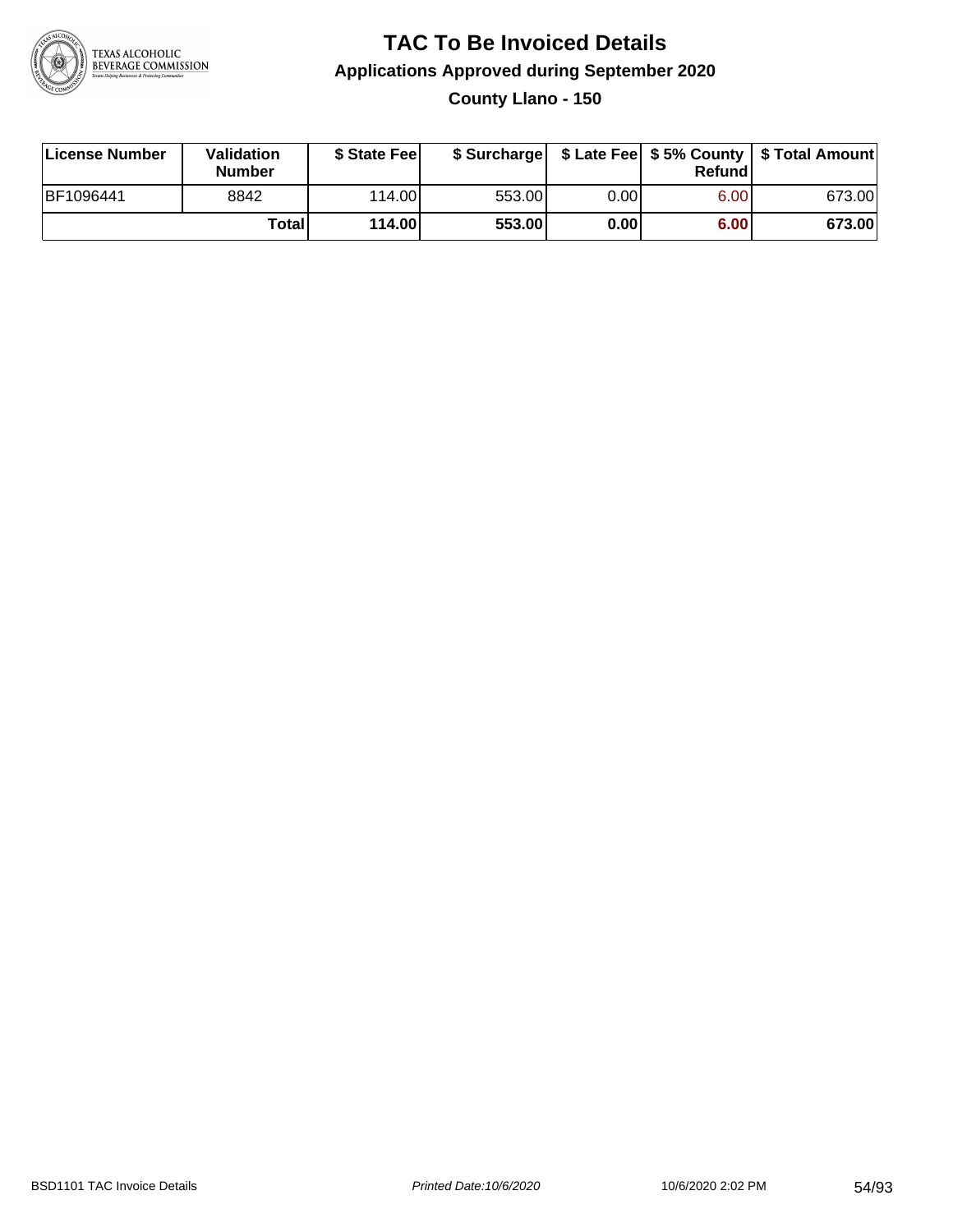

# **TAC To Be Invoiced Details Applications Approved during September 2020 County Lubbock - 152**

| License Number | <b>Validation</b><br><b>Number</b> | \$ State Fee | \$ Surcharge |      | \$ Late Fee   \$5% County<br>Refundl | \$ Total Amount |
|----------------|------------------------------------|--------------|--------------|------|--------------------------------------|-----------------|
| BQ1096368      | 9                                  | 114.00       | 553.00       | 0.00 | 6.00                                 | 673.00          |
| BG1097585      | 229                                | 332.50       | 553.00       | 0.00 | 17.50                                | 903.00          |
| BF1096280      | 8397                               | 114.00       | 553.00       | 0.00 | 6.00                                 | 673.00          |
| BQ1096363      | 8576                               | 114.00       | 553.00       | 0.00 | 6.00                                 | 673.00          |
| BF1029082      | 129371                             | 114.00       | 553.00       | 0.00 | 6.00                                 | 673.00          |
|                | Total                              | 788.50       | 2,765.00     | 0.00 | 41.50                                | 3,595.00        |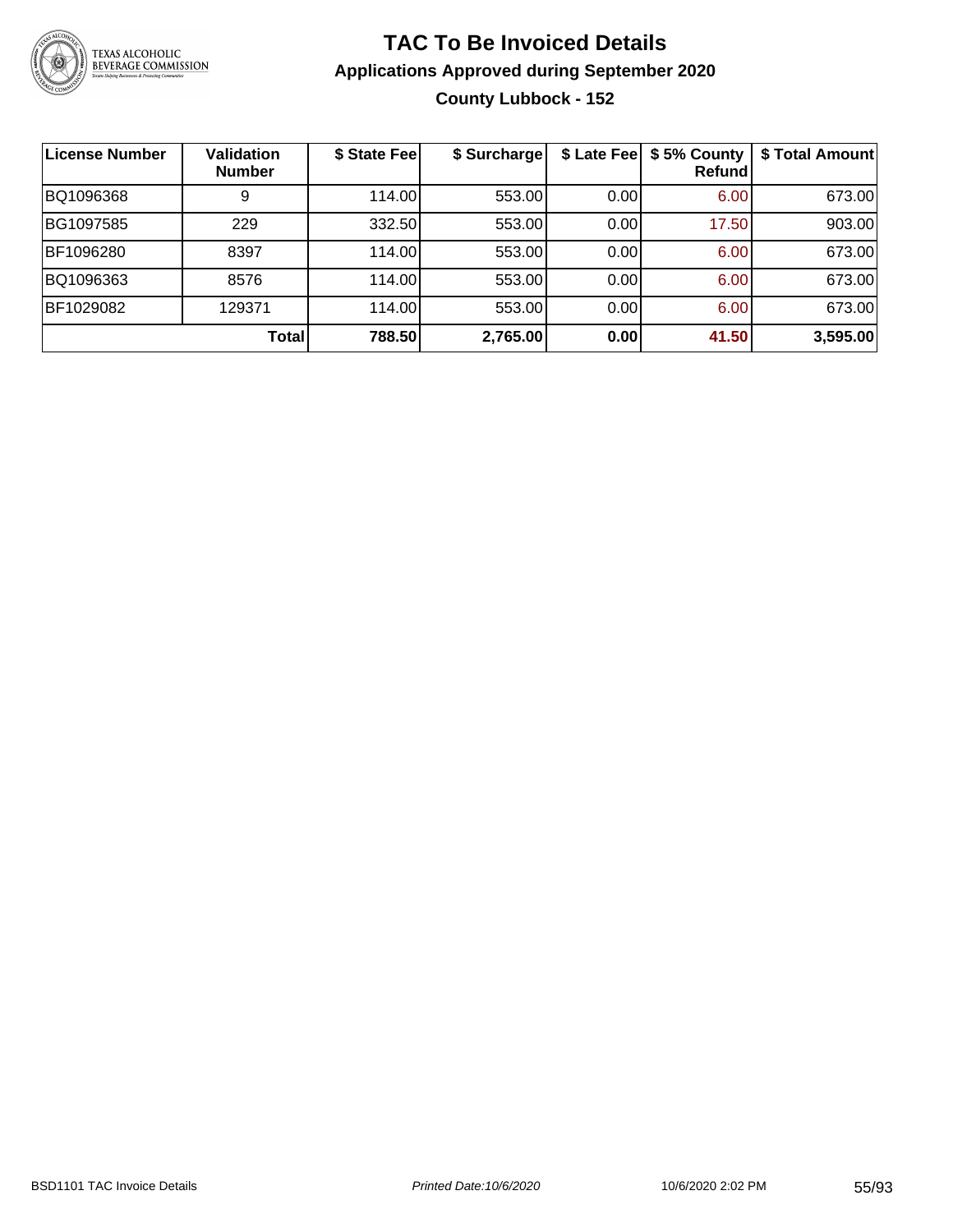

### **TAC To Be Invoiced Details Applications Approved during September 2020 County McLennan - 155**

| License Number | Validation<br><b>Number</b> | \$ State Feel |        |      | Refund | \$ Surcharge   \$ Late Fee   \$5% County   \$ Total Amount |
|----------------|-----------------------------|---------------|--------|------|--------|------------------------------------------------------------|
| BF1029341      | 129520                      | 114.00L       | 553.00 | 0.00 | 6.00   | 673.00                                                     |
|                | Totall                      | 114.00        | 553.00 | 0.00 | 6.00   | 673.00                                                     |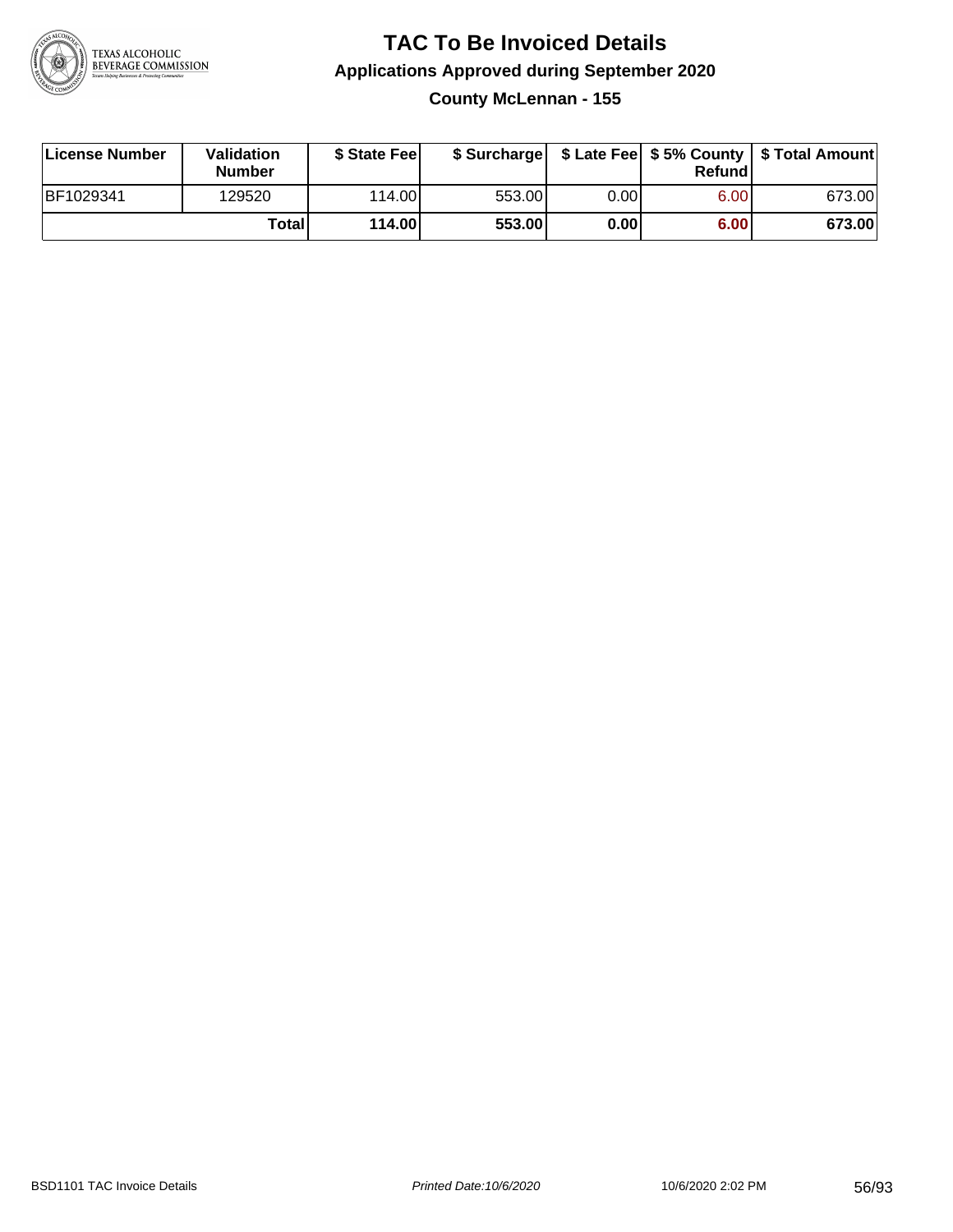

## **TAC To Be Invoiced Details Applications Approved during September 2020 County Marion - 158**

| License Number | Validation<br><b>Number</b> | \$ State Fee |        |      | Refundl | \$ Surcharge   \$ Late Fee   \$5% County   \$ Total Amount |
|----------------|-----------------------------|--------------|--------|------|---------|------------------------------------------------------------|
| BQ1097277      | 8983                        | 114.00L      | 553.00 | 0.00 | 6.00    | 673.00                                                     |
|                | Totall                      | 114.00       | 553.00 | 0.00 | 6.00    | 673.00                                                     |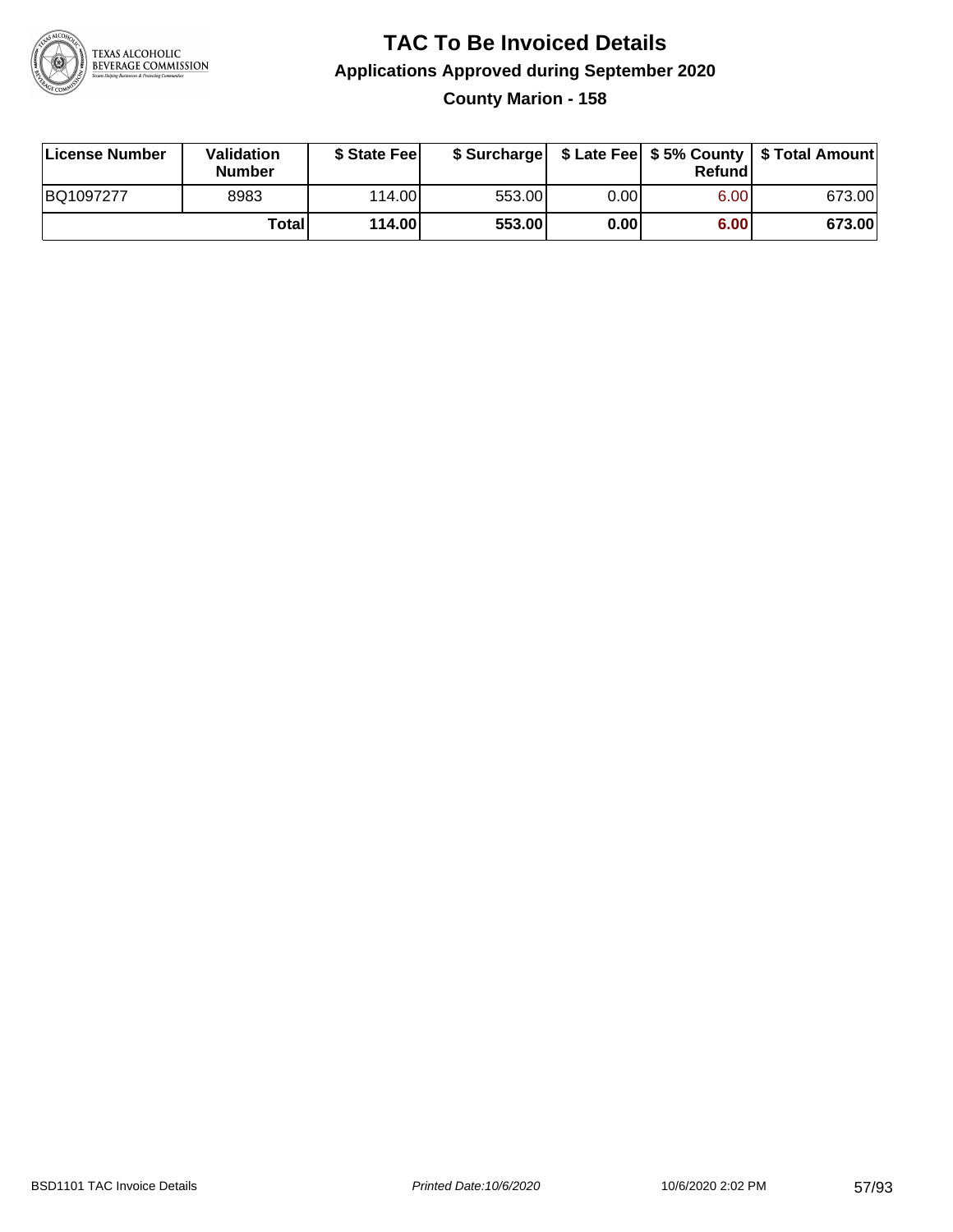

# **TAC To Be Invoiced Details Applications Approved during September 2020 County Medina - 163**

| ∣License Number | Validation<br><b>Number</b> | \$ State Fee | \$ Surcharge |      | Refund | \$ Late Fee   \$5% County   \$ Total Amount |
|-----------------|-----------------------------|--------------|--------------|------|--------|---------------------------------------------|
| BG1097299       | 123504                      | 332.50       | 553.00       | 0.00 | 17.50  | 903.00                                      |
| BL1097299       | 123504                      | 475.00       | 327.00       | 0.00 | 25.00  | 827.00                                      |
|                 | Total                       | 807.50       | 880.00       | 0.00 | 42.50  | 1,730.00                                    |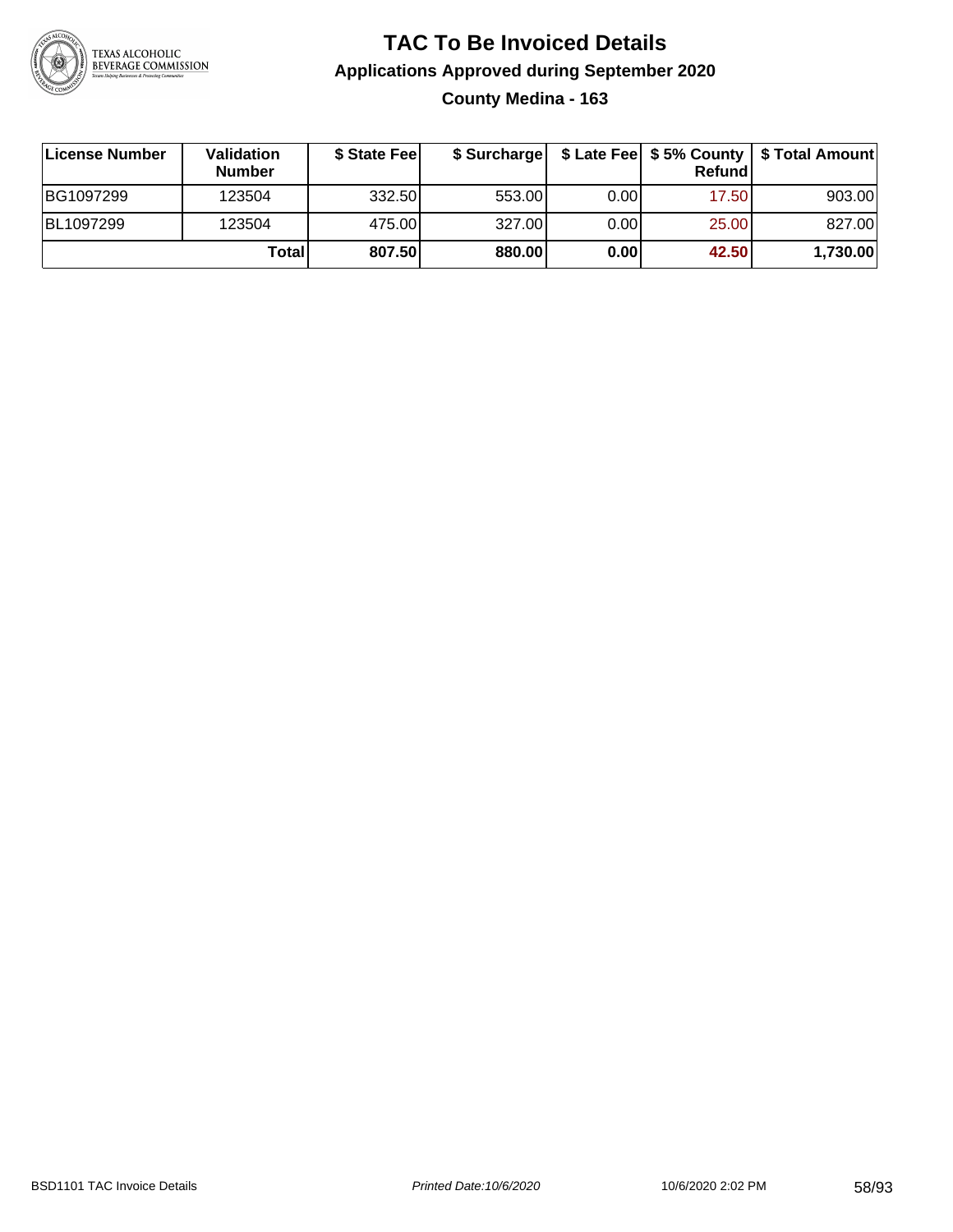

## **TAC To Be Invoiced Details Applications Approved during September 2020 County Midland - 165**

| License Number | Validation<br>Number | \$ State Fee |        |       | Refundl | \$ Surcharge   \$ Late Fee   \$5% County   \$ Total Amount |
|----------------|----------------------|--------------|--------|-------|---------|------------------------------------------------------------|
| BG1096848      | 8665                 | 332.50       | 553.00 | 0.001 | 17.50   | 903.00                                                     |
|                | Totall               | 332.50       | 553.00 | 0.00  | 17.50   | 903.00                                                     |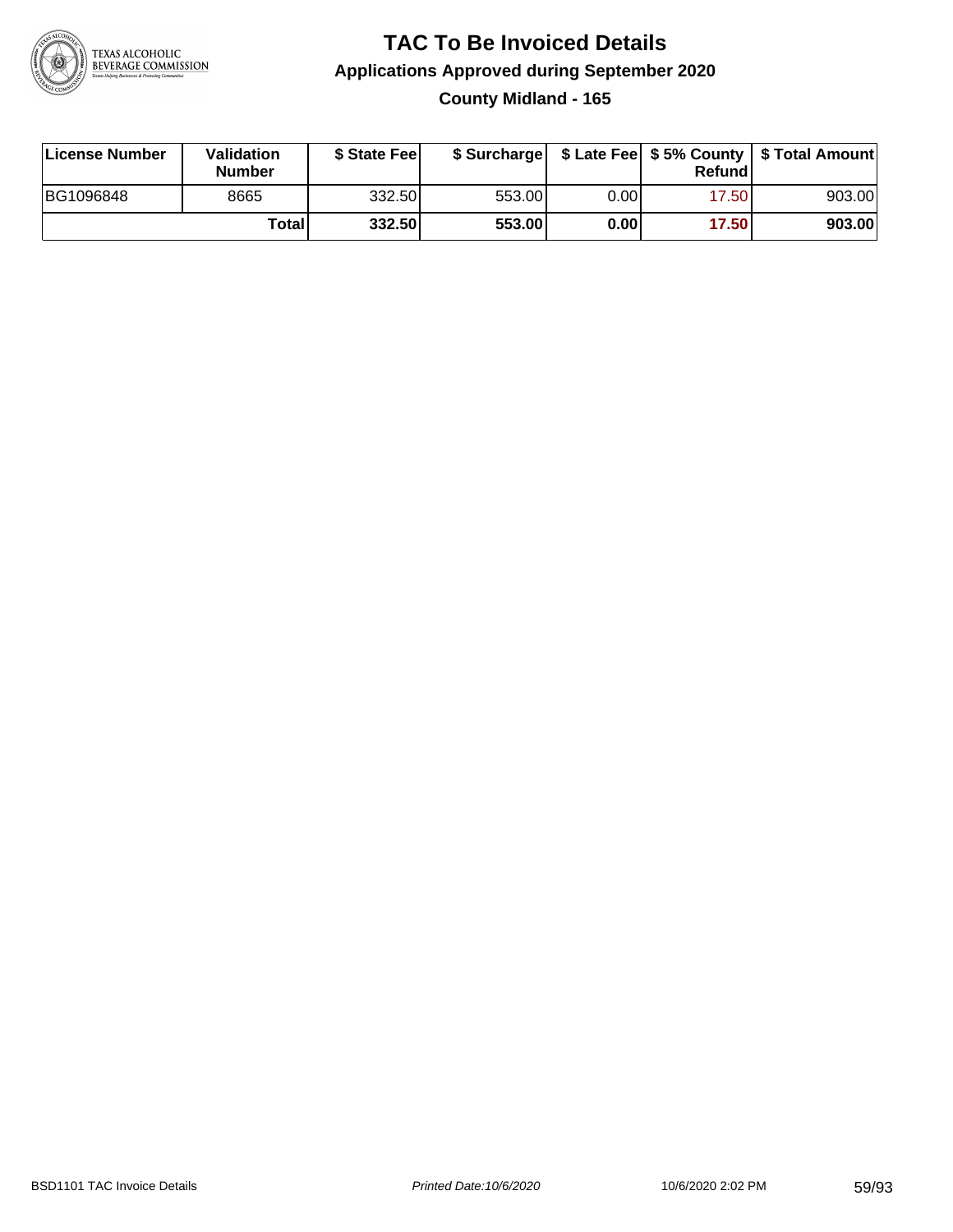

**County Montgomery - 170**

| <b>License Number</b> | <b>Validation</b><br><b>Number</b> | \$ State Fee | \$ Surcharge | \$ Late Fee | \$5% County<br><b>Refund</b> | \$ Total Amount |
|-----------------------|------------------------------------|--------------|--------------|-------------|------------------------------|-----------------|
| BQ1097576             | 2                                  | 114.00       | 553.00       | 0.00        | 6.00                         | 673.00          |
| BG1096940             | 64                                 | 332.50       | 553.00       | 0.00        | 17.50                        | 903.00          |
| BG1097539             | 900                                | 332.50       | 553.00       | 0.00        | 17.50                        | 903.00          |
| BG1097485             | 8243                               | 332.50       | 553.00       | 0.00        | 17.50                        | 903.00          |
| BG1097470             | 8482                               | 332.50       | 553.00       | 0.00        | 17.50                        | 903.00          |
| BG1097577             | 8516                               | 332.50       | 553.00       | 0.00        | 17.50                        | 903.00          |
| BG1096602             | 8886                               | 332.50       | 553.00       | 0.00        | 17.50                        | 903.00          |
| IBF604037             | 515471                             | 114.00       | 553.00       | 0.00        | 6.00                         | 673.00          |
| BF699585              | 515721                             | 114.00       | 553.00       | 0.00        | 6.00                         | 673.00          |
| BF701456              | 515722                             | 114.00       | 553.00       | 0.00        | 6.00                         | 673.00          |
|                       | <b>Total</b>                       | 2,451.00     | 5,530.00     | 0.00        | 129.00                       | 8,110.00        |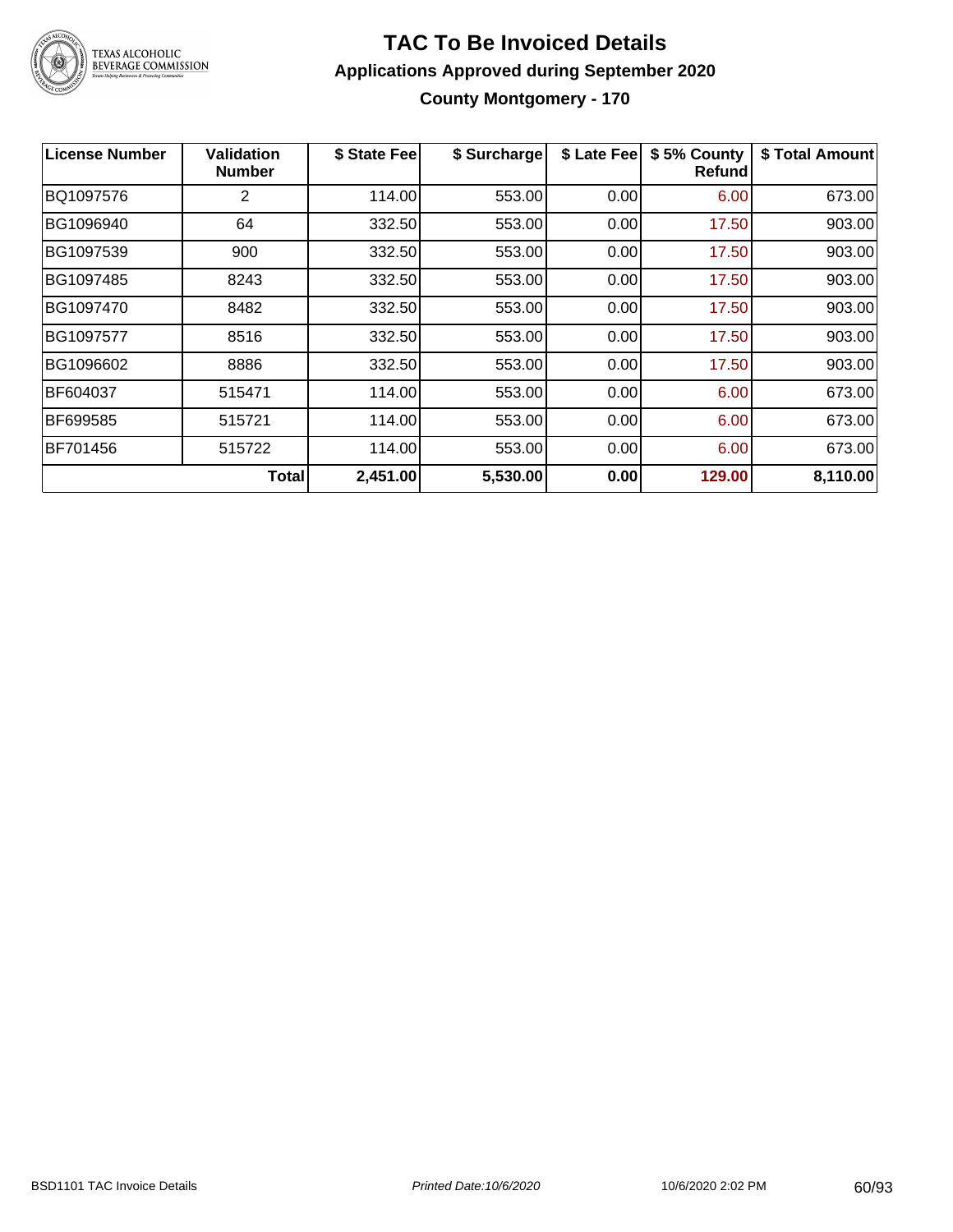

**County Nacogdoches - 174**

| License Number | <b>Validation</b><br><b>Number</b> | \$ State Fee | \$ Surcharge |       | Refundl |        |
|----------------|------------------------------------|--------------|--------------|-------|---------|--------|
| BG1096215      | 8084                               | 332.50       | 553.00       | 0.00I | 17.501  | 903.00 |
|                | Totall                             | 332.50       | 553.00       | 0.00  | 17.50   | 903.00 |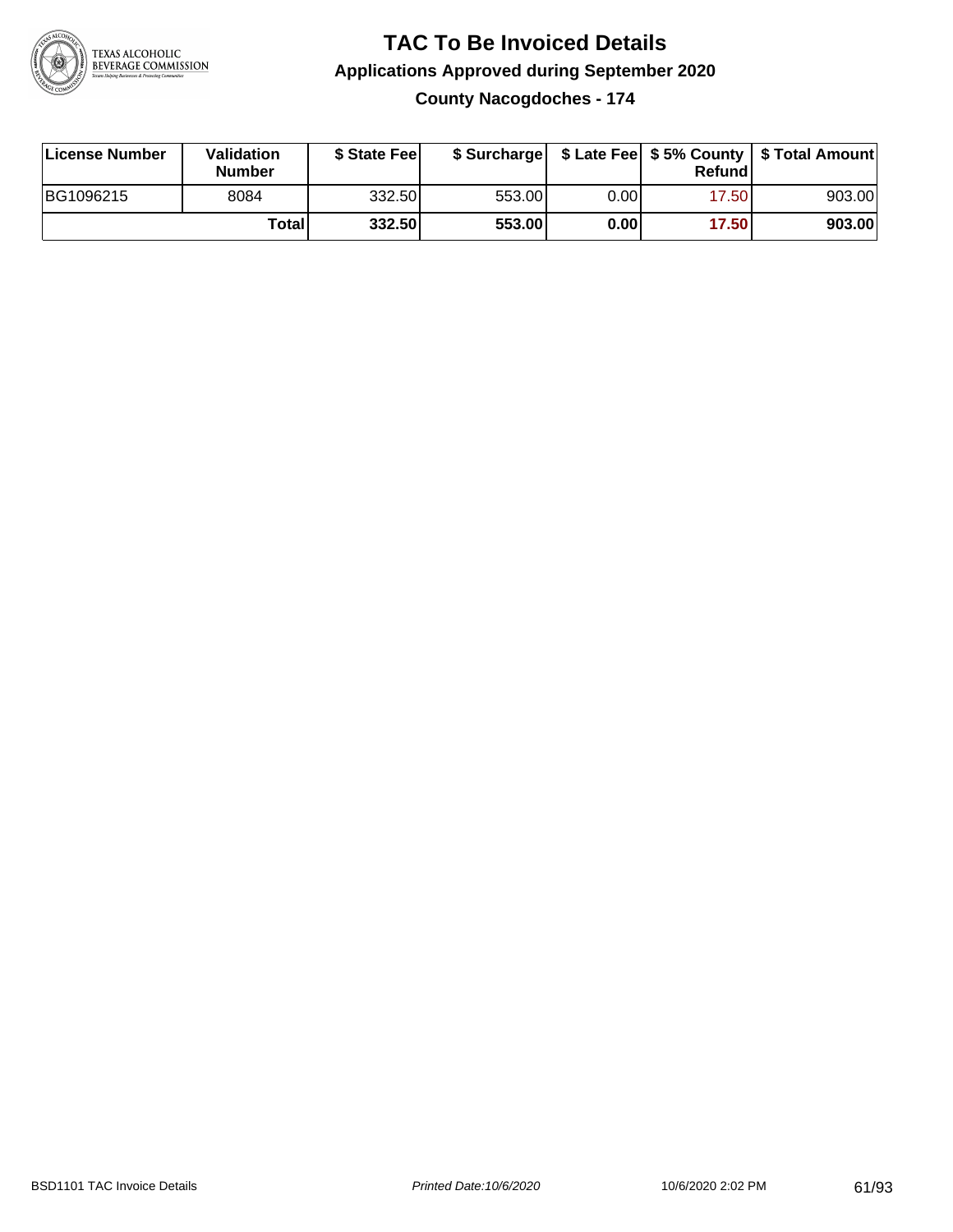

**County Newton - 176**

| License Number | <b>Validation</b><br><b>Number</b> | \$ State Feel |        |       | Refundl | \$ Surcharge   \$ Late Fee   \$5% County   \$ Total Amount |
|----------------|------------------------------------|---------------|--------|-------|---------|------------------------------------------------------------|
| BQ1096451      | 8406                               | 114.00        | 553.00 | 0.001 | 6.00    | 673.00                                                     |
|                | Totall                             | 114.00        | 553.00 | 0.00  | 6.00    | 673.00                                                     |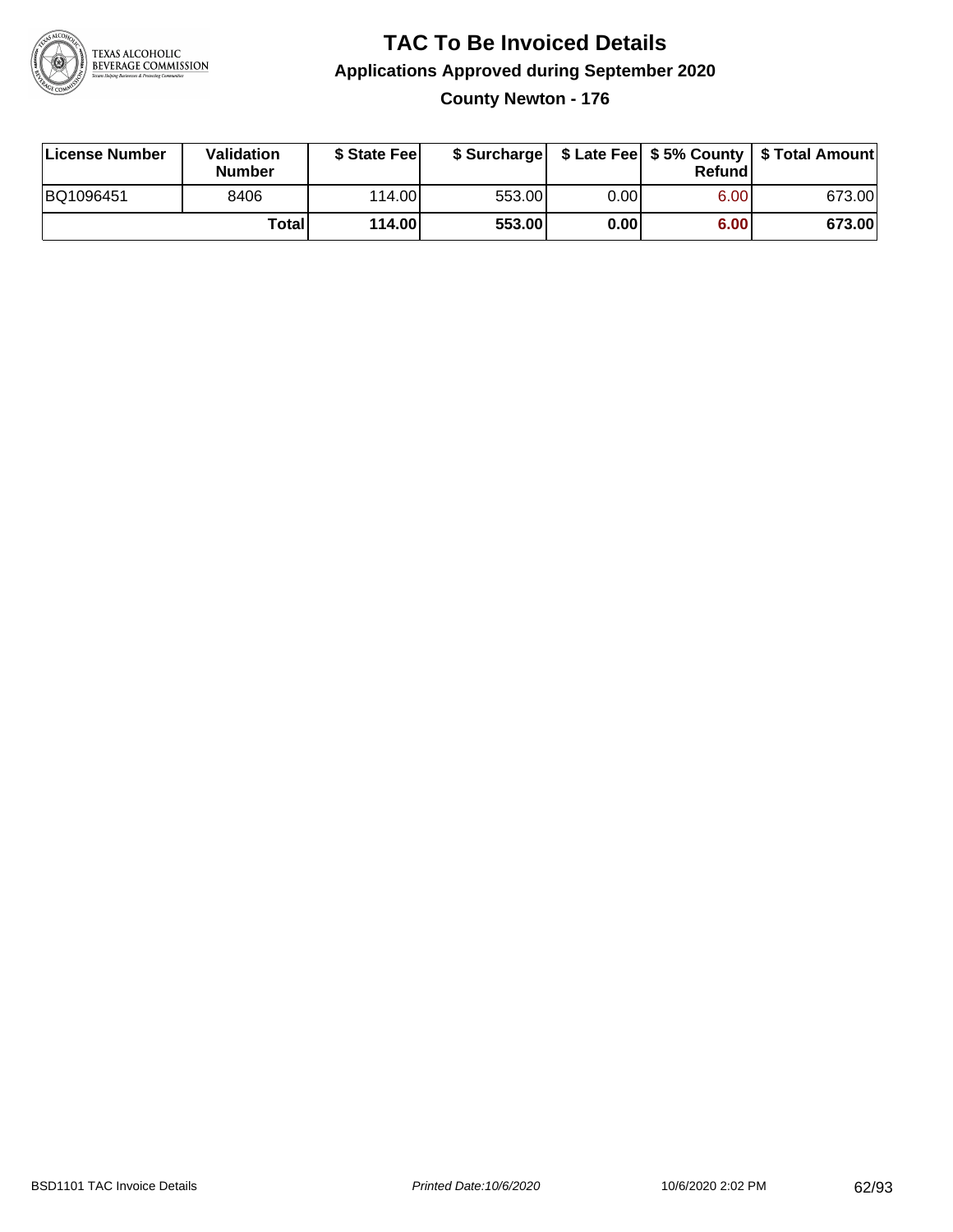

**County Nolan - 177**

| License Number | <b>Validation</b><br><b>Number</b> | \$ State Fee | \$ Surcharge |        | Refundl | \$ Late Fee   \$5% County   \$ Total Amount |
|----------------|------------------------------------|--------------|--------------|--------|---------|---------------------------------------------|
| BQ729660       | 130928                             | 114.00L      | 553.00       | 0.00 l | 6.00    | 673.00                                      |
|                | Totall                             | 114.00       | 553.00       | 0.00   | 6.00    | 673.00                                      |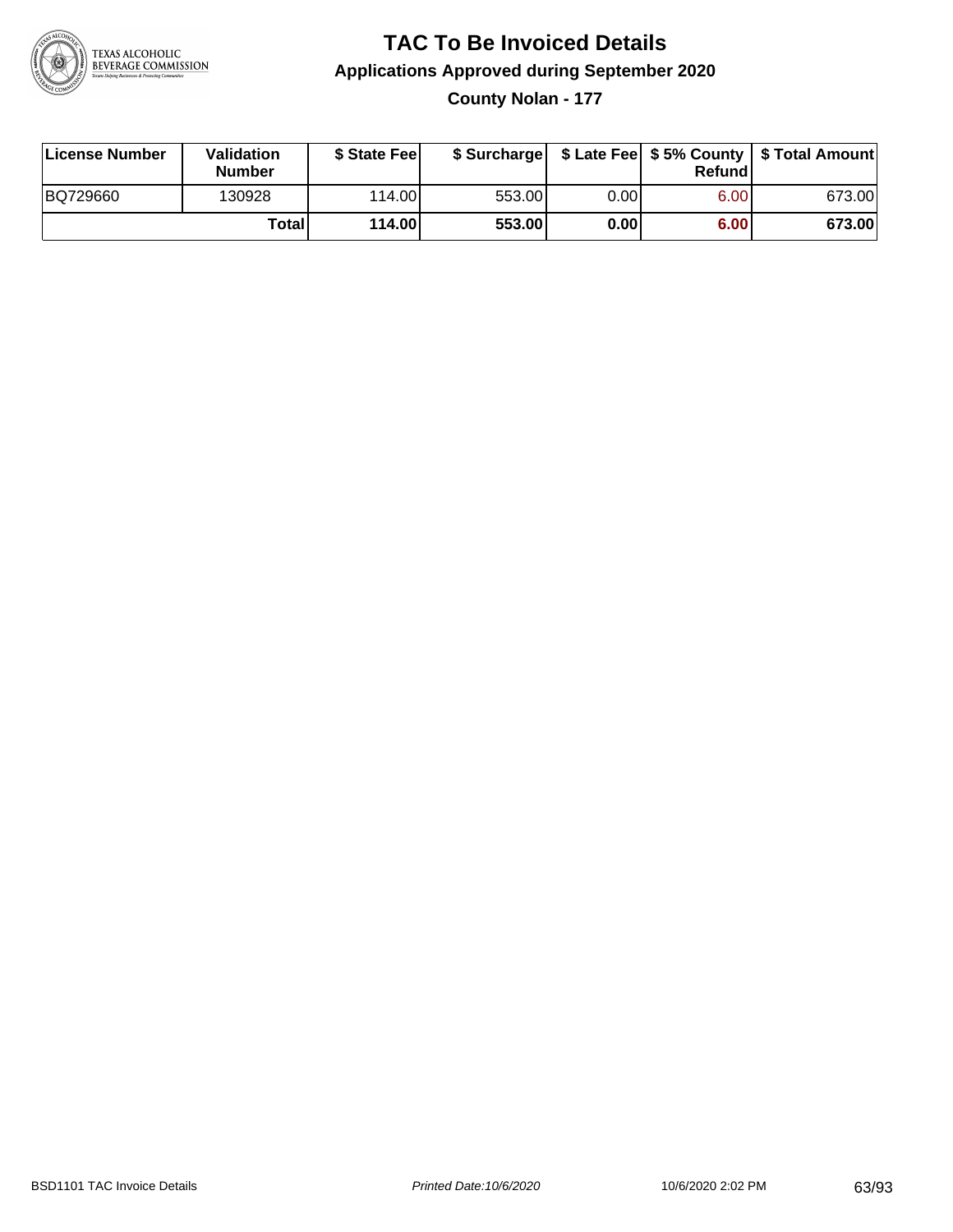

# **TAC To Be Invoiced Details Applications Approved during September 2020 County Nueces - 178**

| <b>License Number</b> | <b>Validation</b><br><b>Number</b> | \$ State Fee | \$ Surcharge | \$ Late Fee | \$5% County<br>Refund | \$ Total Amount |
|-----------------------|------------------------------------|--------------|--------------|-------------|-----------------------|-----------------|
| BG1097780             | 1048                               | 332.50       | 553.00       | 0.00        | 17.50                 | 903.00          |
| BQ1097378             | 8270                               | 114.00       | 553.00       | 0.00        | 6.00                  | 673.00          |
| BG1096803             | 8659                               | 332.50       | 553.00       | 0.00        | 17.50                 | 903.00          |
| BG1096932             | 8871                               | 332.50       | 553.00       | 0.00        | 17.50                 | 903.00          |
| BG1096227             | 8872                               | 332.50       | 553.00       | 0.00        | 17.50                 | 903.00          |
| BG1096503             | 8933                               | 332.50       | 553.00       | 0.00        | 17.50                 | 903.00          |
|                       | Total                              | 1,776.50     | 3,318.00     | 0.00        | 93.50                 | 5,188.00        |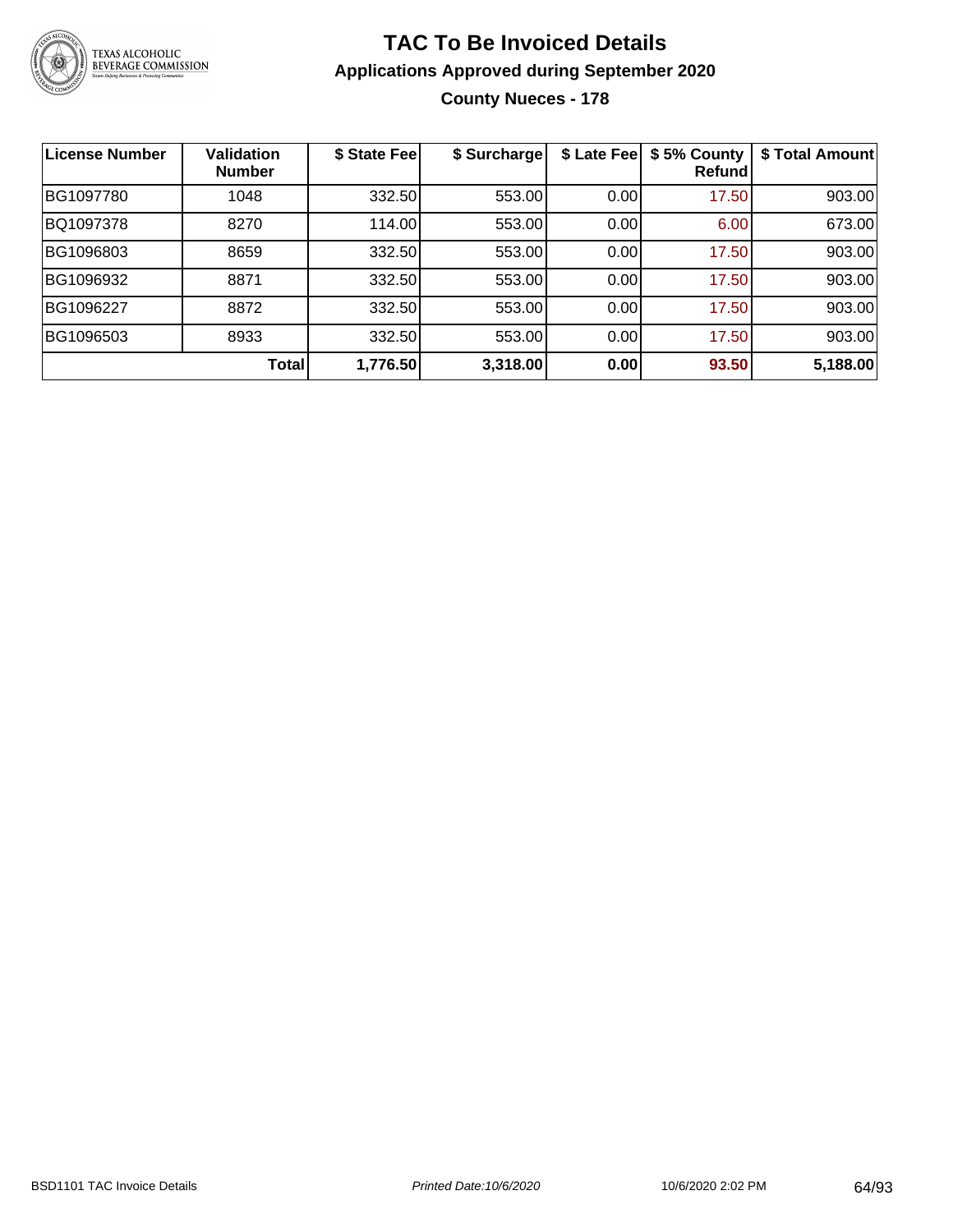

# **TAC To Be Invoiced Details Applications Approved during September 2020 County Orange - 181**

| License Number | <b>Validation</b><br><b>Number</b> | \$ State Fee | \$ Surcharge |       | <b>Refund</b> | \$ Late Fee   \$5% County   \$ Total Amount |
|----------------|------------------------------------|--------------|--------------|-------|---------------|---------------------------------------------|
| BG1097006      | 380                                | 332.50       | 553.00       | 0.00  | 17.50         | 903.00                                      |
| BG1096167      | 7534                               | 332.50       | 553.00       | 0.001 | 17.50         | 903.00                                      |
| BQ1096851      | 8325                               | 114.00       | 553.00       | 0.00  | 6.00          | 673.00                                      |
| BQ1097711      | 8407                               | 114.00       | 553.00       | 0.00  | 6.00          | 673.00                                      |
|                | Total                              | 893.00       | 2,212.00     | 0.00  | 47.00         | 3,152.00                                    |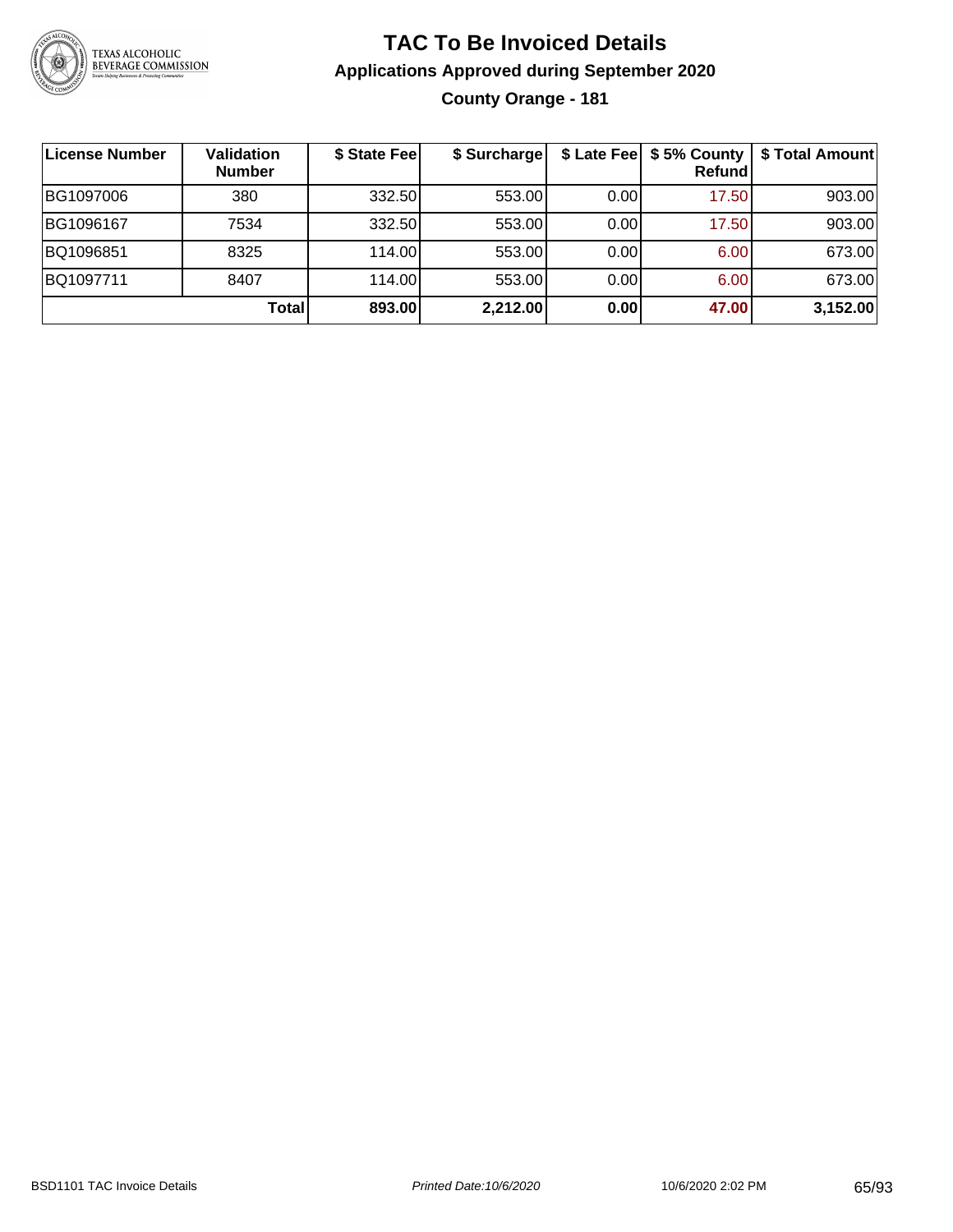

**County Palo Pinto - 182**

| License Number | Validation<br>Number | \$ State Fee | \$ Surcharge |       | Refundl | \$ Late Fee   \$5% County   \$ Total Amount |
|----------------|----------------------|--------------|--------------|-------|---------|---------------------------------------------|
| BF1096458      | 7769                 | 114.00       | 553.00       | 0.001 | 6.00    | 673.00                                      |
| BF1096571      | 7770                 | 114.00       | 553.00       | 0.001 | 6.00    | 673.00                                      |
|                | Totall               | 228.00       | 1,106.00     | 0.00  | 12.00   | 1,346.00                                    |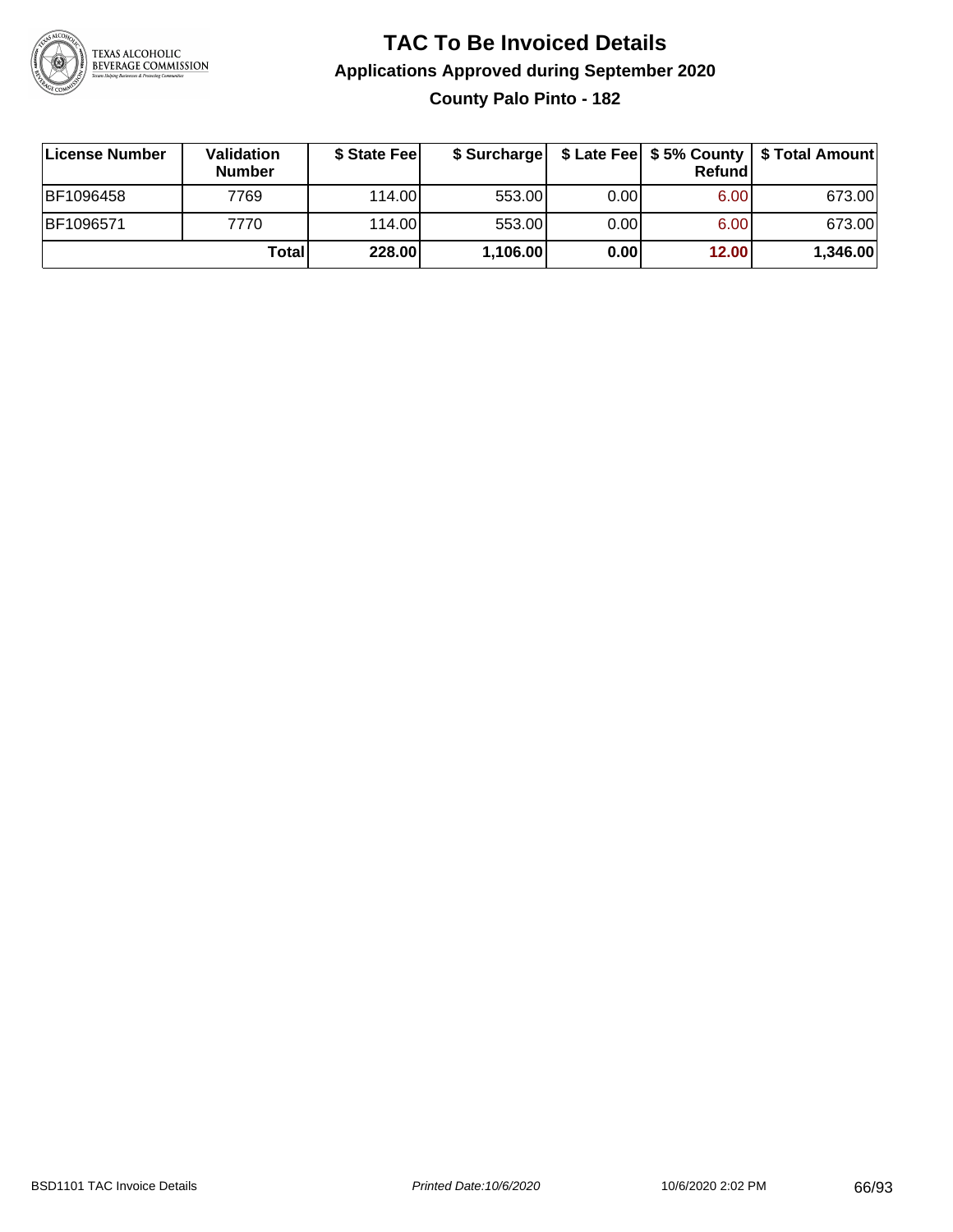

**County Parker - 184**

| ∣License Number | <b>Validation</b><br><b>Number</b> | \$ State Fee | \$ Surcharge |       | <b>Refund</b> | \$ Late Fee   \$5% County   \$ Total Amount |
|-----------------|------------------------------------|--------------|--------------|-------|---------------|---------------------------------------------|
| BG1097614       | 180                                | 332.50       | 553.00       | 0.001 | 17.50         | 903.00                                      |
| BQ1097694       | 364                                | 114.00       | 553.00       | 0.001 | 6.00          | 673.00                                      |
|                 | Totall                             | 446.50       | 1,106.00     | 0.00  | 23.50         | 1,576.00                                    |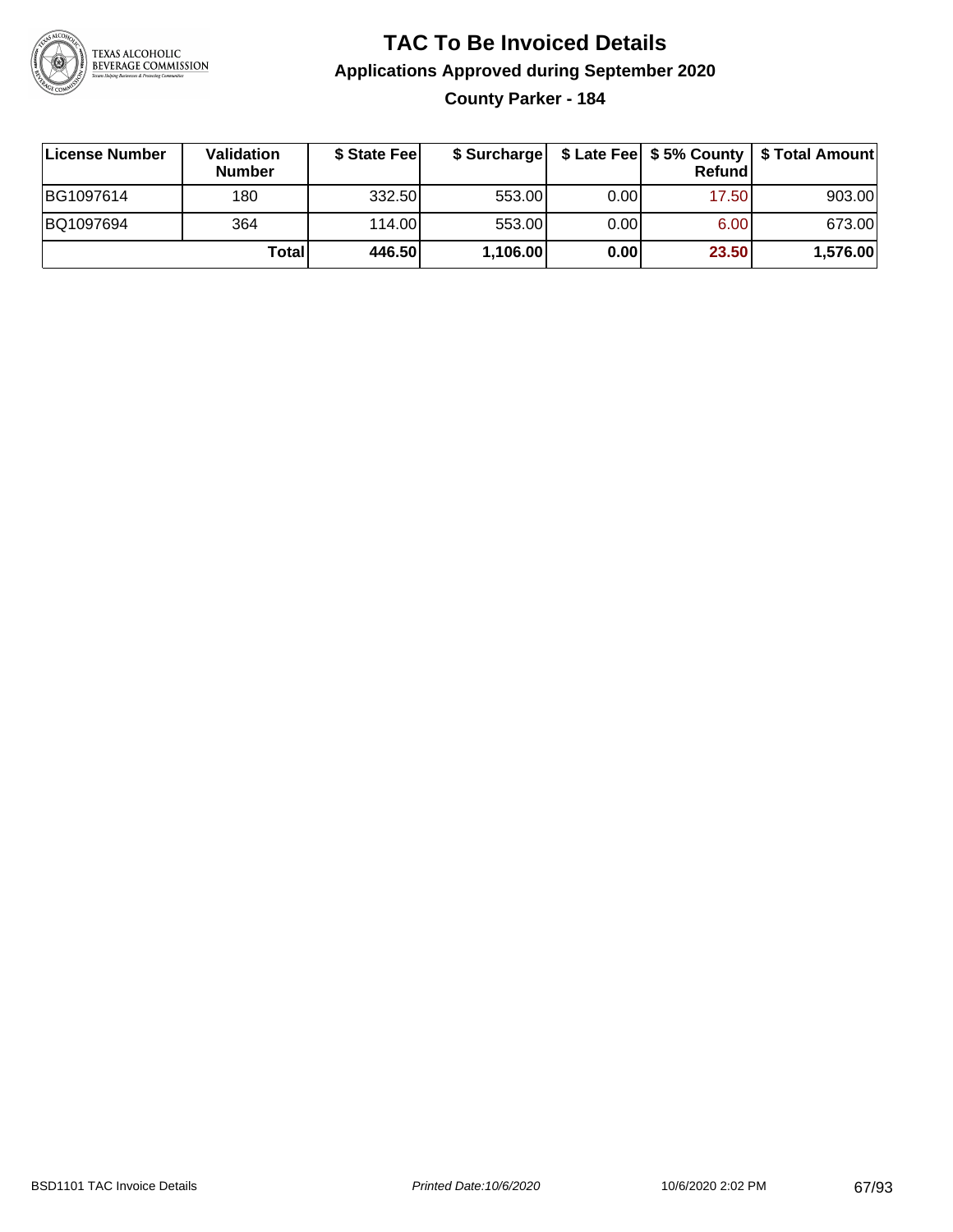

## **TAC To Be Invoiced Details Applications Approved during September 2020 County Parmer - 185**

| License Number | Validation<br><b>Number</b> | \$ State Fee |        |      | Refundl | \$ Surcharge   \$ Late Fee   \$5% County   \$ Total Amount |
|----------------|-----------------------------|--------------|--------|------|---------|------------------------------------------------------------|
| BF1096271      | 8693                        | 114.00       | 553.00 | 0.00 | 6.00    | 673.00                                                     |
|                | Totall                      | 114.00       | 553.00 | 0.00 | 6.00    | 673.00                                                     |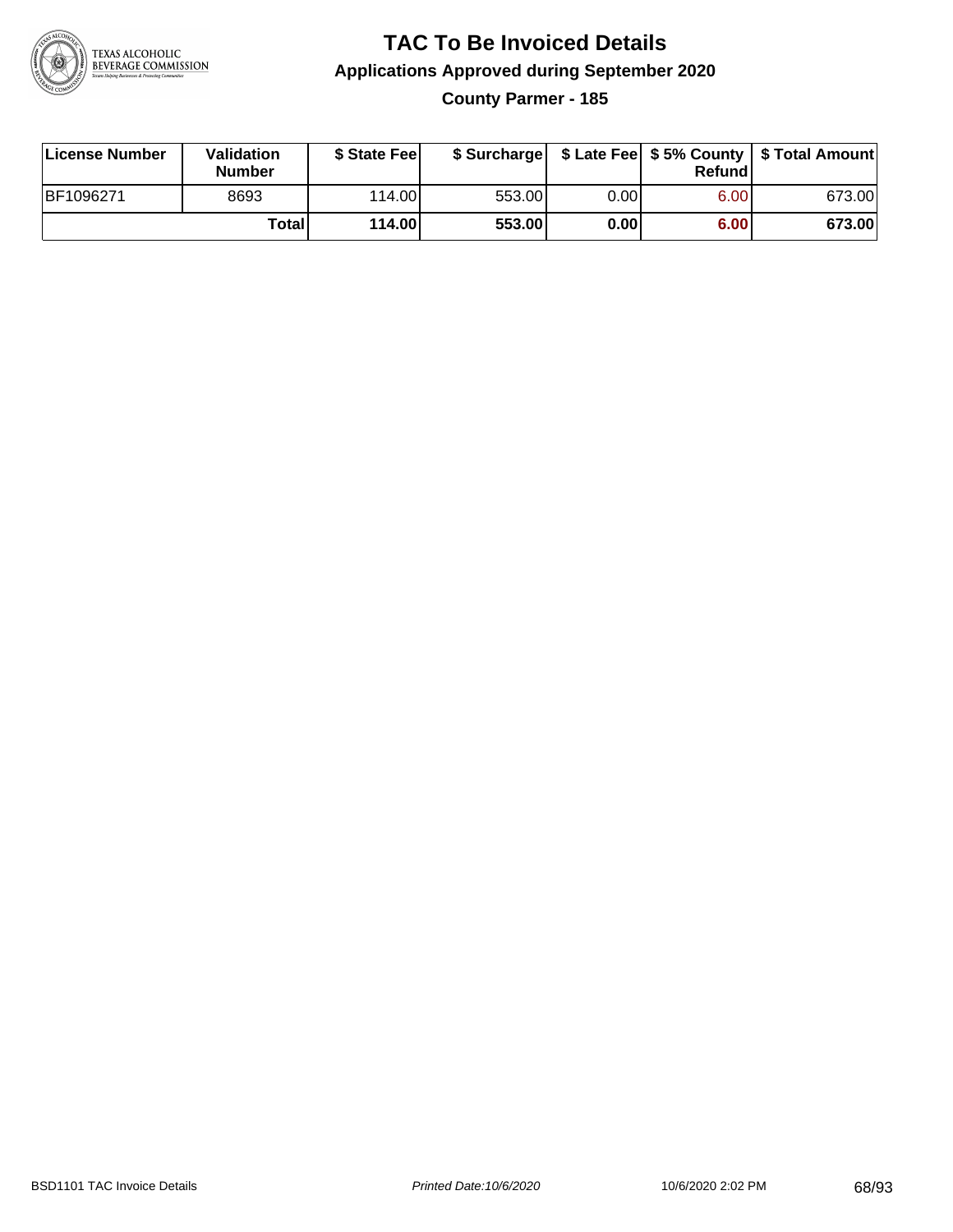

## **TAC To Be Invoiced Details Applications Approved during September 2020 County Potter - 188**

| License Number | Validation<br><b>Number</b> | \$ State Fee | \$ Surcharge |      | Refund | \$ Late Fee   \$5% County   \$ Total Amount |
|----------------|-----------------------------|--------------|--------------|------|--------|---------------------------------------------|
| BQ1096181      | 7832                        | 114.00       | 553.00       | 0.00 | 6.00   | 673.00                                      |
| BG1097389      | 8680                        | 332.50       | 553.00       | 0.00 | 17.50  | 903.00                                      |
| BP1097389      | 8680                        | 950.00       | 426.00       | 0.00 | 50.00  | 1,426.00                                    |
|                | Totall                      | 1,396.50     | 1,532.00     | 0.00 | 73.50  | 3,002.00                                    |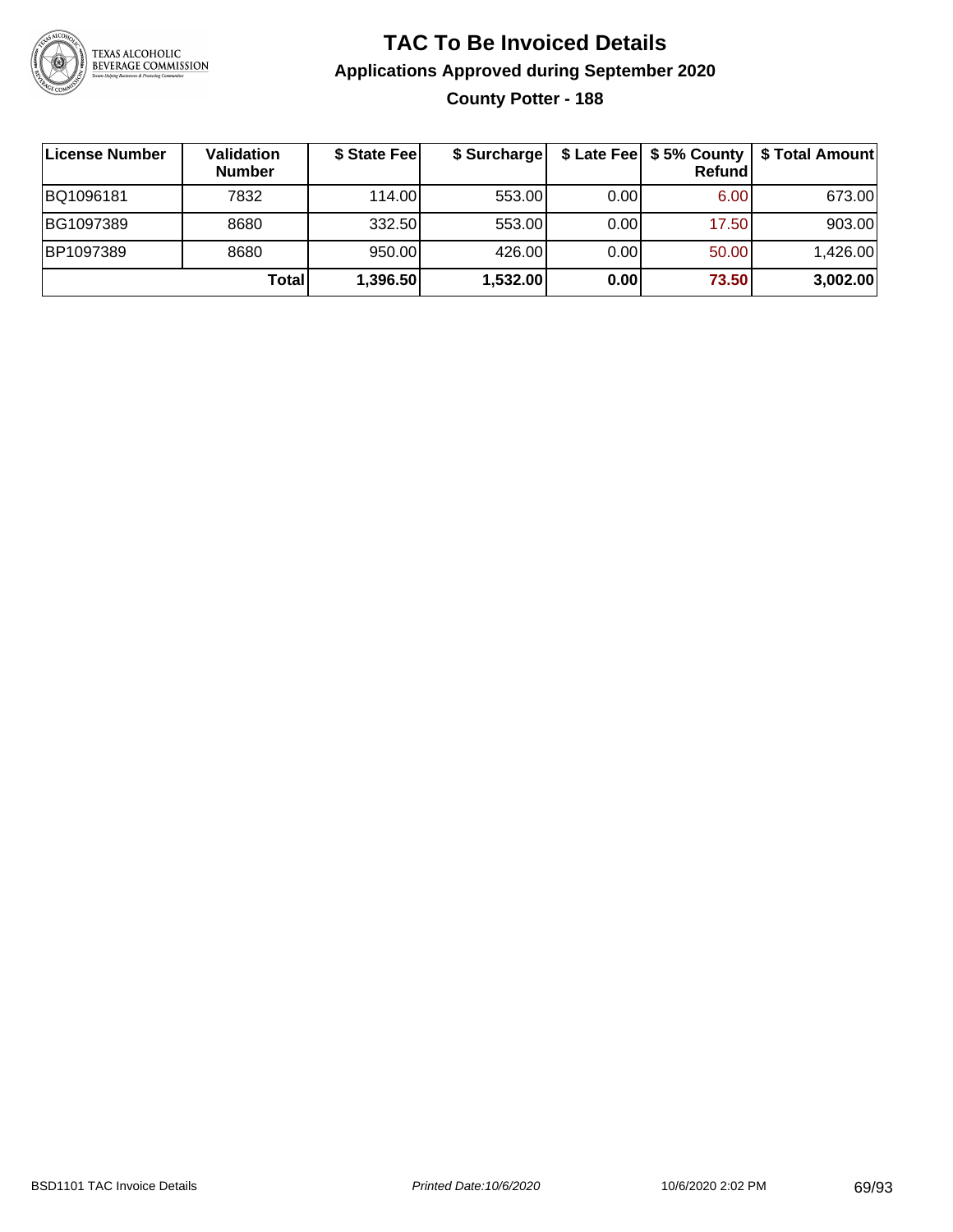

## **TAC To Be Invoiced Details Applications Approved during September 2020 County Presidio - 189**

| License Number | Validation<br><b>Number</b> | \$ State Fee |        |      | Refund | \$ Surcharge   \$ Late Fee   \$5% County   \$ Total Amount |
|----------------|-----------------------------|--------------|--------|------|--------|------------------------------------------------------------|
| BG1096811      | 8581                        | 332.50       | 553.00 | 0.00 | 17.50  | 903.00                                                     |
|                | Totall                      | 332.50       | 553.00 | 0.00 | 17.50  | 903.00                                                     |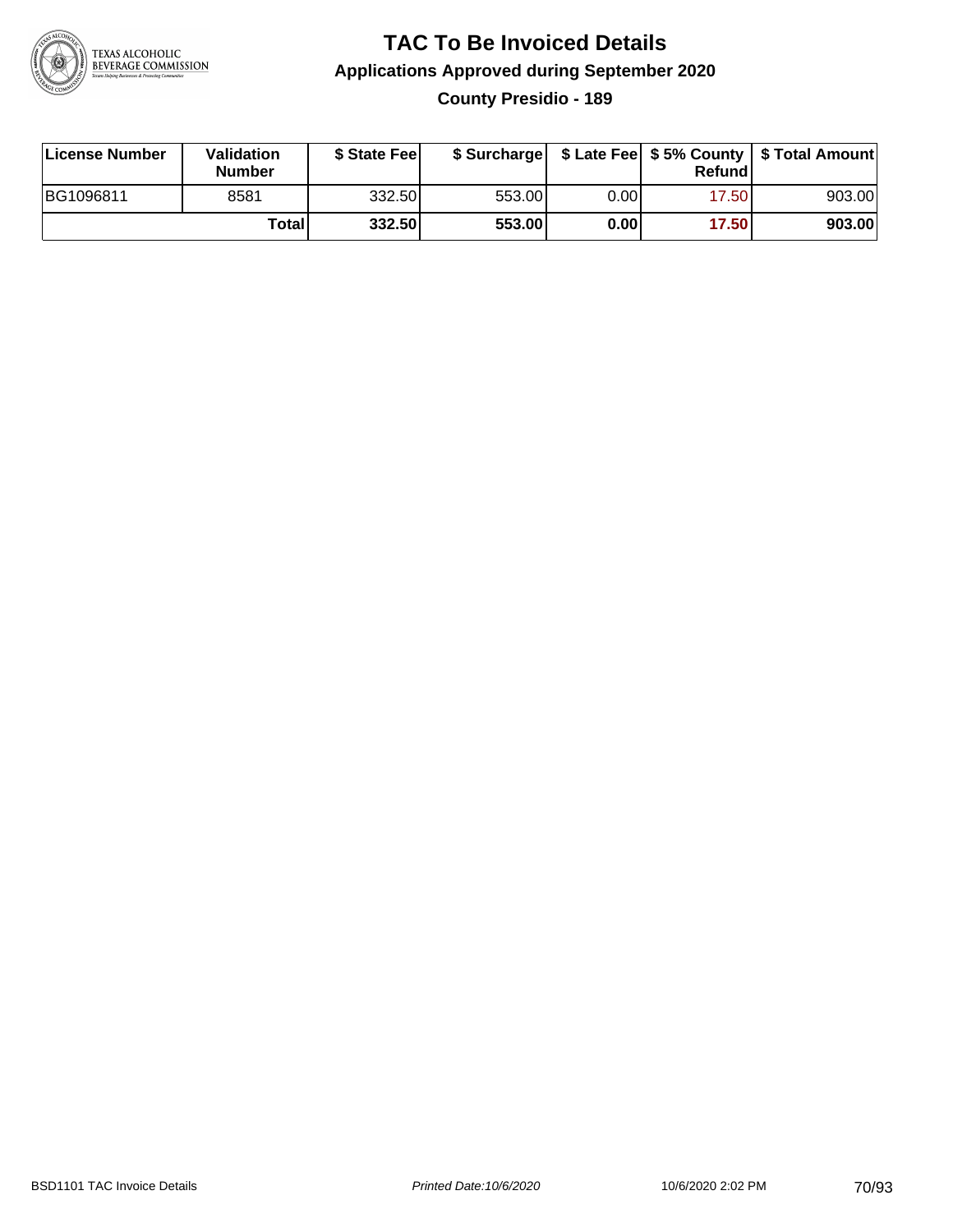

## **TAC To Be Invoiced Details Applications Approved during September 2020 County Randall - 191**

| License Number | Validation<br><b>Number</b> | \$ State Fee |        |      | Refund | \$ Surcharge   \$ Late Fee   \$5% County   \$ Total Amount |
|----------------|-----------------------------|--------------|--------|------|--------|------------------------------------------------------------|
| BF1027440      | 128346                      | 114.00       | 553.00 | 0.00 | 6.00   | 673.00                                                     |
|                | Totall                      | 114.00       | 553.00 | 0.00 | 6.00   | 673.00                                                     |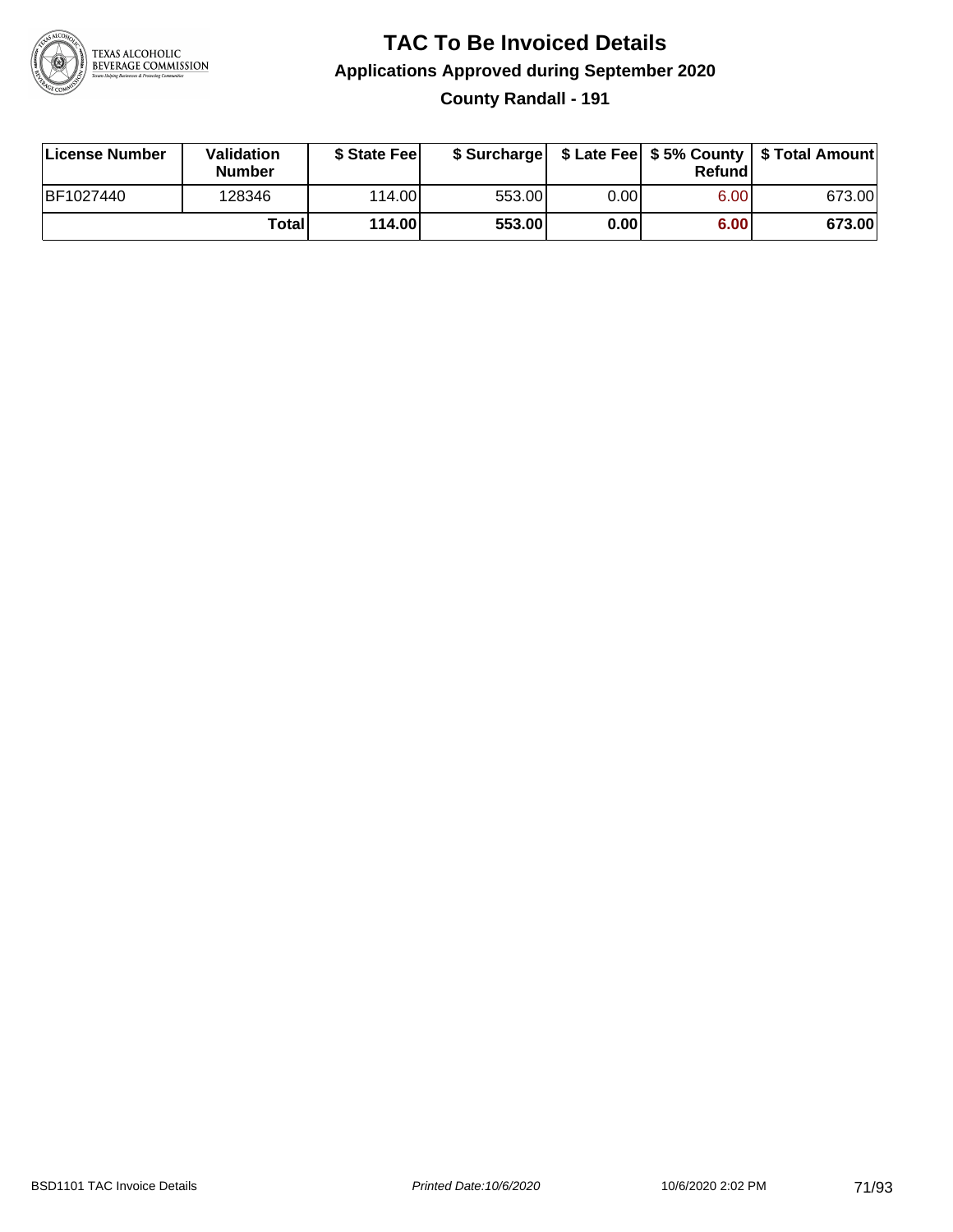

## **TAC To Be Invoiced Details Applications Approved during September 2020 County Real - 193**

| License Number | Validation<br>Number | \$ State Fee | \$ Surcharge |      | Refund | \$ Late Fee   \$5% County   \$ Total Amount |
|----------------|----------------------|--------------|--------------|------|--------|---------------------------------------------|
| BQ1096353      | 8404                 | 114.00       | 553.00       | 0.00 | 6.00   | 673.00                                      |
|                | <b>Total</b>         | 114.00       | 553.00       | 0.00 | 6.00   | 673.00                                      |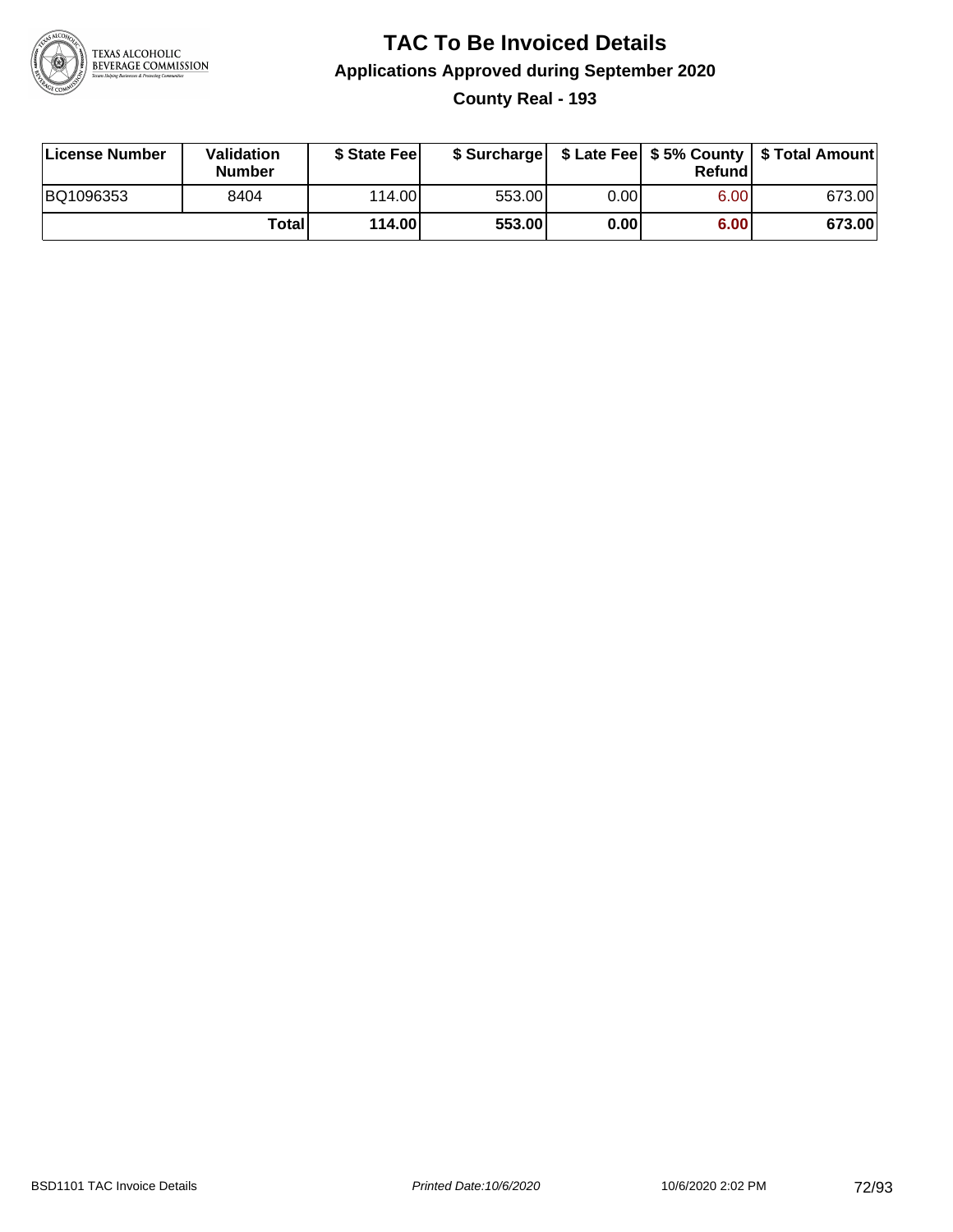

### **TAC To Be Invoiced Details Applications Approved during September 2020 County Refugio - 196**

| License Number | Validation<br><b>Number</b> | \$ State Fee | \$ Surcharge |      | Refund | \$ Late Fee   \$5% County   \$ Total Amount |
|----------------|-----------------------------|--------------|--------------|------|--------|---------------------------------------------|
| BQ1096617      | 28                          | 114.00       | 553.00       | 0.00 | 6.00   | 673.00                                      |
|                | Totall                      | 114.00       | 553.00       | 0.00 | 6.00   | 673.00                                      |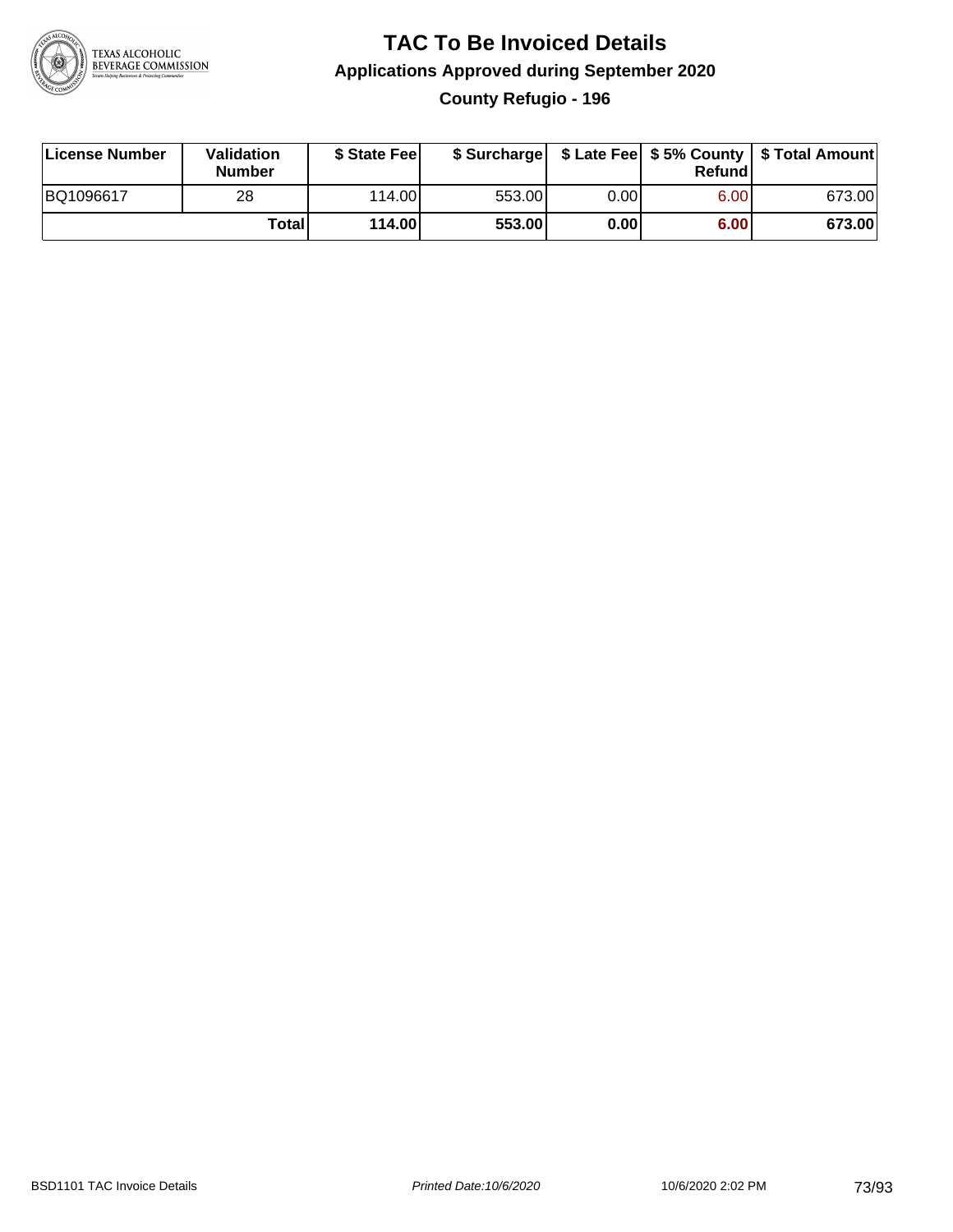

**County Robertson - 198**

| License Number | <b>Validation</b><br><b>Number</b> | \$ State Feel |        |      | Refundl | \$ Surcharge   \$ Late Fee   \$5% County   \$ Total Amount |
|----------------|------------------------------------|---------------|--------|------|---------|------------------------------------------------------------|
| BQ1097892      | 8740                               | 114.00        | 553.00 | 0.00 | 6.00    | 673.00                                                     |
|                | <b>Total</b>                       | 114.00        | 553.00 | 0.00 | 6.00    | 673.00                                                     |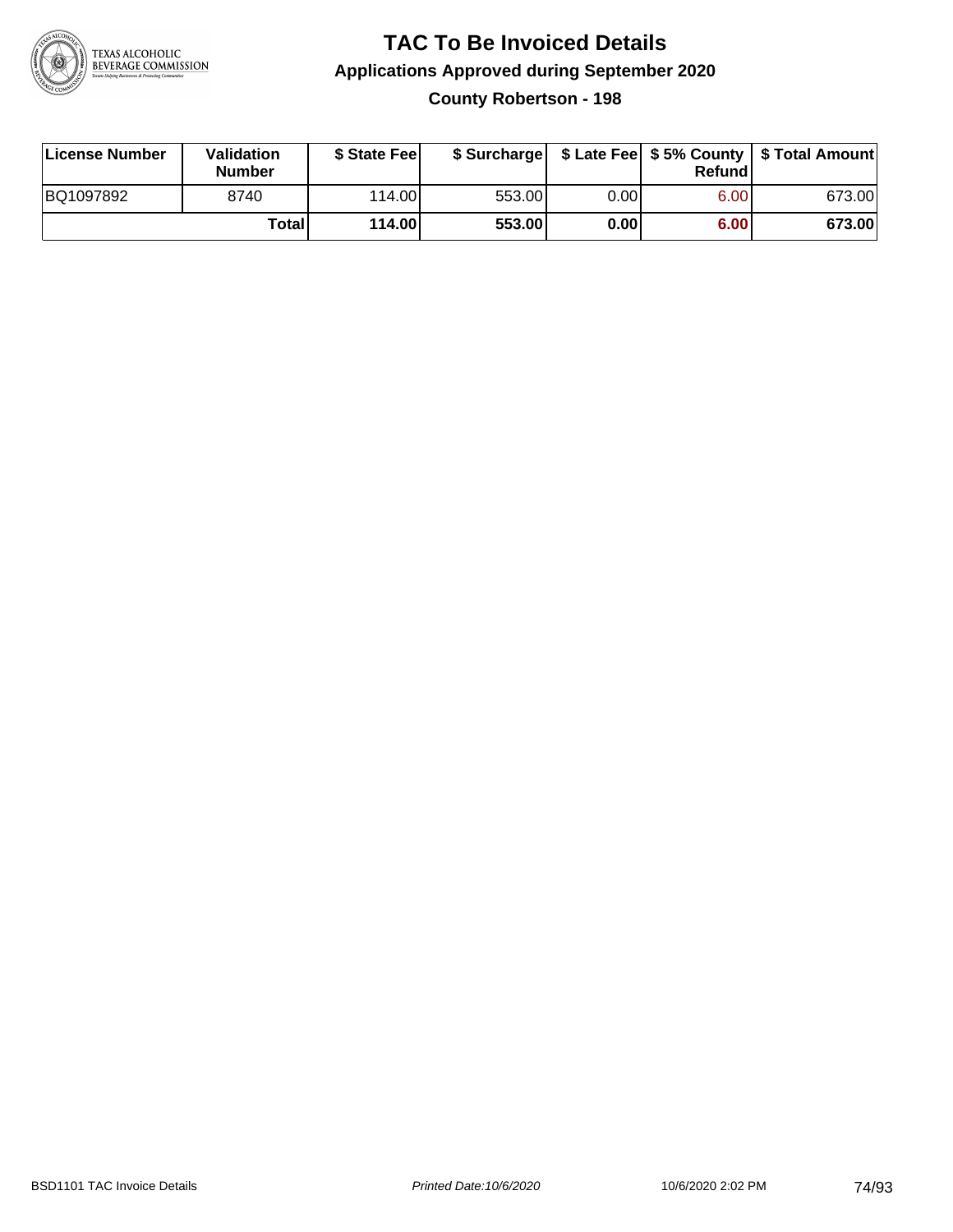

**County Rusk - 201**

| License Number | <b>Validation</b><br><b>Number</b> | \$ State Feel | \$ Surcharge |       | Refundl |          |
|----------------|------------------------------------|---------------|--------------|-------|---------|----------|
| BG1096684      | 8265                               | 332.50        | 553.00       | 0.001 | 17.50   | 903.00   |
| BQ1096241      | 8477                               | 114.00        | 553.00       | 0.001 | 6.00    | 673.00   |
|                | Totall                             | 446.50        | 1,106.00     | 0.00  | 23.50   | 1,576.00 |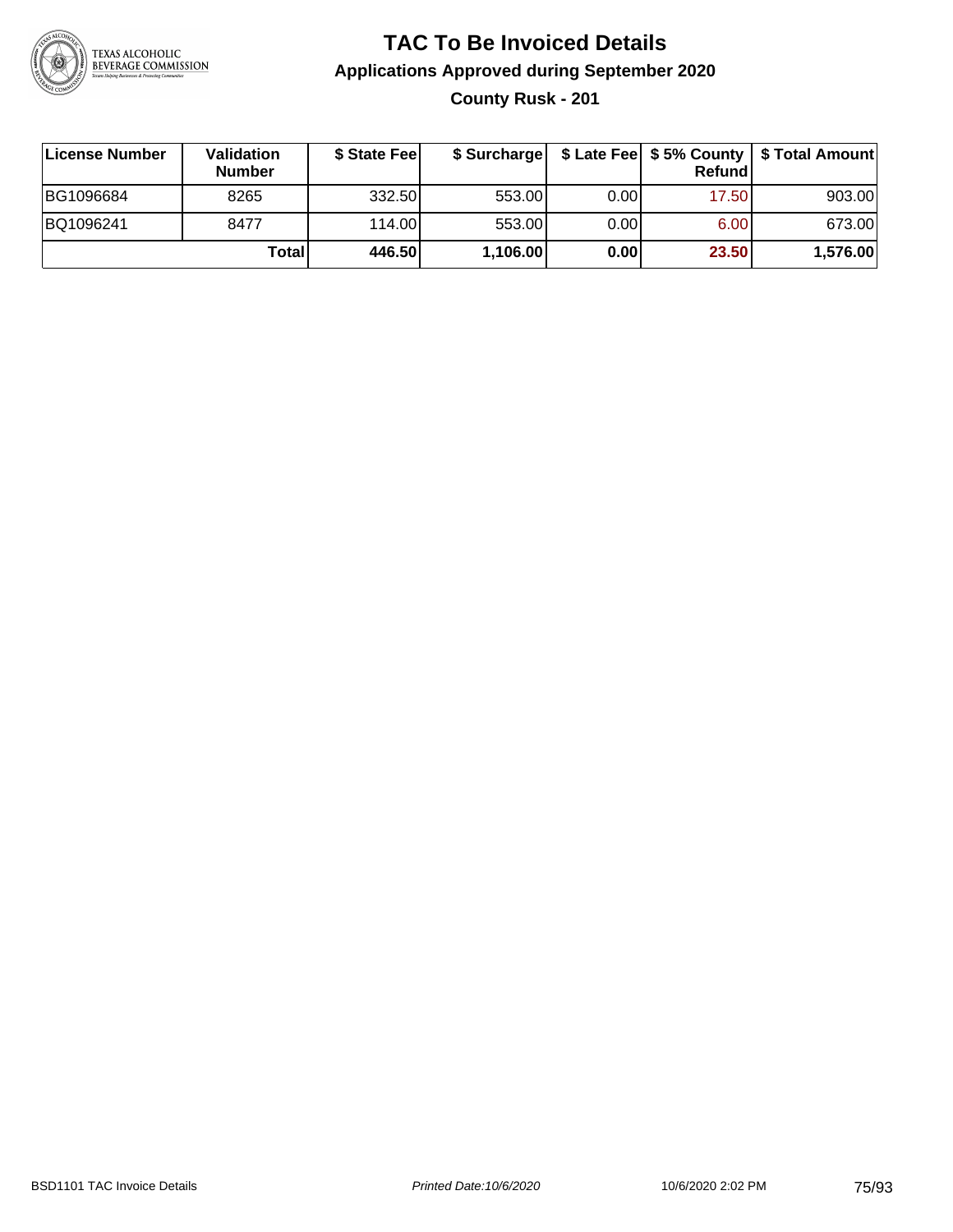

### **TAC To Be Invoiced Details Applications Approved during September 2020 County Sabine - 202**

| License Number | Validation<br><b>Number</b> | \$ State Feel |        |      | Refundl | \$ Surcharge   \$ Late Fee   \$5% County   \$ Total Amount |
|----------------|-----------------------------|---------------|--------|------|---------|------------------------------------------------------------|
| BQ958591       | 516068                      | 114.00        | 553.00 | 0.00 | 6.00    | 673.00                                                     |
|                | Totall                      | 114.00        | 553.00 | 0.00 | 6.00    | 673.00                                                     |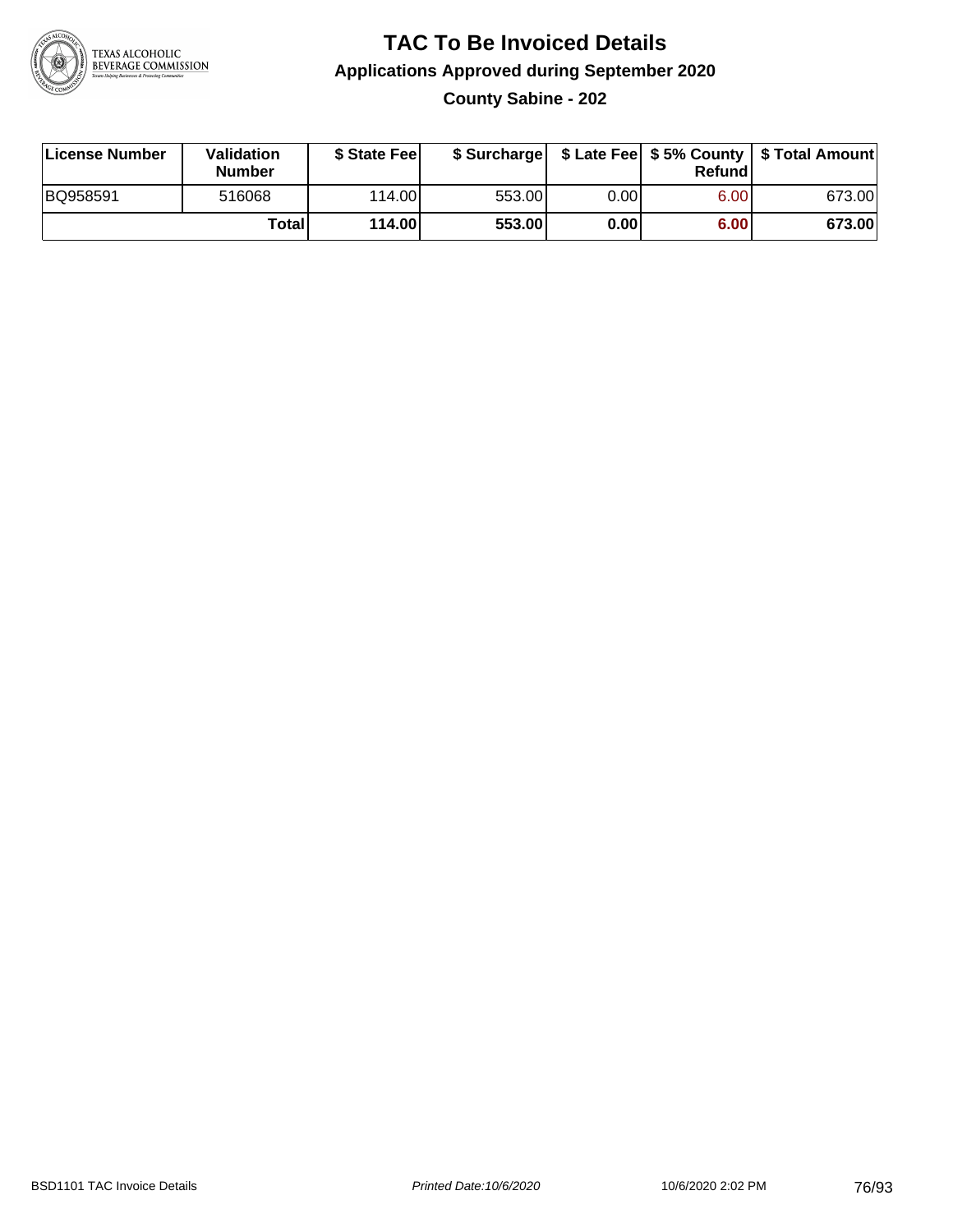

**County Schleicher - 207**

| License Number | <b>Validation</b><br><b>Number</b> | \$ State Fee | \$ Surcharge |       | Refundl |        |
|----------------|------------------------------------|--------------|--------------|-------|---------|--------|
| BQ758188       | 516076                             | 114.00L      | 553.00       | 0.00I | 6.00    | 673.00 |
|                | Totall                             | 114.00       | 553.00       | 0.00  | 6.00    | 673.00 |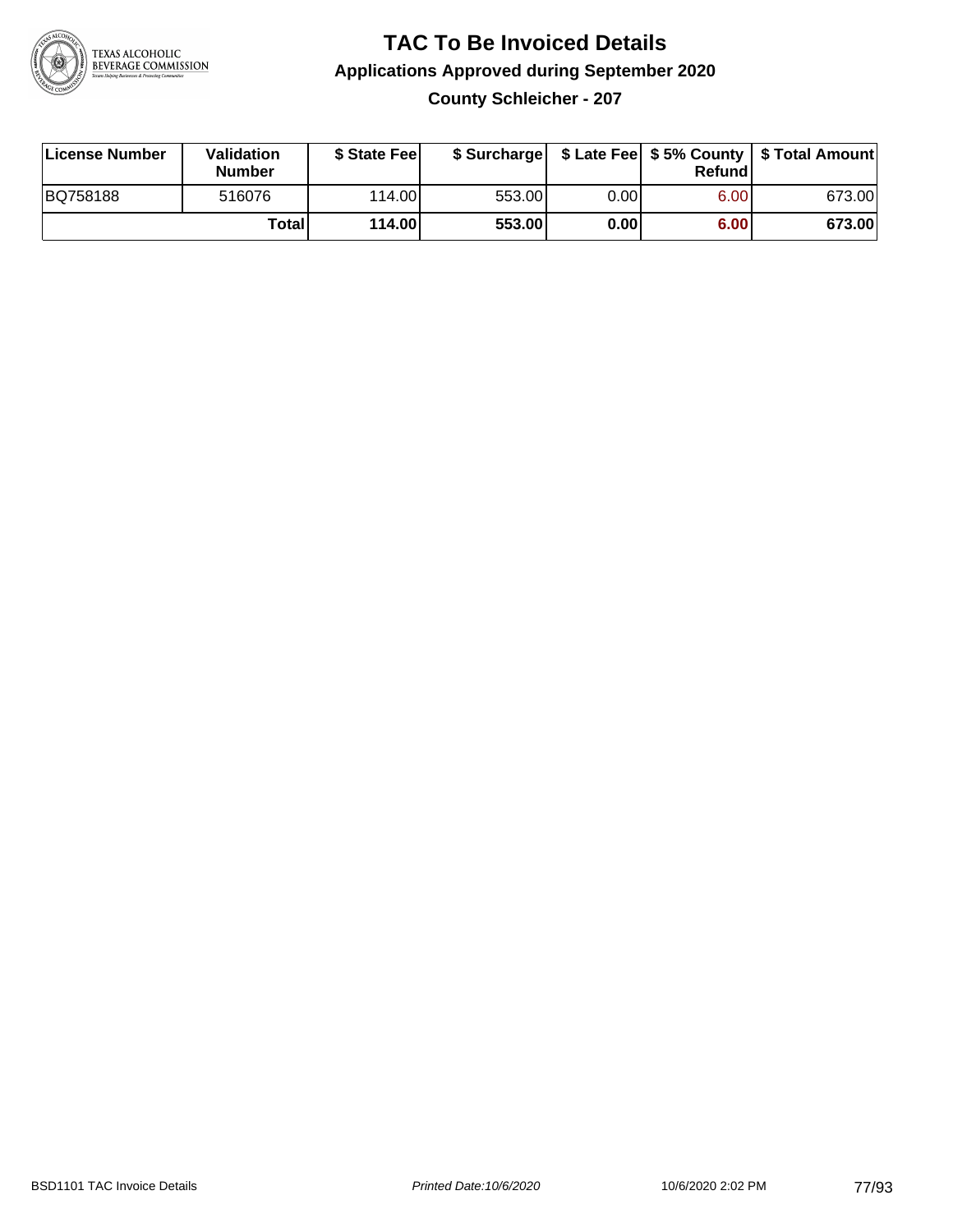

**County Smith - 212**

| ∣License Number | Validation<br><b>Number</b> | \$ State Fee | \$ Surcharge |       | Refundl | \$ Late Fee   \$5% County   \$ Total Amount |
|-----------------|-----------------------------|--------------|--------------|-------|---------|---------------------------------------------|
| BQ1097583       | 58                          | 114.00L      | 553.00       | 0.00  | 6.00    | 673.00                                      |
| BQ1096938       | 122                         | 114.00L      | 553.00       | 0.00  | 6.00    | 673.00                                      |
| BQ1096166       | 8380                        | 114.00L      | 553.00       | 0.001 | 6.00    | 673.00                                      |
|                 | Totall                      | 342.00       | 1,659.00     | 0.00  | 18.00   | 2,019.00                                    |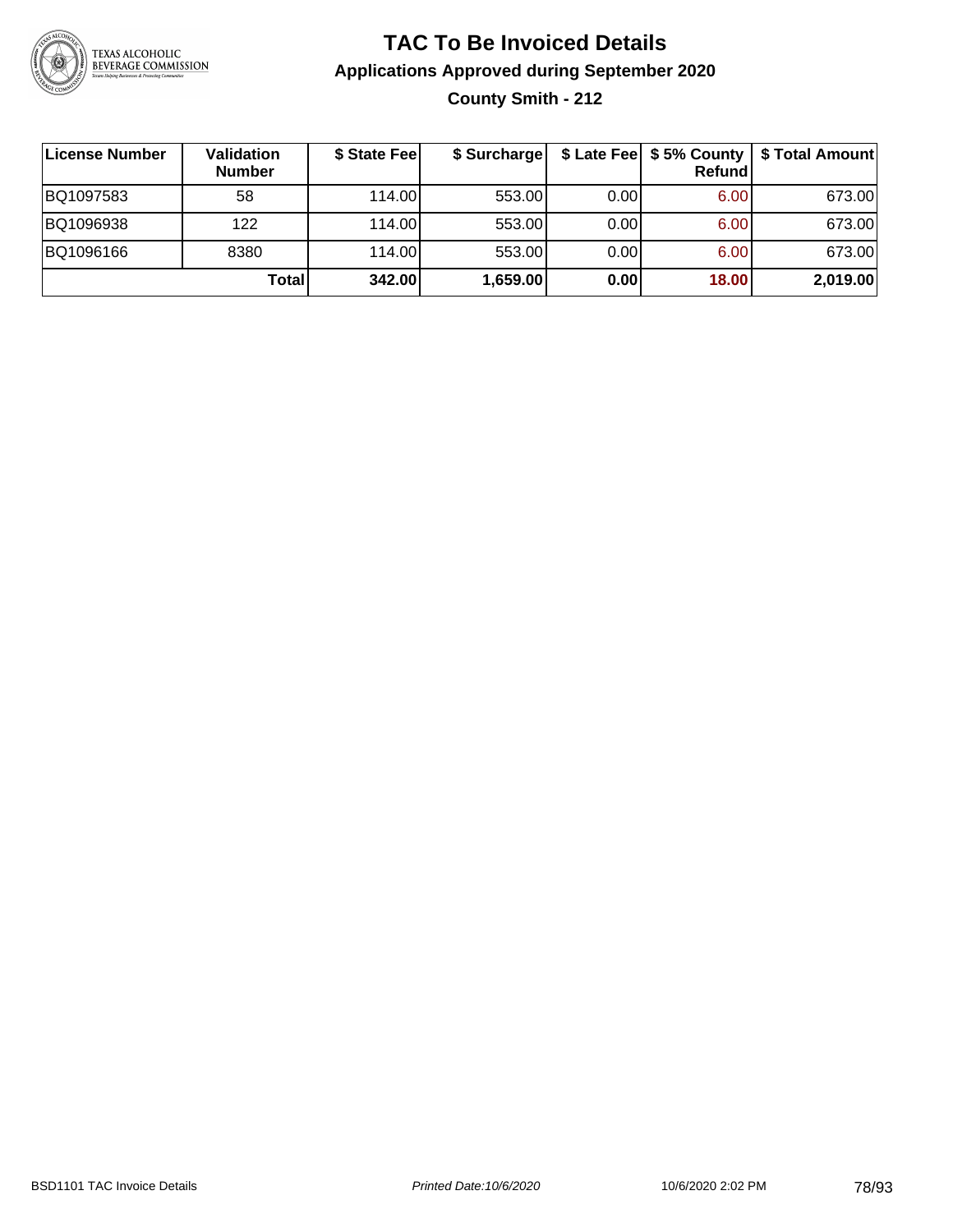

### **TAC To Be Invoiced Details Applications Approved during September 2020 County Starr - 214**

| ∣License Number | Validation<br><b>Number</b> | \$ State Fee | \$ Surcharge |       | $$$ Late Fee $$$ 5% County  <br>Refundl | \$ Total Amount |
|-----------------|-----------------------------|--------------|--------------|-------|-----------------------------------------|-----------------|
| BF1097411       | 8041                        | 114.00L      | 553.00       | 0.001 | 6.00                                    | 673.00          |
| BQ1096226       | 8206                        | 114.00L      | 553.00       | 0.00  | 6.00                                    | 673.00          |
| BQ1096340       | 8762                        | 114.00       | 553.00       | 0.00  | 6.00                                    | 673.00          |
|                 | Total                       | 342.00       | 1,659.00     | 0.00  | 18.00                                   | 2,019.00        |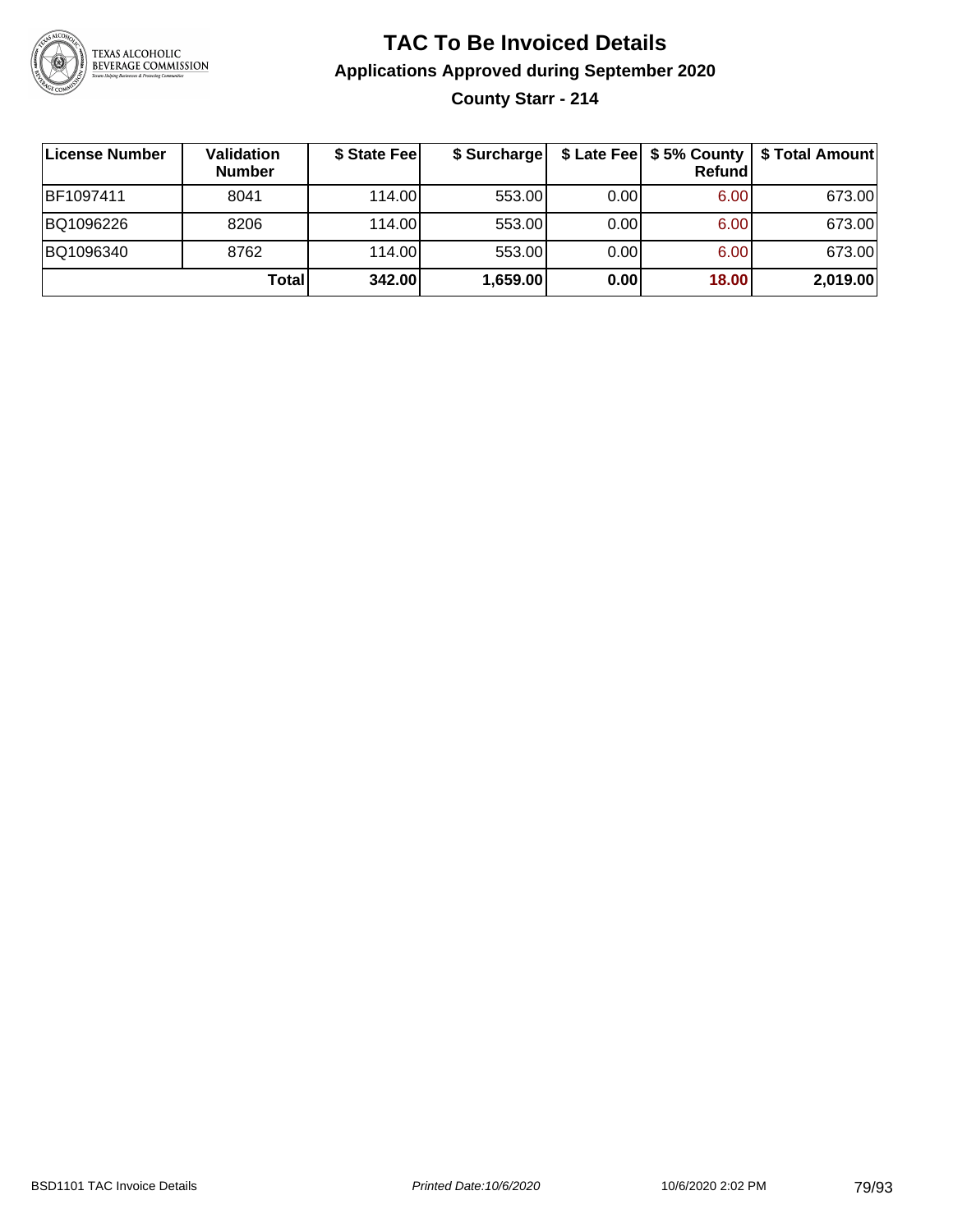

TEXAS ALCOHOLIC<br>BEVERAGE COMMISSION

### **TAC To Be Invoiced Details Applications Approved during September 2020 County Tarrant - 220**

| <b>License Number</b> | Validation<br><b>Number</b> | \$ State Fee | \$ Surcharge |        | \$ Late Fee   \$5% County<br>Refund | \$ Total Amount |
|-----------------------|-----------------------------|--------------|--------------|--------|-------------------------------------|-----------------|
| BQ1096523             | 107                         | 114.00       | 553.00       | 0.00   | 6.00                                | 673.00          |
| BG1097023             | 390                         | 1,900.00     | 553.00       | 0.00   | 100.00                              | 2,553.00        |
| BL1097023             | 390                         | 475.00       | 327.00       | 0.00   | 25.00                               | 827.00          |
| BF1096897             | 419                         | 114.00       | 553.00       | 0.00   | 6.00                                | 673.00          |
| BF1097802             | 482                         | 114.00       | 553.00       | 0.00   | 6.00                                | 673.00          |
| BQ1097914             | 640                         | 114.00       | 553.00       | 0.00   | 6.00                                | 673.00          |
| BQ1097915             | 642                         | 114.00       | 553.00       | 0.00   | 6.00                                | 673.00          |
| BQ1097912             | 645                         | 114.00       | 553.00       | 0.00   | 6.00                                | 673.00          |
| BQ1096663             | 7901                        | 114.00       | 553.00       | 0.00   | 6.00                                | 673.00          |
| BQ1097629             | 8204                        | 114.00       | 553.00       | 0.00   | 6.00                                | 673.00          |
| BQ1097569             | 8205                        | 114.00       | 553.00       | 0.00   | 6.00                                | 673.00          |
| BQ1097094             | 8697                        | 114.00       | 553.00       | 0.00   | 6.00                                | 673.00          |
| BQ1096409             | 8703                        | 114.00       | 553.00       | 0.00   | 6.00                                | 673.00          |
| BG1097571             | 8849                        | 1,900.00     | 553.00       | 0.00   | 100.00                              | 2,553.00        |
| BG1097799             | 8887                        | 1,900.00     | 553.00       | 0.00   | 100.00                              | 2,553.00        |
| BQ1026595             | 129213                      | 114.00       | 553.00       | 0.00   | 6.00                                | 673.00          |
| BF1024458             | 129327                      | 114.00       | 553.00       | 100.00 | 6.00                                | 773.00          |
| BF1029900             | 129330                      | 114.00       | 553.00       | 0.00   | 6.00                                | 673.00          |
| BF818356              | 129460                      | 114.00       | 553.00       | 0.00   | 6.00                                | 673.00          |
| BG954292              | 130143                      | 1,425.00     | 553.00       | 0.00   | 75.00                               | 2,053.00        |
| BQ954427              | 130741                      | 114.00       | 553.00       | 100.00 | 6.00                                | 773.00          |
| BQ884905              | 130807                      | 114.00       | 553.00       | 0.00   | 6.00                                | 673.00          |
| BE667114              | 515765                      | 1,425.00     | 553.00       | 0.00   | 75.00                               | 2,053.00        |
|                       | <b>Total</b>                | 10,963.00    | 12,493.00    | 200.00 | 577.00                              | 24,233.00       |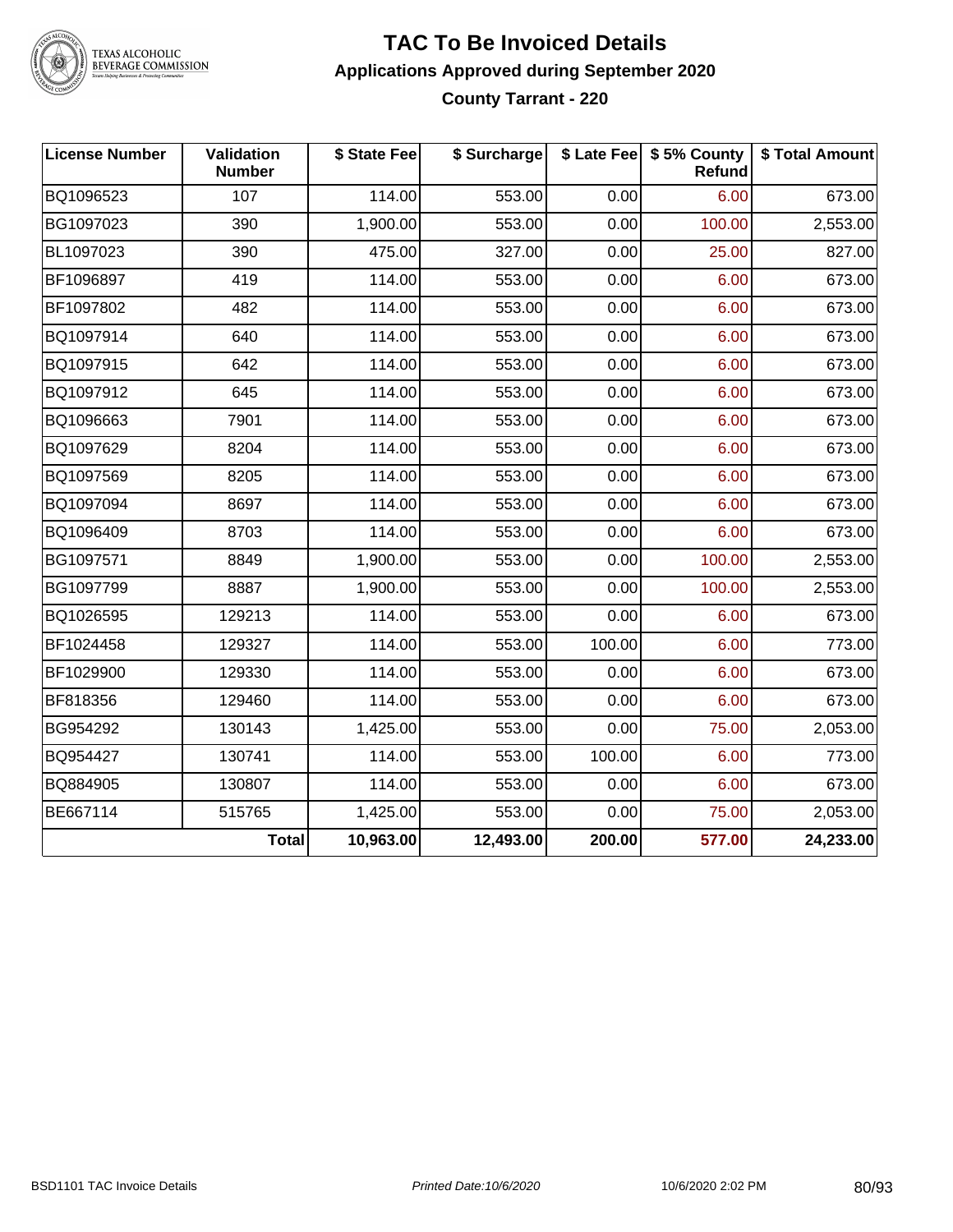

**County Taylor - 221**

| <b>License Number</b> | Validation<br><b>Number</b> | \$ State Fee | \$ Surcharge | \$ Late Fee | \$5% County<br>Refundl | \$ Total Amount |
|-----------------------|-----------------------------|--------------|--------------|-------------|------------------------|-----------------|
| BG1097388             | 352                         | 332.50       | 553.00       | 0.00        | 17.50                  | 903.00          |
| BQ1097797             | 598                         | 114.00       | 553.00       | 0.00        | 6.00                   | 673.00          |
| BF1096356             | 8717                        | 114.00       | 553.00       | 0.00        | 6.00                   | 673.00          |
| BF1096439             | 8718                        | 114.00       | 553.00       | 0.00        | 6.00                   | 673.00          |
| BG1097082             | 8836                        | 332.50       | 553.00       | 0.00        | 17.50                  | 903.00          |
| BG956406              | 130033                      | 332.50       | 553.00       | 0.00        | 17.50                  | 903.00          |
| BP956406              | 130033                      | 950.00       | 426.00       | 0.00        | 50.00                  | 1,426.00        |
|                       | Total                       | 2,289.50     | 3,744.00     | 0.00        | 120.50                 | 6,154.00        |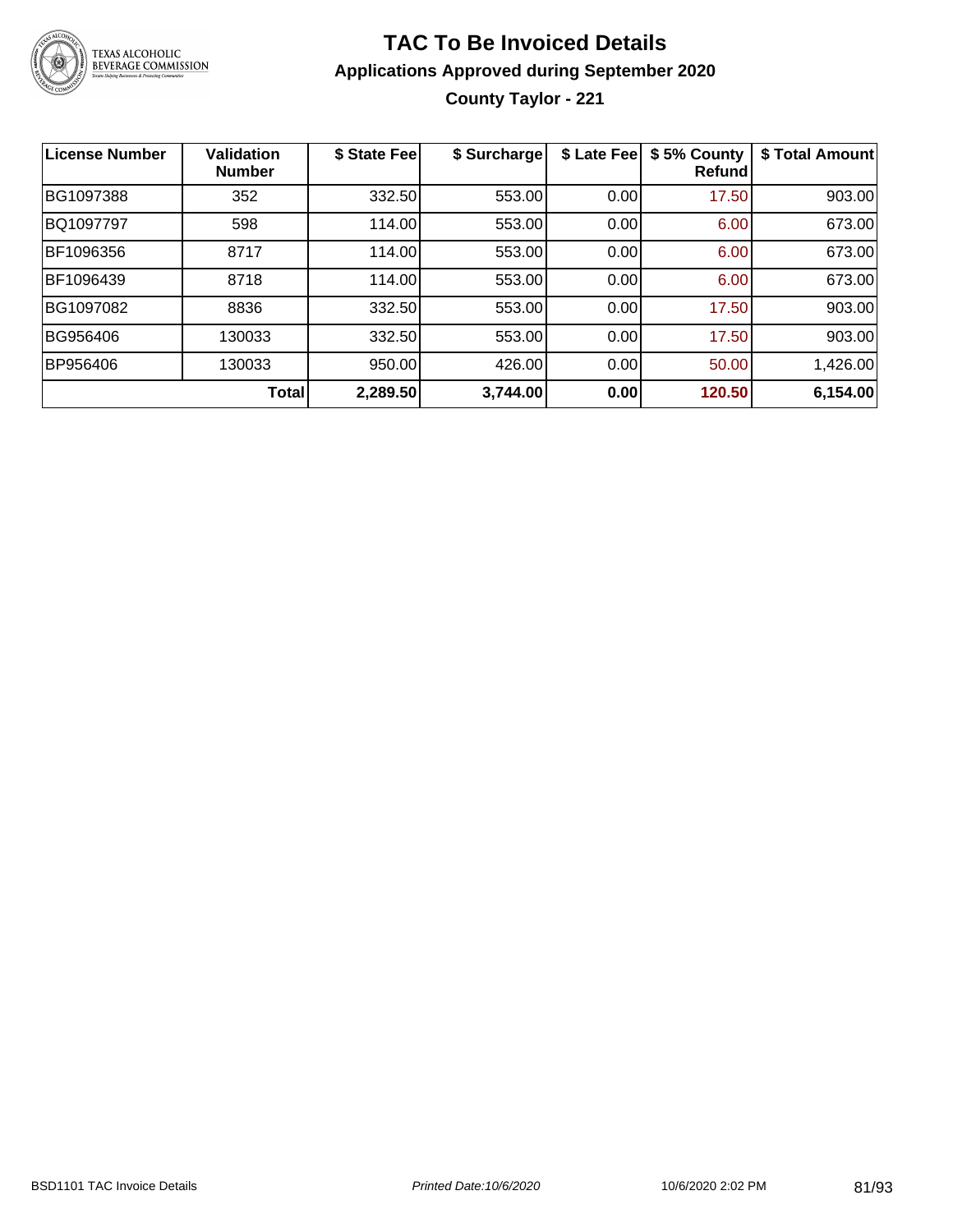

### **TAC To Be Invoiced Details Applications Approved during September 2020 County Titus - 225**

| License Number | Validation<br>Number | \$ State Fee |        |      | Refund | \$ Surcharge   \$ Late Fee   \$5% County   \$ Total Amount |
|----------------|----------------------|--------------|--------|------|--------|------------------------------------------------------------|
| BQ1097706      | 295                  | 114.00L      | 553.00 | 0.00 | 6.00   | 673.00                                                     |
|                | Totall               | 114.00       | 553.00 | 0.00 | 6.00   | 673.00                                                     |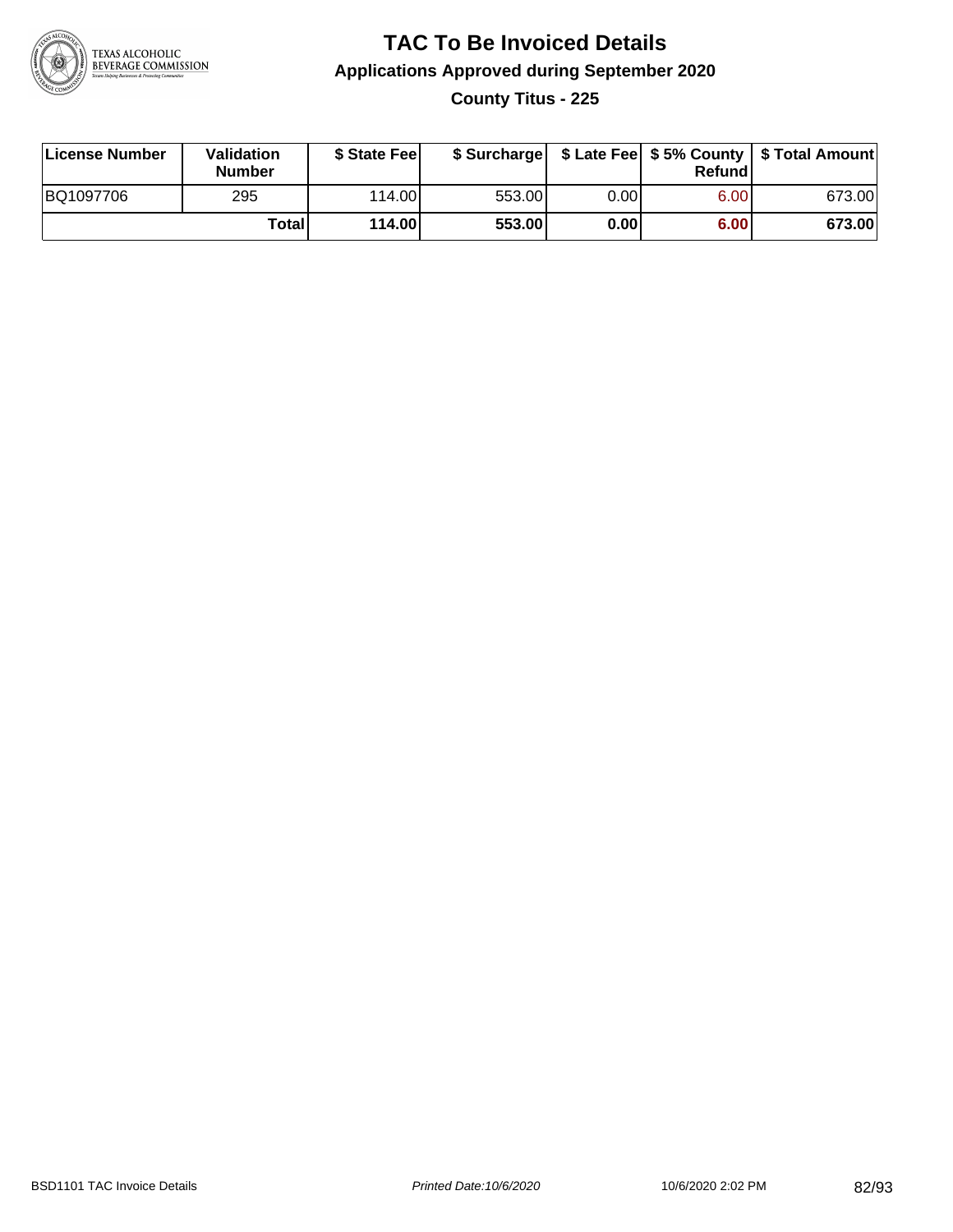

**County Tom Green - 226**

| License Number | <b>Validation</b><br><b>Number</b> | \$ State Fee | \$ Surcharge |       | Refundl | \$ Late Fee   \$5% County   \$ Total Amount |
|----------------|------------------------------------|--------------|--------------|-------|---------|---------------------------------------------|
| BG1096899      | 358                                | 332.50       | 553.00       | 0.001 | 17.50   | 903.00                                      |
| BG1096211      | 8681                               | 332.50       | 553.00       | 0.001 | 17.50   | 903.00                                      |
| BP1096211      | 8681                               | 950.00       | 426.00       | 0.001 | 50.00   | 1,426.00                                    |
|                | Totall                             | 1,615.00     | 1,532.00     | 0.00  | 85.00   | 3,232.00                                    |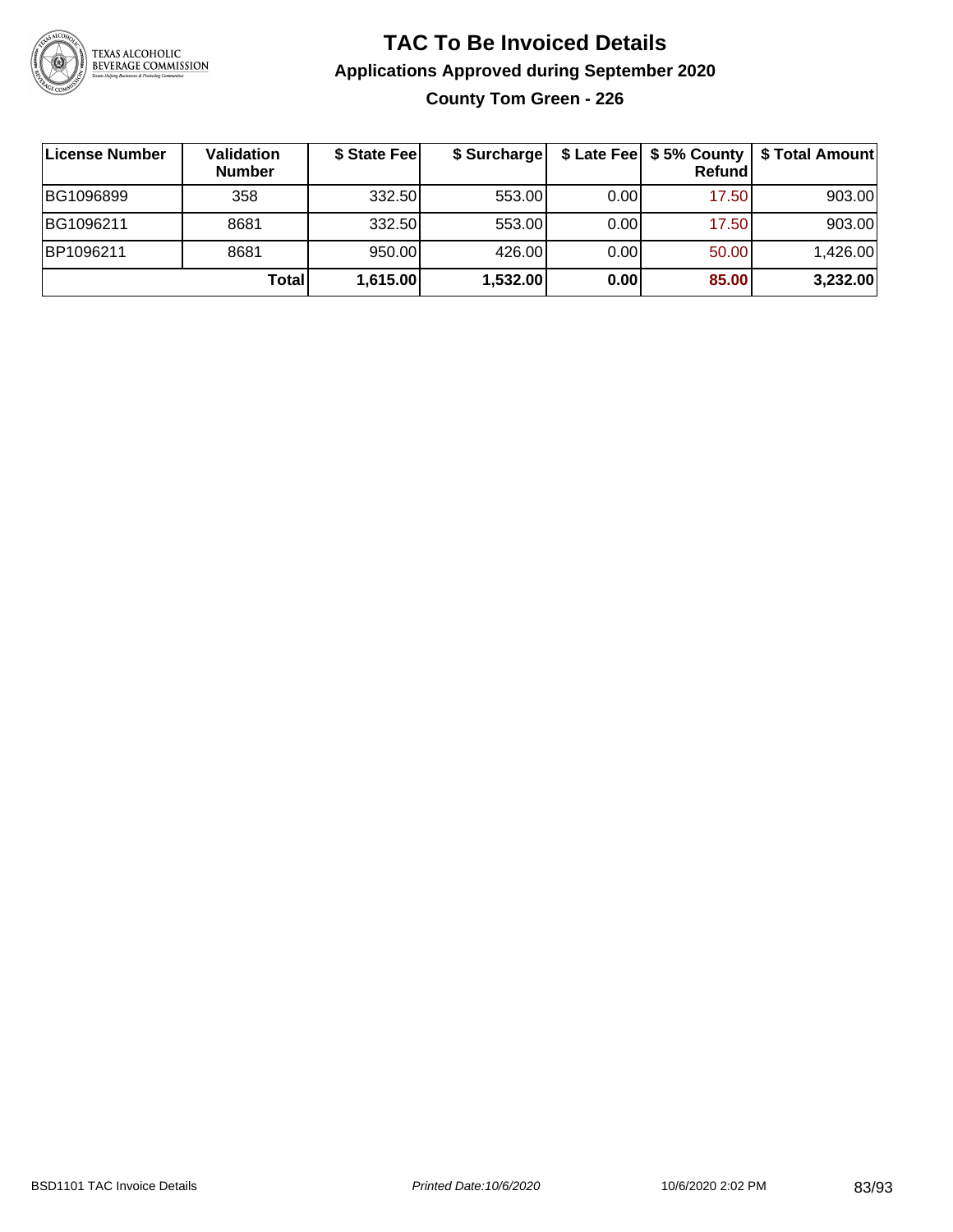

TEXAS ALCOHOLIC<br>BEVERAGE COMMISSION

#### **TAC To Be Invoiced Details Applications Approved during September 2020 County Travis - 227**

| <b>License Number</b> | <b>Validation</b><br><b>Number</b> | \$ State Fee | \$ Surcharge |        | \$ Late Fee   \$5% County<br><b>Refund</b> | \$ Total Amount |
|-----------------------|------------------------------------|--------------|--------------|--------|--------------------------------------------|-----------------|
| BF1097738             | 727                                | 114.00       | 553.00       | 0.00   | 6.00                                       | 673.00          |
| BG1097186             | 7865                               | 332.50       | 553.00       | 0.00   | 17.50                                      | 903.00          |
| BG1096478             | 7962                               | 332.50       | 553.00       | 0.00   | 17.50                                      | 903.00          |
| BQ1096639             | 7974                               | 114.00       | 553.00       | 0.00   | 6.00                                       | 673.00          |
| BG1096594             | 8264                               | 332.50       | 553.00       | 0.00   | 17.50                                      | 903.00          |
| BP1096594             | 8264                               | 950.00       | 426.00       | 0.00   | 50.00                                      | 1,426.00        |
| BG1096957             | 8453                               | 332.50       | 553.00       | 0.00   | 17.50                                      | 903.00          |
| BQ1097728             | 8515                               | 114.00       | 553.00       | 0.00   | 6.00                                       | 673.00          |
| BQ1096607             | 8629                               | 114.00       | 553.00       | 0.00   | 6.00                                       | 673.00          |
| BG1096992             | 8708                               | 332.50       | 553.00       | 0.00   | 17.50                                      | 903.00          |
| BL1096992             | 8708                               | 475.00       | 327.00       | 0.00   | 25.00                                      | 827.00          |
| BG1033518             | 100175                             | 332.50       | 553.00       | 0.00   | 17.50                                      | 903.00          |
| BQ605351              | 130825                             | 114.00       | 553.00       | 0.00   | 6.00                                       | 673.00          |
| BQ605828              | 130829                             | 114.00       | 553.00       | 0.00   | 6.00                                       | 673.00          |
| BG223493              | 501129                             | 332.50       | 553.00       | 0.00   | 17.50                                      | 903.00          |
| BL223493              | 501129                             | 475.00       | 327.00       | 0.00   | 25.00                                      | 827.00          |
| BG937691              | 510357                             | 332.50       | 553.00       | 100.00 | 17.50                                      | 1,003.00        |
| BG415837              | 515760                             | 332.50       | 553.00       | 0.00   | 17.50                                      | 903.00          |
|                       | <b>Total</b>                       | 5,576.50     | 9,375.00     | 100.00 | 293.50                                     | 15,345.00       |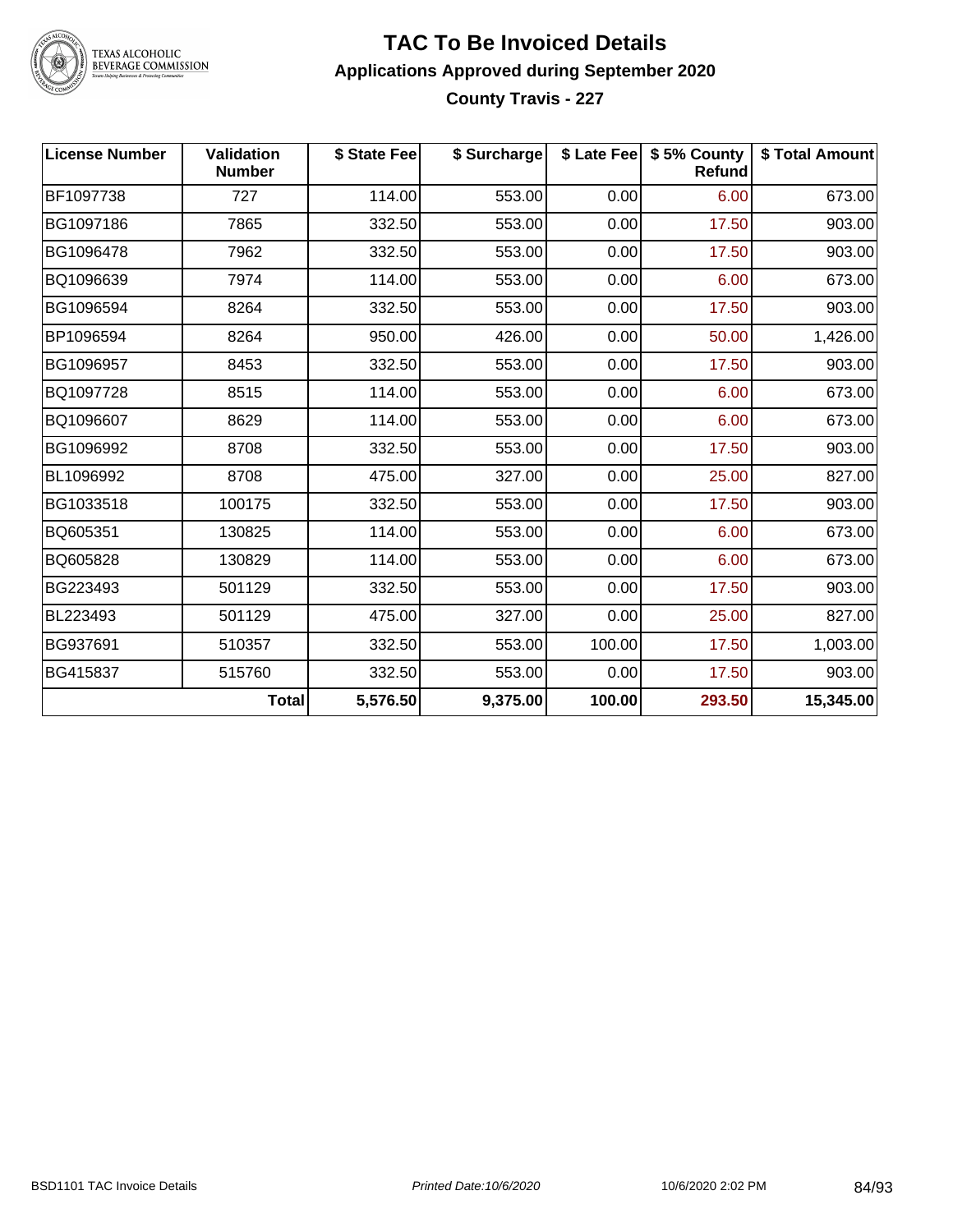

**County Waller - 237**

| ∣License Number | <b>Validation</b><br><b>Number</b> | \$ State Feel | \$ Surcharge |       | <b>Refund</b> | \$ Late Fee   \$5% County   \$ Total Amount |
|-----------------|------------------------------------|---------------|--------------|-------|---------------|---------------------------------------------|
| BF1097860       | 8527                               | 114.00        | 553.00       | 0.001 | 6.00          | 673.00                                      |
| BG1097391       | 8838                               | 332.50        | 553.00       | 0.001 | 17.50         | 903.00                                      |
|                 | Totall                             | 446.50        | 1,106.00     | 0.00  | 23.50         | 1,576.00                                    |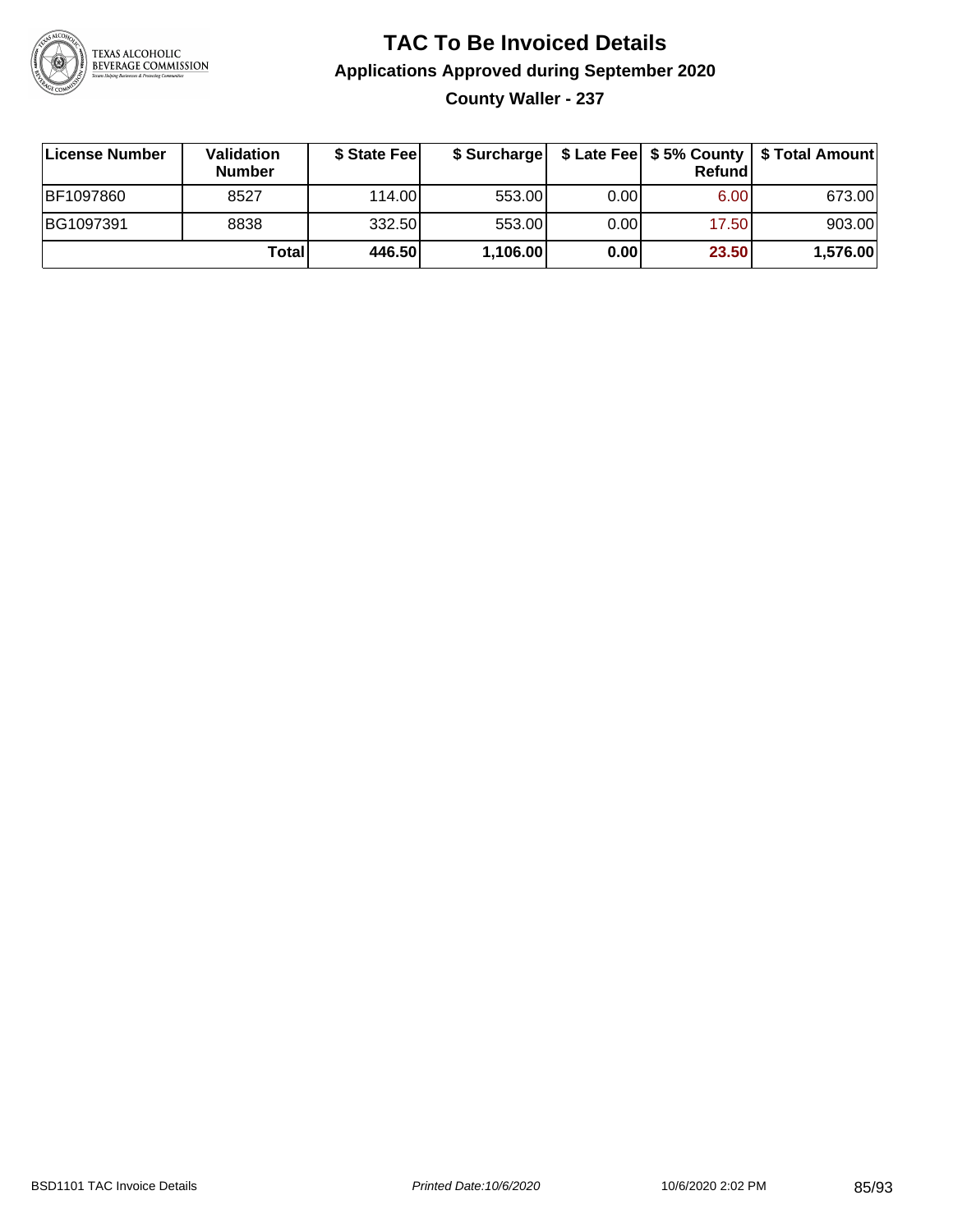

**County Ward - 238**

| License Number | <b>Validation</b><br>Number | \$ State Fee | \$ Surcharge |          | Refundl |        |
|----------------|-----------------------------|--------------|--------------|----------|---------|--------|
| BQ757895       | 516063                      | 114.00       | 553.00       | $0.00\,$ | 6.00    | 673.00 |
|                | Totall                      | 114.00       | 553.00       | 0.00     | 6.00    | 673.00 |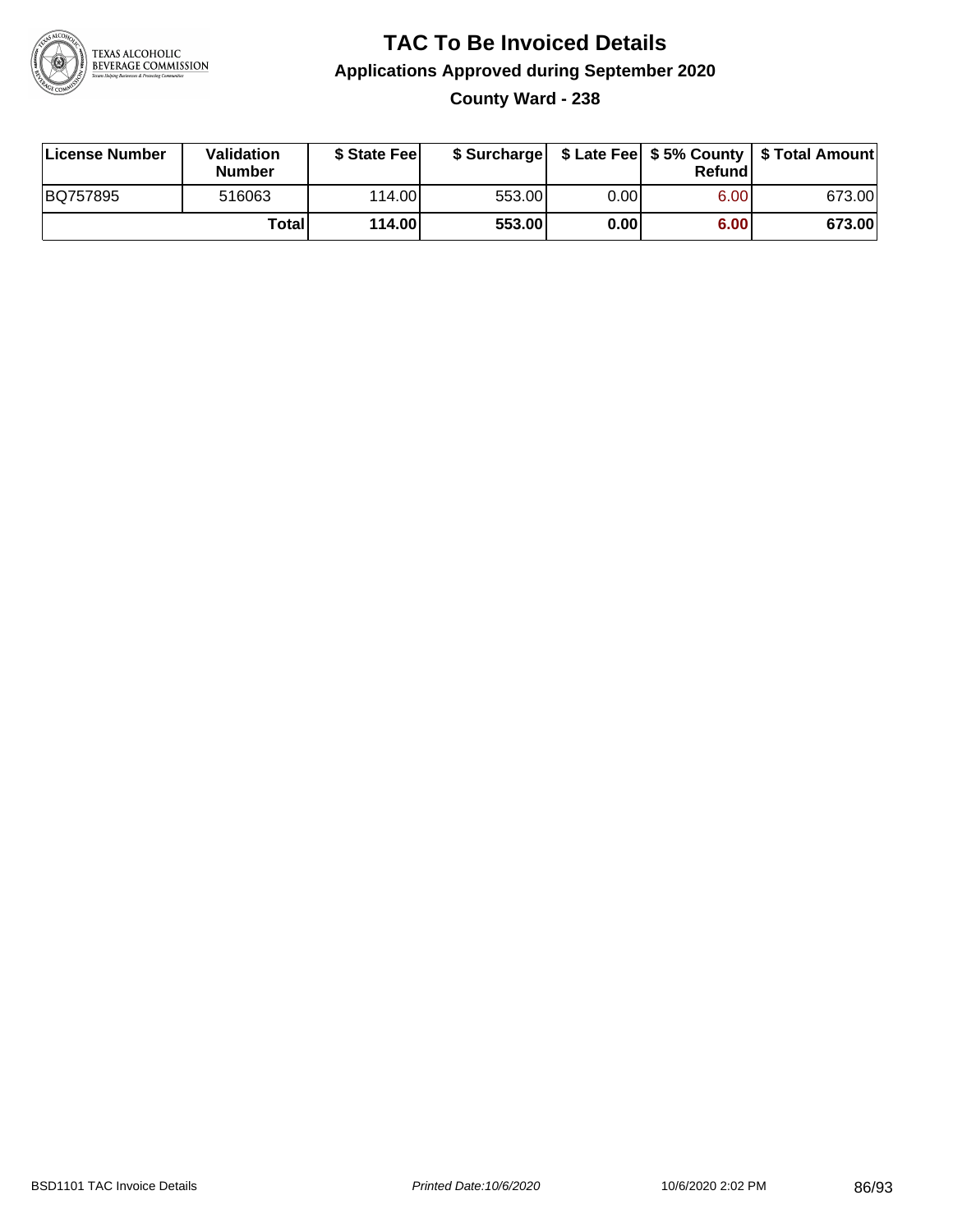

### **TAC To Be Invoiced Details Applications Approved during September 2020 County Washington - 239**

| ∣License Number | <b>Validation</b><br><b>Number</b> | \$ State Fee | \$ Surcharge |       | Refundl | \$ Late Fee   \$5% County   \$ Total Amount |
|-----------------|------------------------------------|--------------|--------------|-------|---------|---------------------------------------------|
| BG1097213       | 7154                               | 332.50       | 553.00       | 0.001 | 17.50   | 903.00                                      |
| BG1096329       | 7549                               | 332.50       | 553.00       | 0.00  | 17.50   | 903.00                                      |
| BQ1027032       | 130772                             | 114.00       | 553.00       | 0.00  | 6.00    | 673.00                                      |
|                 | <b>Total</b>                       | 779.00       | 1,659.00     | 0.00  | 41.00   | 2,479.00                                    |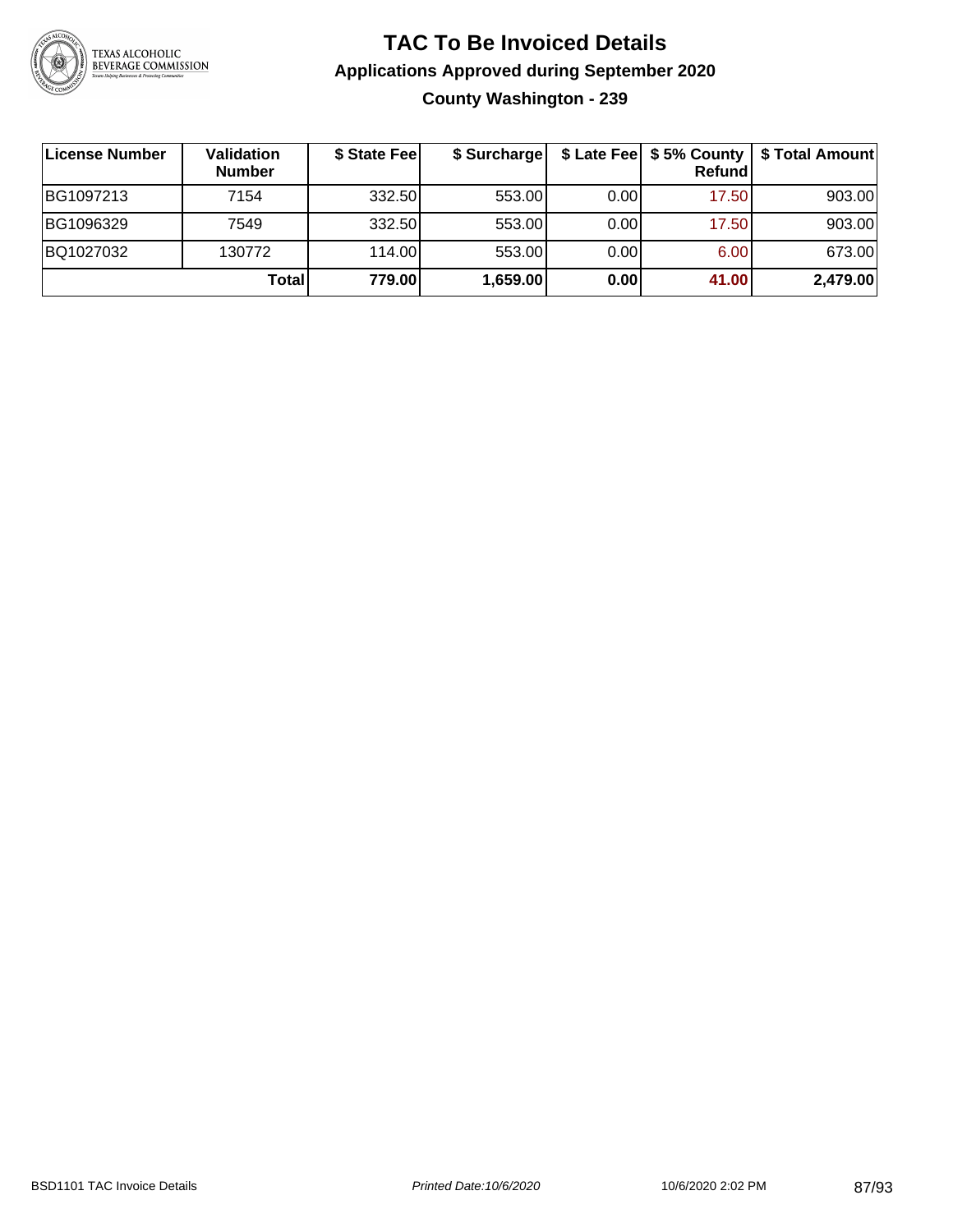

### **TAC To Be Invoiced Details Applications Approved during September 2020 County Webb - 240**

| License Number | <b>Validation</b><br><b>Number</b> | \$ State Fee | \$ Surcharge |      | \$ Late Fee   \$5% County  <br><b>Refund</b> | \$ Total Amount |
|----------------|------------------------------------|--------------|--------------|------|----------------------------------------------|-----------------|
| BQ1097796      | 404                                | 114.00       | 553.00       | 0.00 | 6.00                                         | 673.00          |
| BG1097689      | 831                                | 332.50       | 553.00       | 0.00 | 17.50                                        | 903.00          |
| BE668647       | 129629                             | 285.00       | 553.00       | 0.00 | 15.00                                        | 853.00          |
|                | Totall                             | 731.50       | 1,659.00     | 0.00 | 38.50                                        | 2,429.00        |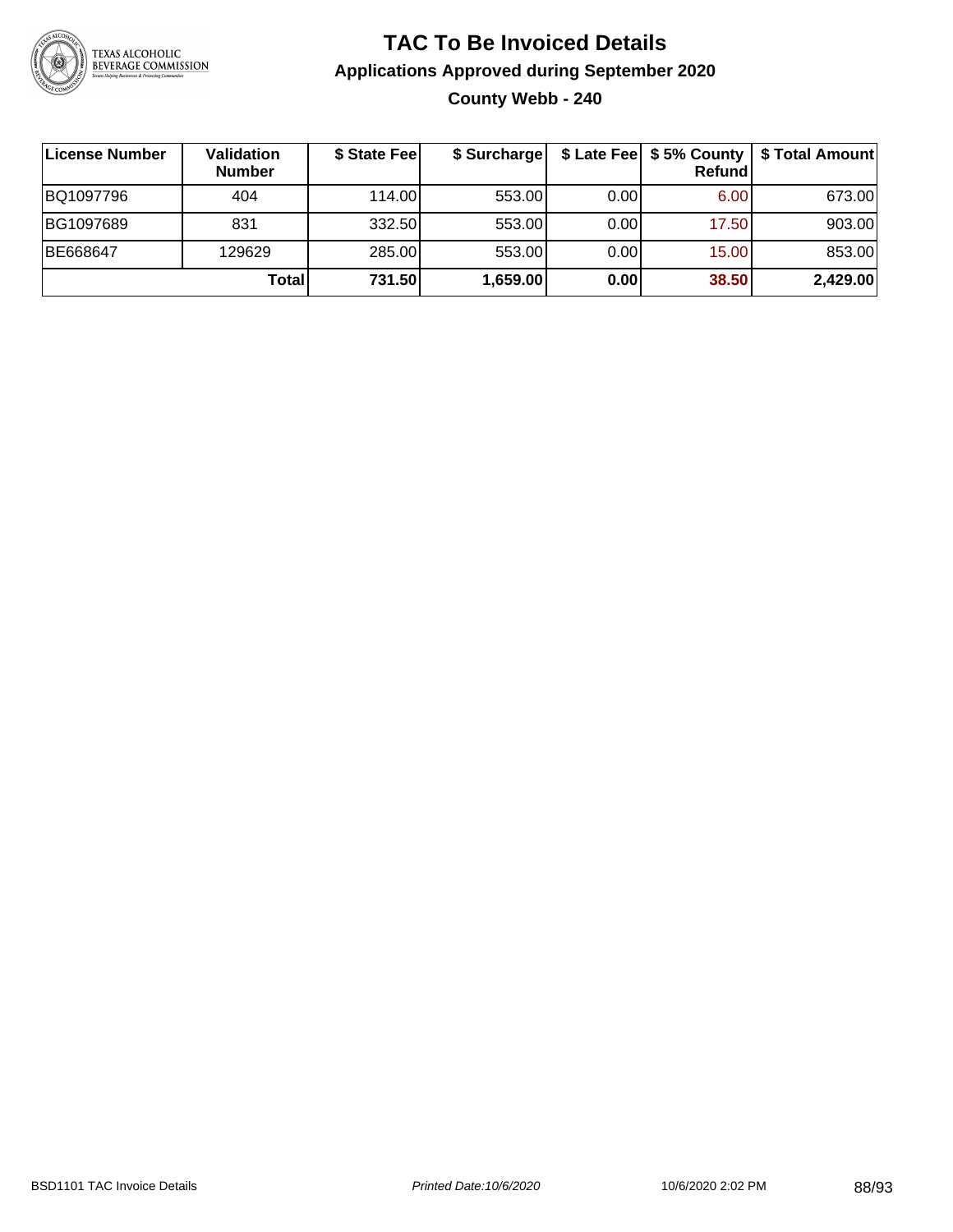

### **TAC To Be Invoiced Details Applications Approved during September 2020 County Wharton - 241**

| License Number | Validation<br>Number | \$ State Fee | \$ Surcharge |      | Refund | \$ Late Fee   \$5% County   \$ Total Amount |
|----------------|----------------------|--------------|--------------|------|--------|---------------------------------------------|
| BQ1097553      | 8484                 | 114.00       | 553.00       | 0.00 | 6.00   | 673.00                                      |
|                | Totall               | 114.00       | 553.00       | 0.00 | 6.00   | 673.00                                      |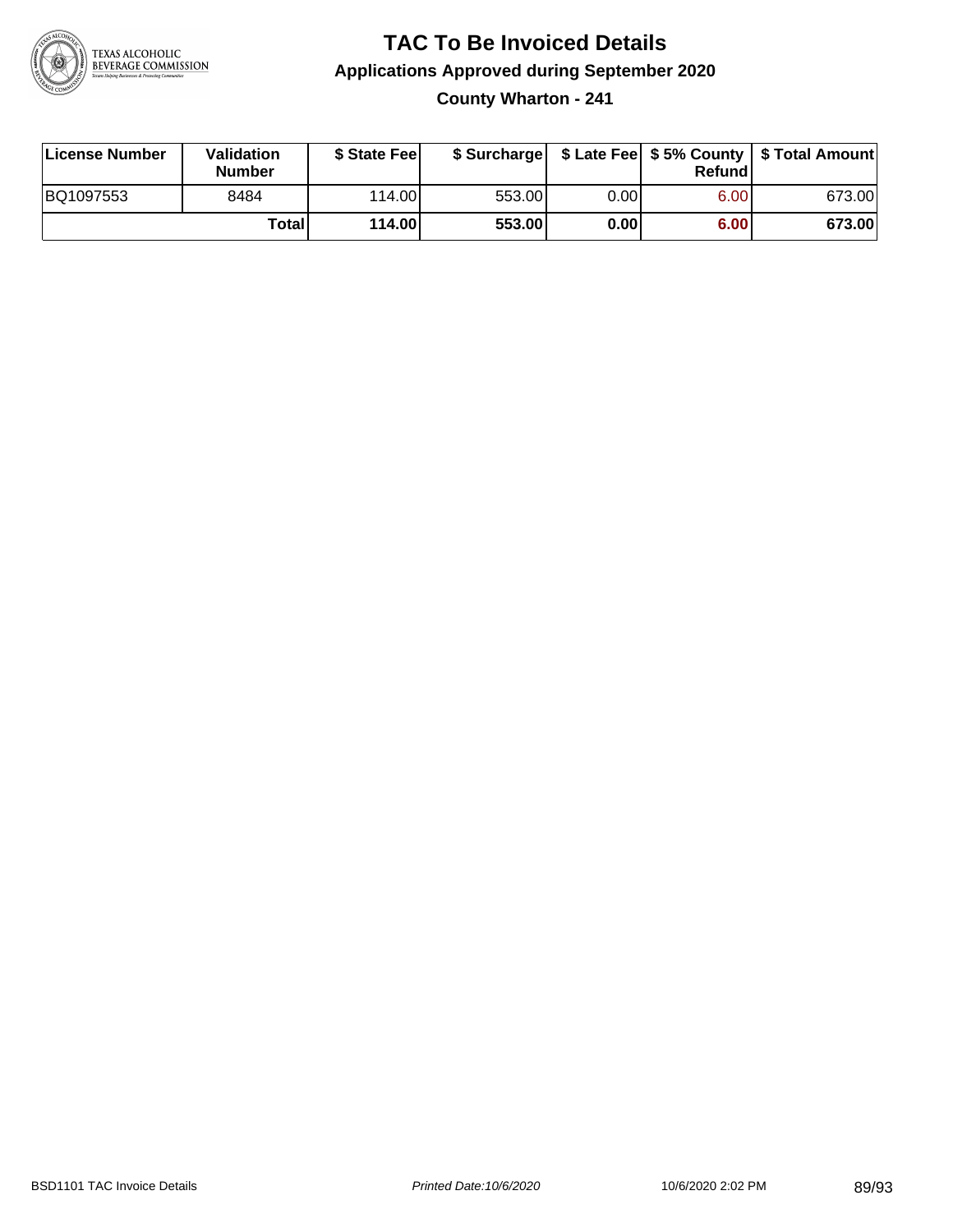

### **TAC To Be Invoiced Details Applications Approved during September 2020 County Wichita - 243**

| <b>License Number</b> | Validation<br><b>Number</b> | \$ State Fee | \$ Surcharge |      | \$ Late Fee   \$5% County  <br><b>Refund</b> | \$ Total Amount |
|-----------------------|-----------------------------|--------------|--------------|------|----------------------------------------------|-----------------|
| BF701341              | 129734                      | 114.00       | 553.00       | 0.00 | 6.00                                         | 673.00          |
| BQ755506              | 130826                      | 114.00       | 553.00       | 0.00 | 6.00                                         | 673.00          |
| BG198748              | 407967                      | 332.50       | 553.00       | 0.00 | 17.50                                        | 903.00          |
| BL198748              | 407967                      | 475.00       | 327.00       | 0.00 | 25.00                                        | 827.00          |
|                       | Total                       | 1,035.50     | 1,986.00     | 0.00 | 54.50                                        | 3,076.00        |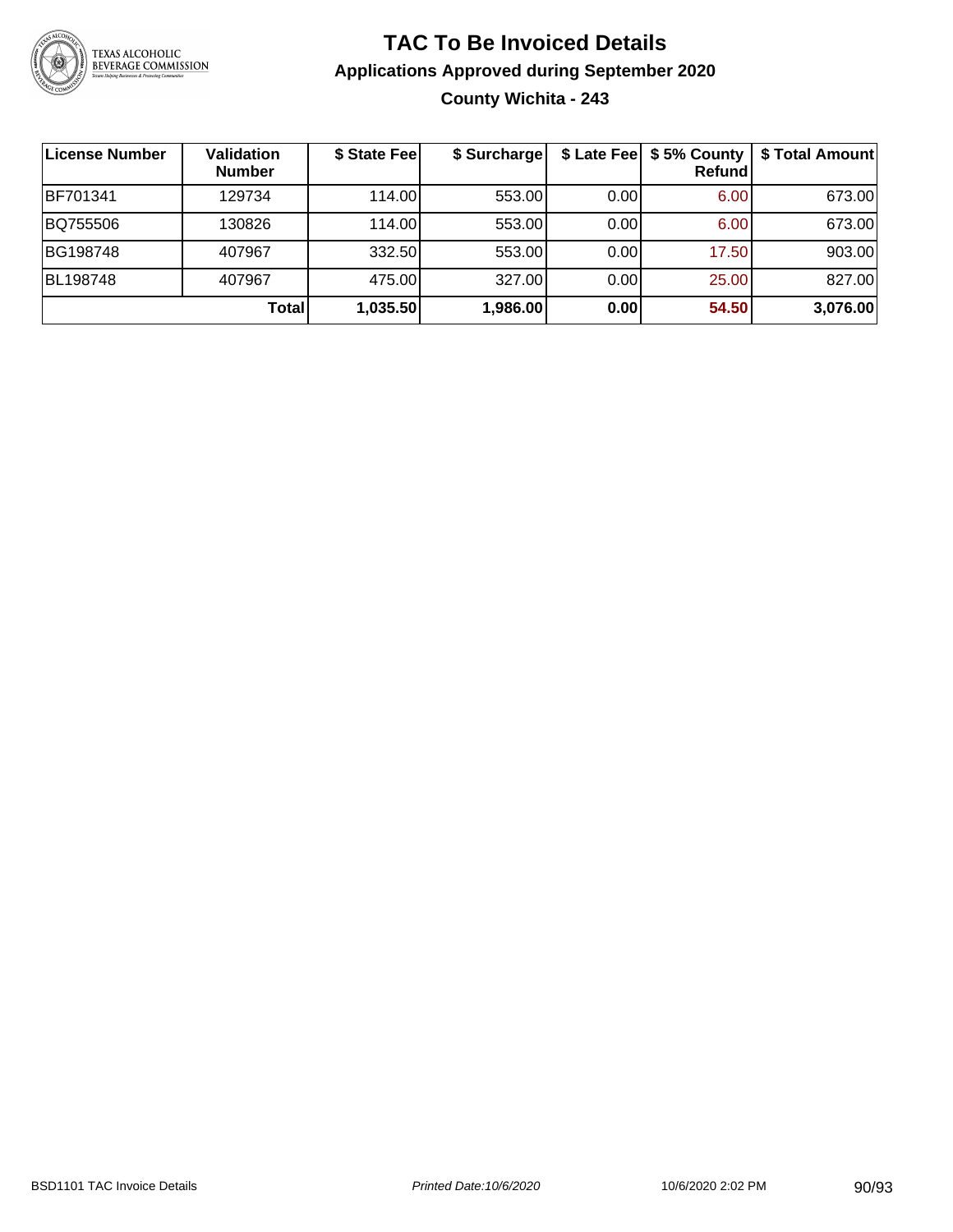

### **TAC To Be Invoiced Details Applications Approved during September 2020 County Williamson - 246**

| <b>License Number</b> | <b>Validation</b><br><b>Number</b> | \$ State Fee | \$ Surcharge |      | \$ Late Fee   \$5% County  <br>Refundl | \$ Total Amount |
|-----------------------|------------------------------------|--------------|--------------|------|----------------------------------------|-----------------|
| BQ1097349             | 8194                               | 114.00L      | 553.00       | 0.00 | 6.00                                   | 673.00          |
| BQ1096956             | 8675                               | 114.00       | 553.00       | 0.00 | 6.00                                   | 673.00          |
| BQ1097467             | 8850                               | 114.00       | 553.00       | 0.00 | 6.00                                   | 673.00          |
| BQ957169              | 516622                             | 114.00L      | 553.00       | 0.00 | 6.00                                   | 673.00          |
|                       | <b>Total</b>                       | 456.00       | 2,212.00     | 0.00 | 24.00                                  | 2,692.00        |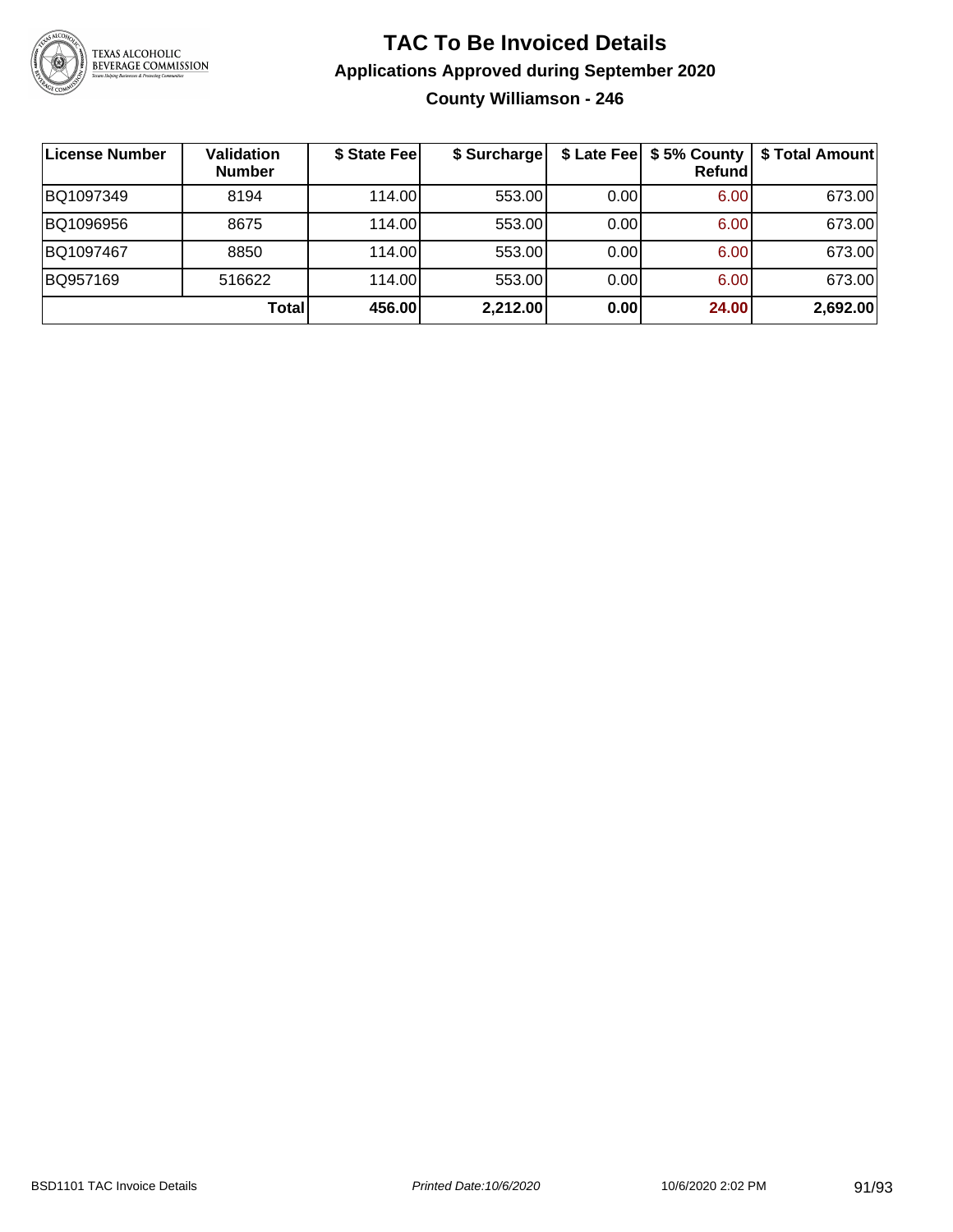

### **TAC To Be Invoiced Details Applications Approved during September 2020 County Zapata - 253**

| License Number | Validation<br><b>Number</b> | \$ State Fee |        |      | Refund | \$ Surcharge   \$ Late Fee   \$5% County   \$ Total Amount |
|----------------|-----------------------------|--------------|--------|------|--------|------------------------------------------------------------|
| BQ1028383      | 130572                      | 114.00       | 553.00 | 0.00 | 6.00   | 673.00                                                     |
|                | Totall                      | 114.00       | 553.00 | 0.00 | 6.00   | 673.00                                                     |